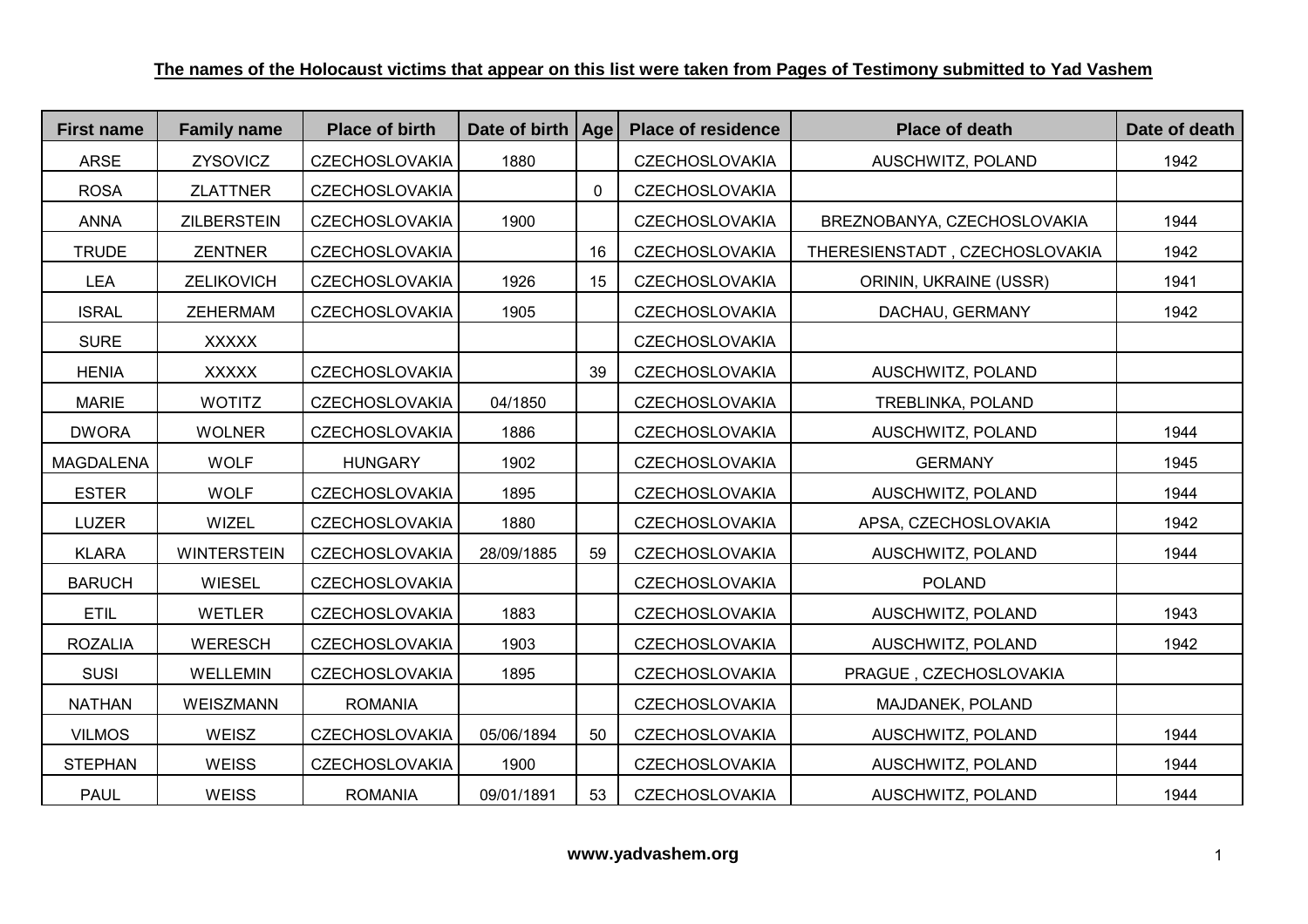| <b>First name</b> | <b>Family name</b> | <b>Place of birth</b> | Date of birth   Age |    | <b>Place of residence</b> | <b>Place of death</b>    | Date of death |
|-------------------|--------------------|-----------------------|---------------------|----|---------------------------|--------------------------|---------------|
| <b>MALKA</b>      | <b>WEISS</b>       | <b>CZECHOSLOVAKIA</b> | 1910                |    | <b>CZECHOSLOVAKIA</b>     | AUSCHWITZ, POLAND        |               |
| <b>HERMINA</b>    | <b>WEISS</b>       | <b>CZECHOSLOVAKIA</b> | 12/01/1885          | 59 | <b>CZECHOSLOVAKIA</b>     | AUSCHWITZ, POLAND        | 1944          |
| <b>ETEL</b>       | <b>WEISS</b>       | <b>CZECHOSLOVAKIA</b> | 1899                | 43 | <b>CZECHOSLOVAKIA</b>     | MAJDANEK, POLAND         | 1942          |
| <b>CHAIA</b>      | <b>WEISS</b>       | UKRAINE(USSR)         | 1880                |    | <b>CZECHOSLOVAKIA</b>     | AUSCHWITZ, POLAND        | 1942          |
| <b>ALEXANDER</b>  | <b>WEISS</b>       |                       | 1890                |    | <b>CZECHOSLOVAKIA</b>     |                          |               |
| <b>ITA</b>        | <b>WEISER</b>      | <b>CZECHOSLOVAKIA</b> |                     | 8  | <b>CZECHOSLOVAKIA</b>     | AUSCHWITZ, POLAND        |               |
| <b>EDIT</b>       | <b>WEINREB</b>     | <b>CZECHOSLOVAKIA</b> | 1930                |    | <b>CZECHOSLOVAKIA</b>     |                          | 1944          |
| <b>MENDEL</b>     | <b>WEINGARTEN</b>  | <b>CZECHOSLOVAKIA</b> | 1920                |    | <b>CZECHOSLOVAKIA</b>     | AUSCHWITZ, POLAND        |               |
| <b>CHAJIM</b>     | <b>WEINER</b>      | <b>CZECHOSLOVAKIA</b> |                     |    | <b>CZECHOSLOVAKIA</b>     | AUSCHWITZ, POLAND        |               |
| <b>TOMAS</b>      | <b>WEINBERGER</b>  | <b>CZECHOSLOVAKIA</b> | 1924                | 18 | <b>CZECHOSLOVAKIA</b>     |                          |               |
| <b>LINA</b>       | <b>WEINBERGER</b>  | <b>CZECHOSLOVAKIA</b> | 1892                |    | <b>CZECHOSLOVAKIA</b>     | AUSCHWITZ, POLAND        | 1944          |
| <b>JENO</b>       | <b>WEINBERGER</b>  | <b>CZECHOSLOVAKIA</b> |                     |    | <b>CZECHOSLOVAKIA</b>     |                          |               |
| AGI               | WEIL               | <b>CZECHOSLOVAKIA</b> |                     | 17 | <b>CZECHOSLOVAKIA</b>     |                          |               |
| <b>GITA</b>       | <b>WEBER</b>       | <b>AUSTRIA</b>        |                     | 62 | <b>CZECHOSLOVAKIA</b>     |                          |               |
| <b>JECHZKEL</b>   | <b>WAJS</b>        | <b>CZECHOSLOVAKIA</b> | 1890                |    | <b>CZECHOSLOVAKIA</b>     | AUSCHWITZ, POLAND        |               |
| <b>JENTE</b>      | <b>WACHSMAN</b>    | <b>CZECHOSLOVAKIA</b> |                     | 36 | <b>CZECHOSLOVAKIA</b>     | AUSCHWITZ, POLAND        |               |
| <b>JANOS</b>      | <b>VEINER</b>      | <b>CZECHOSLOVAKIA</b> | 1905                |    | <b>CZECHOSLOVAKIA</b>     | AUSCHWITZ, POLAND        | 1942          |
| <b>GERMAN</b>     | <b>VAIS</b>        | <b>CZECHOSLOVAKIA</b> | 1895                |    | <b>CZECHOSLOVAKIA</b>     | AUSCHWITZ, POLAND        | 1944          |
| <b>MAGDALENA</b>  | <b>ULMANN</b>      | <b>CZECHOSLOVAKIA</b> | 19/09/1882          | 63 | <b>CZECHOSLOVAKIA</b>     | SLOVAKIA, CZECHOSLOVAKIA | 22/03/1945    |
| <b>ODON</b>       | <b>TROTZER</b>     | <b>CZECHOSLOVAKIA</b> | 1903                |    | <b>CZECHOSLOVAKIA</b>     | AUSCHWITZ, POLAND        |               |
| <b>SARA</b>       | <b>TRATNER</b>     | <b>CZECHOSLOVAKIA</b> | 1903                |    | <b>CZECHOSLOVAKIA</b>     | AUSCHWITZ, POLAND        | 1944          |
| <b>MARCI</b>      | <b>TOERS</b>       | <b>CZECHOSLOVAKIA</b> | 1934                | 8  | <b>CZECHOSLOVAKIA</b>     | <b>POLAND</b>            | 1942          |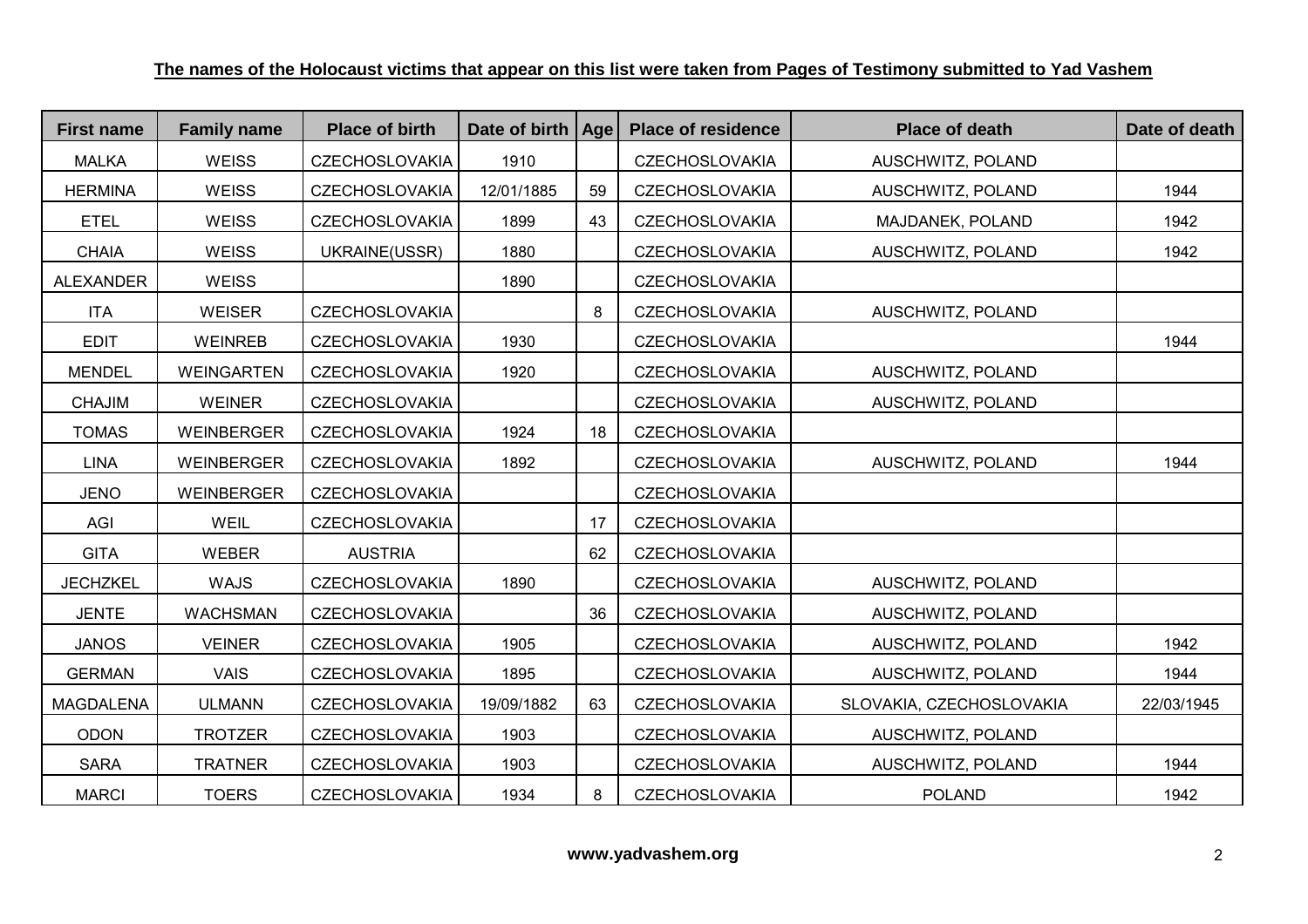| <b>First name</b> | <b>Family name</b> | <b>Place of birth</b> | Date of birth   Age |    | <b>Place of residence</b> | <b>Place of death</b>          | Date of death |
|-------------------|--------------------|-----------------------|---------------------|----|---------------------------|--------------------------------|---------------|
| <b>ISIDOR</b>     | <b>TERNER</b>      | <b>ROMANIA</b>        | 28/03/1890          | 54 | <b>CZECHOSLOVAKIA</b>     | AUSCHWITZ, POLAND              | 1944          |
| <b>MIKLOS</b>     | <b>TELLER</b>      | <b>CZECHOSLOVAKIA</b> | 1932                | 12 | <b>CZECHOSLOVAKIA</b>     | AUSCHWITZ, POLAND              | 1944          |
| <b>VITESLAV</b>   | <b>TAUSIK</b>      | CZECHOSLOVAKIA        | 08/10/1876          | 67 | <b>CZECHOSLOVAKIA</b>     | THERESIENSTADT, CZECHOSLOVAKIA | 20/04/1943    |
| <b>ERNA</b>       | <b>TANZER</b>      | <b>AUSTRIA</b>        | 04/07/1915          |    | <b>CZECHOSLOVAKIA</b>     | AUSCHWITZ, POLAND              |               |
| <b>WOLF</b>       | <b>SZWARC</b>      | <b>CZECHOSLOVAKIA</b> |                     |    | <b>CZECHOSLOVAKIA</b>     | AUSCHWITZ, POLAND              |               |
| <b>JONA</b>       | <b>SZPICER</b>     | <b>CZECHOSLOVAKIA</b> | 1922                |    | <b>CZECHOSLOVAKIA</b>     | AUSCHWITZ, POLAND              |               |
| <b>OLGA</b>       | <b>SZALLER</b>     | <b>CZECHOSLOVAKIA</b> | 1899                | 45 | <b>CZECHOSLOVAKIA</b>     | AUSCHWITZ, POLAND              | 1944          |
| <b>GYOZO</b>      | <b>SZABO</b>       |                       |                     | 22 | <b>CZECHOSLOVAKIA</b>     |                                |               |
| ADA               | <b>SUESS</b>       | <b>CZECHOSLOVAKIA</b> | 1905                | 38 | <b>CZECHOSLOVAKIA</b>     | AUSCHWITZ, POLAND              | 1943          |
| <b>ELIEZER</b>    | <b>STRULOVIC</b>   | <b>CZECHOSLOVAKIA</b> | 1886                |    | <b>CZECHOSLOVAKIA</b>     | AUSCHWITZ, POLAND              | 1944          |
| <b>PIRCHA</b>     | <b>STRAUSS</b>     | <b>CZECHOSLOVAKIA</b> | 1903                |    | <b>CZECHOSLOVAKIA</b>     | AUSCHWITZ, POLAND              |               |
| <b>DEBORAH</b>    | <b>STIEFEL</b>     | <b>CZECHOSLOVAKIA</b> | 1914                |    | <b>CZECHOSLOVAKIA</b>     |                                | 1942          |
| <b>VOJTECH</b>    | <b>STERN</b>       | <b>CZECHOSLOVAKIA</b> | 06/11/1898          |    | <b>CZECHOSLOVAKIA</b>     | AUSCHWITZ, POLAND              | 1942          |
| <b>SRUL</b>       | <b>STERN</b>       | <b>CZECHOSLOVAKIA</b> | 1899                | 43 | <b>CZECHOSLOVAKIA</b>     | NADWORNA, POLAND               | 1942          |
| <b>LUDWIG</b>     | <b>STERN</b>       |                       | 1885                |    | <b>CZECHOSLOVAKIA</b>     |                                |               |
| <b>DAVID</b>      | <b>STERN</b>       | <b>CZECHOSLOVAKIA</b> | 23/03/1892          |    | <b>CZECHOSLOVAKIA</b>     | AUSCHWITZ, POLAND              |               |
| <b>SAMUEL</b>     | <b>STEINHERZ</b>   | <b>AUSTRIA</b>        | 16/12/1857          |    | <b>CZECHOSLOVAKIA</b>     | THERESIENSTADT, CZECHOSLOVAKIA | 16/12/1942    |
| <b>RACHEL</b>     | <b>STEINER</b>     | YUGOSLAVIA            |                     | 0  | <b>CZECHOSLOVAKIA</b>     | AUSCHWITZ, POLAND              |               |
| <b>IREN</b>       | <b>STEINER</b>     | <b>CZECHOSLOVAKIA</b> |                     |    | <b>CZECHOSLOVAKIA</b>     | AUSCHWITZ, POLAND              |               |
| <b>ESTER</b>      | <b>STEINER</b>     | <b>CZECHOSLOVAKIA</b> | 04/1885             | 59 | <b>CZECHOSLOVAKIA</b>     | AUSCHWITZ, POLAND              | 1944          |
| <b>SAJE</b>       | <b>STEINBERG</b>   | <b>CZECHOSLOVAKIA</b> | 1925                |    | <b>CZECHOSLOVAKIA</b>     |                                | 1943          |
| <b>ETEL</b>       | <b>STEINBERG</b>   |                       | 1866                |    | <b>CZECHOSLOVAKIA</b>     | AUSCHWITZ, POLAND              | 1944          |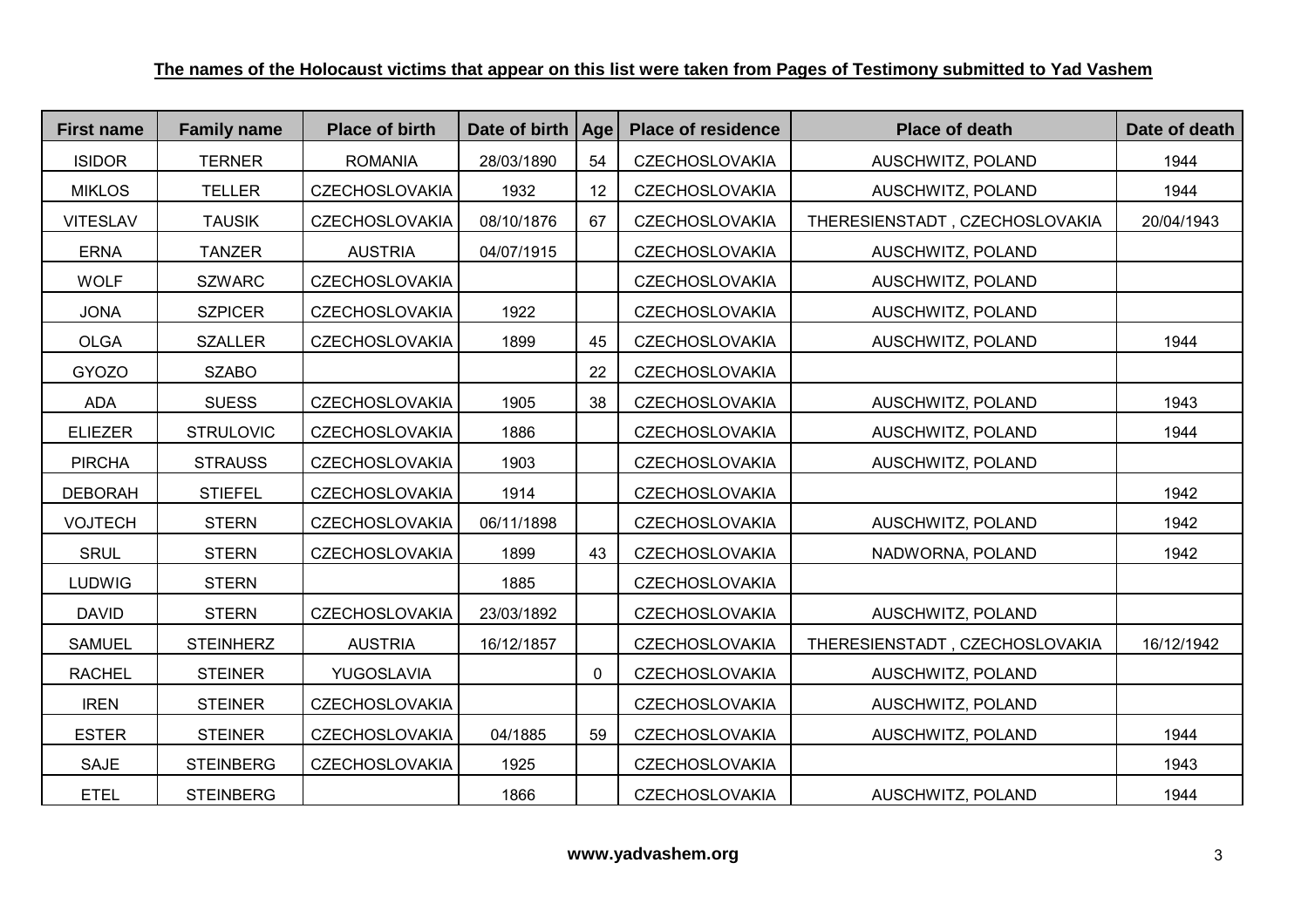| <b>First name</b> | <b>Family name</b> | <b>Place of birth</b> | Date of birth   Age |              | <b>Place of residence</b> | <b>Place of death</b> | Date of death |
|-------------------|--------------------|-----------------------|---------------------|--------------|---------------------------|-----------------------|---------------|
| <b>ERICH</b>      | <b>STEIGER</b>     | <b>CZECHOSLOVAKIA</b> |                     | 36           | <b>CZECHOSLOVAKIA</b>     |                       |               |
| <b>JAKUB</b>      | <b>STAUB</b>       | <b>CZECHOSLOVAKIA</b> | 03/02/1872          | 72           | <b>CZECHOSLOVAKIA</b>     | AUSCHWITZ, POLAND     | 11/10/1944    |
| <b>LEOPOLD</b>    | <b>STAHL</b>       | <b>CZECHOSLOVAKIA</b> |                     | 42           | CZECHOSLOVAKIA            | <b>POLAND</b>         |               |
| <b>ZIPORA</b>     | SPRECHMANN         | <b>CZECHOSLOVAKIA</b> | 1870                |              | <b>CZECHOSLOVAKIA</b>     |                       |               |
| <b>HEINRICH</b>   | <b>SPITZ</b>       | <b>CZECHOSLOVAKIA</b> | 1872                |              | <b>CZECHOSLOVAKIA</b>     | RAVENSBRUECK, GERMANY | 1945          |
| <b>ZIGMOND</b>    | SPIELMAN           | <b>CZECHOSLOVAKIA</b> |                     | 14           | <b>CZECHOSLOVAKIA</b>     | AUSCHWITZ, POLAND     |               |
| <b>ETEL</b>       | <b>SPIEGEL</b>     | <b>CZECHOSLOVAKIA</b> |                     | 18           | <b>CZECHOSLOVAKIA</b>     |                       |               |
| <b>REGINA</b>     | <b>SPAETH</b>      | <b>CZECHOSLOVAKIA</b> |                     |              | CZECHOSLOVAKIA            | <b>POLAND</b>         |               |
| <b>ELIZABETH</b>  | <b>SMULOVITZ</b>   |                       | 1914                |              | <b>CZECHOSLOVAKIA</b>     | AUSCHWITZ, POLAND     | 1944          |
| <b>KALMAN</b>     | <b>SLOMOVITS</b>   | <b>CZECHOSLOVAKIA</b> |                     | 12           | <b>CZECHOSLOVAKIA</b>     |                       |               |
| <b>IREN</b>       | <b>SINGER</b>      | <b>HUNGARY</b>        | 1895                |              | <b>CZECHOSLOVAKIA</b>     |                       |               |
| <b>TOVA</b>       | <b>SIMON</b>       | <b>CZECHOSLOVAKIA</b> |                     | 16           | <b>CZECHOSLOVAKIA</b>     | AUSCHWITZ, POLAND     |               |
| <b>JAKOB</b>      | <b>SILBER</b>      | <b>CZECHOSLOVAKIA</b> |                     | $\mathbf{0}$ | <b>CZECHOSLOVAKIA</b>     |                       |               |
| <b>MENDEL</b>     | <b>SHVARTZ</b>     | <b>CZECHOSLOVAKIA</b> | 1928                | 16           | <b>CZECHOSLOVAKIA</b>     |                       | 1944          |
| <b>VOLF</b>       | <b>SHMAYEVICH</b>  | <b>CZECHOSLOVAKIA</b> |                     | $\mathbf 0$  | <b>CZECHOSLOVAKIA</b>     |                       |               |
| <b>MOSHE</b>      | <b>SHLOMOVICH</b>  | <b>CZECHOSLOVAKIA</b> | 1934                | 10           | <b>CZECHOSLOVAKIA</b>     | AUSCHWITZ, POLAND     | 1944          |
| <b>MAXIMILIAN</b> | <b>SHAYO</b>       | <b>CZECHOSLOVAKIA</b> | 1884                |              | <b>CZECHOSLOVAKIA</b>     | PUSZTAVAM, HUNGARY    |               |
| <b>ROISA</b>      | SENDEROVIC         | <b>CZECHOSLOVAKIA</b> | 1910                |              | <b>CZECHOSLOVAKIA</b>     | AUSCHWITZ, POLAND     | 1944          |
| <b>SHARI</b>      | <b>SEINWEL</b>     | <b>CZECHOSLOVAKIA</b> | 1897                | 45           | <b>CZECHOSLOVAKIA</b>     |                       |               |
| <b>LEA</b>        | <b>SEGAL</b>       | <b>CZECHOSLOVAKIA</b> |                     | 14           | <b>CZECHOSLOVAKIA</b>     | AUSCHWITZ, POLAND     | 25/05/1944    |
| <b>BERL</b>       | <b>SCHWIMMER</b>   | <b>CZECHOSLOVAKIA</b> | 1890                | 54           | <b>CZECHOSLOVAKIA</b>     | AUSCHWITZ, POLAND     | 1944          |
| <b>MARIA</b>      | <b>SCHWEID</b>     | <b>CZECHOSLOVAKIA</b> | 24/05/1880          |              | <b>CZECHOSLOVAKIA</b>     | AUSCHWITZ, POLAND     | 1944          |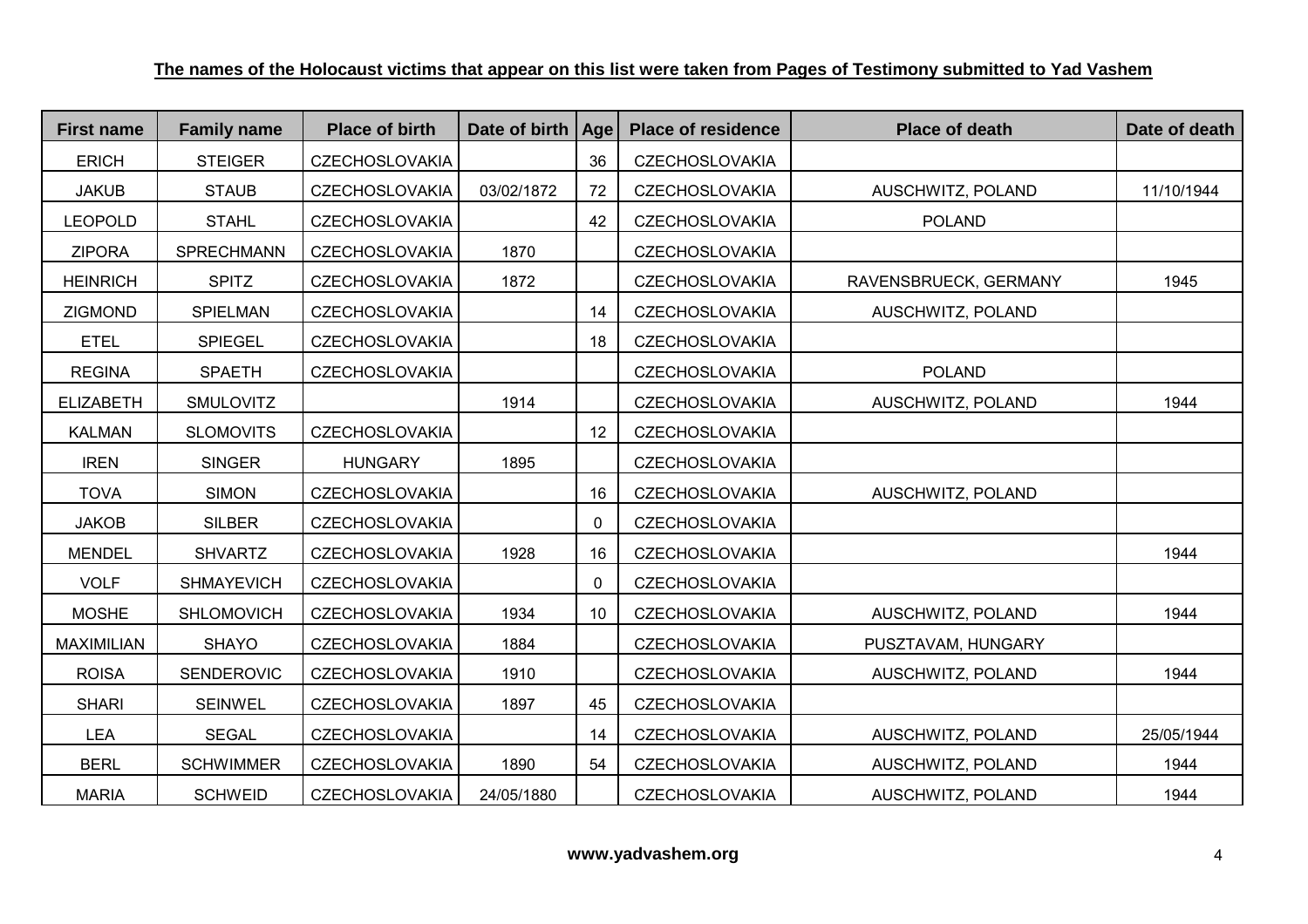| <b>First name</b> | <b>Family name</b>  | <b>Place of birth</b> | Date of birth   Age |    | <b>Place of residence</b> | <b>Place of death</b>          | Date of death |
|-------------------|---------------------|-----------------------|---------------------|----|---------------------------|--------------------------------|---------------|
| <b>SANDER</b>     | <b>SCHWARTZ</b>     |                       | 1916                |    | <b>CZECHOSLOVAKIA</b>     |                                |               |
| <b>HERMINA</b>    | <b>SCHWARTZ</b>     | <b>HUNGARY</b>        |                     | 40 | <b>CZECHOSLOVAKIA</b>     | AUSCHWITZ, POLAND              |               |
| <b>SERENA</b>     | <b>SCHWALB</b>      |                       | 1890                | 52 | <b>CZECHOSLOVAKIA</b>     |                                | 1942          |
| <b>HERMAN</b>     | <b>SCHULZ</b>       | <b>CZECHOSLOVAKIA</b> | 14/01/1882          | 61 | <b>CZECHOSLOVAKIA</b>     | THERESIENSTADT, CZECHOSLOVAKIA |               |
| <b>ANNA</b>       | <b>SCHULC</b>       | <b>CZECHOSLOVAKIA</b> | 1917                |    | <b>CZECHOSLOVAKIA</b>     | ORLOWA, CZECHOSLOVAKIA         |               |
| <b>FAITEL</b>     | <b>SCHPIGEL</b>     | <b>CZECHOSLOVAKIA</b> | 1931                |    | <b>CZECHOSLOVAKIA</b>     | AUSCHWITZ, POLAND              |               |
| <b>RUTH</b>       | <b>SCHONFELD</b>    |                       |                     |    | <b>CZECHOSLOVAKIA</b>     |                                |               |
| <b>OSKAR</b>      | <b>SCHONBAUM</b>    | <b>CZECHOSLOVAKIA</b> |                     |    | <b>CZECHOSLOVAKIA</b>     |                                | 29/09/1944    |
| <b>OSZKAR</b>     | <b>SCHOENWALD</b>   | <b>CZECHOSLOVAKIA</b> | 23/10/1915          | 18 | <b>CZECHOSLOVAKIA</b>     | AUSCHWITZ, POLAND              |               |
| <b>LEONTYNA</b>   | <b>SCHOENHAUSER</b> |                       |                     |    | <b>CZECHOSLOVAKIA</b>     |                                |               |
| <b>MARKUS</b>     | <b>SCHOENFELD</b>   | <b>CZECHOSLOVAKIA</b> |                     |    | <b>CZECHOSLOVAKIA</b>     | AUSCHWITZ, POLAND              |               |
| <b>HERMAN</b>     | <b>SCHOENFELD</b>   | <b>CZECHOSLOVAKIA</b> | 1879                | 65 | <b>CZECHOSLOVAKIA</b>     | AUSCHWITZ, POLAND              | 1944          |
| <b>HELEN</b>      | <b>SCHOENBERGER</b> | <b>CZECHOSLOVAKIA</b> | 1933                |    | <b>CZECHOSLOVAKIA</b>     | AUSCHWITZ, POLAND              |               |
| <b>BLANKA</b>     | <b>SCHOEN</b>       | <b>HUNGARY</b>        | 1912                | 32 | <b>CZECHOSLOVAKIA</b>     | AUSCHWITZ, POLAND              | 1944          |
| <b>FRIDA</b>      | <b>SCHNEIDER</b>    |                       | 1899                |    | <b>CZECHOSLOVAKIA</b>     | AUSCHWITZ, POLAND              | 1944          |
| <b>MAX</b>        | <b>SCHMEIDLER</b>   | <b>CZECHOSLOVAKIA</b> |                     | 51 | <b>CZECHOSLOVAKIA</b>     |                                |               |
| <b>REUBEN</b>     | <b>SCHLESINGER</b>  | <b>CZECHOSLOVAKIA</b> | 1924                |    | <b>CZECHOSLOVAKIA</b>     |                                |               |
| ABRAHAM           | <b>SCHLESINGER</b>  | <b>CZECHOSLOVAKIA</b> | 1890                |    | <b>CZECHOSLOVAKIA</b>     | AUSCHWITZ, POLAND              | 1944          |
| <b>SOFIA</b>      | <b>SCHERMER</b>     | <b>CZECHOSLOVAKIA</b> | 1919                | 23 | <b>CZECHOSLOVAKIA</b>     | AUSCHWITZ, POLAND              | 1942          |
| <b>HILDA</b>      | <b>SCHANK</b>       | <b>CZECHOSLOVAKIA</b> | 1922                |    | <b>CZECHOSLOVAKIA</b>     | LUBLIN, POLAND                 | 1942          |
| <b>BERTA</b>      | <b>SCHACHTER</b>    | <b>POLAND</b>         | 1890                | 54 | <b>CZECHOSLOVAKIA</b>     | AUSCHWITZ, POLAND              | 1944          |
| <b>MOSCHE</b>     | <b>SALAMON</b>      | <b>CZECHOSLOVAKIA</b> | 1878                |    | <b>CZECHOSLOVAKIA</b>     | AUSCHWITZ, POLAND              | 1944          |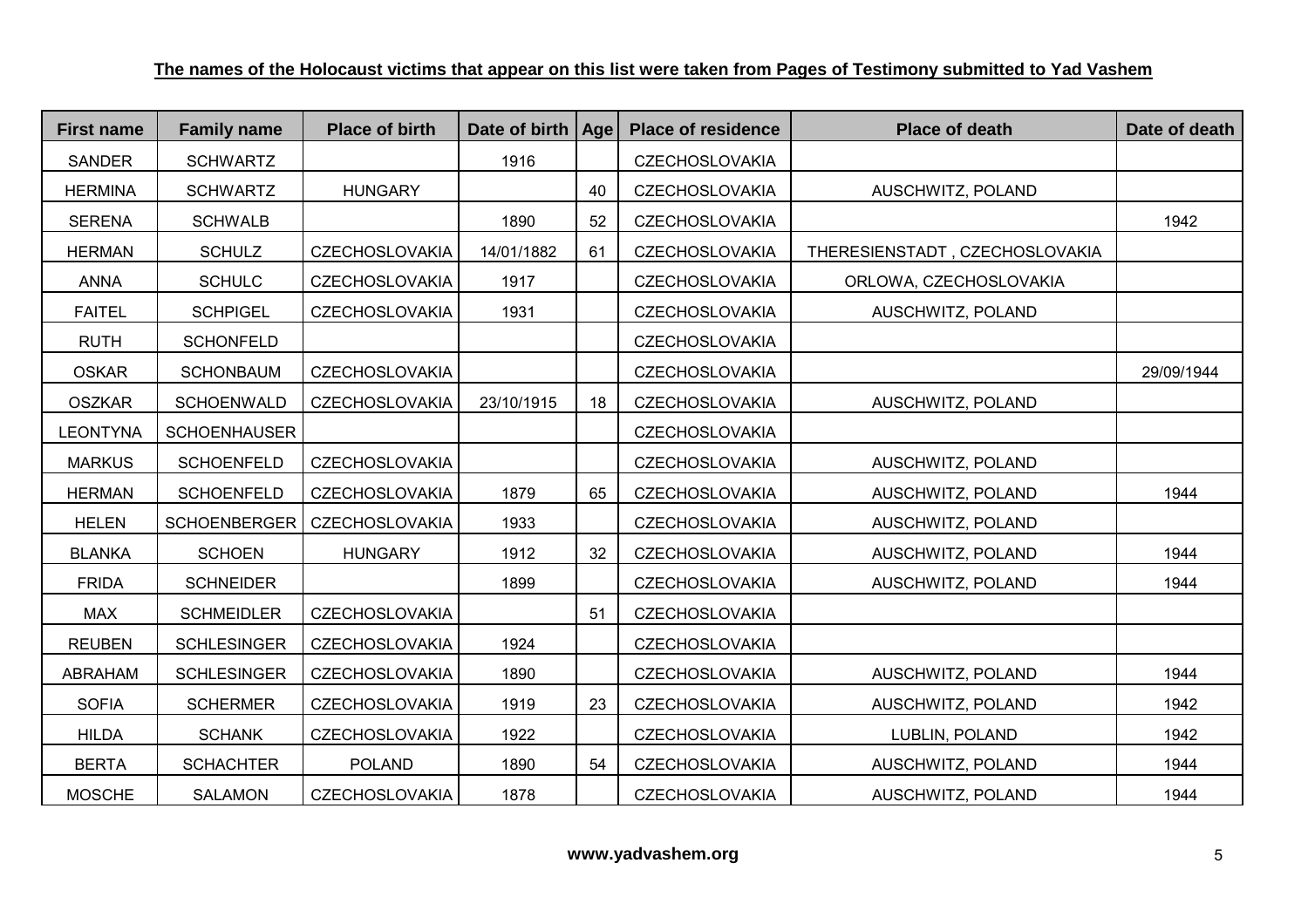| <b>First name</b> | <b>Family name</b> | <b>Place of birth</b> | Date of birth | Age | <b>Place of residence</b> | <b>Place of death</b> | Date of death |
|-------------------|--------------------|-----------------------|---------------|-----|---------------------------|-----------------------|---------------|
| <b>IZEHAK</b>     | <b>SAKS</b>        | <b>CZECHOSLOVAKIA</b> | 1869          |     | <b>CZECHOSLOVAKIA</b>     | AUSCHWITZ, POLAND     | 1944          |
| <b>MOSES</b>      | <b>SAFFAR</b>      | <b>CZECHOSLOVAKIA</b> | 1885          |     | <b>CZECHOSLOVAKIA</b>     |                       | 1943          |
| <b>SIMON</b>      | <b>SABOVITS</b>    | <b>CZECHOSLOVAKIA</b> |               |     | <b>CZECHOSLOVAKIA</b>     | <b>GERMANY</b>        |               |
| <b>DASA</b>       | <b>RUZICKA</b>     | <b>CZECHOSLOVAKIA</b> | 1927          | 15  | <b>CZECHOSLOVAKIA</b>     |                       |               |
| <b>MALCA</b>      | <b>RUP</b>         |                       | 1922          |     | <b>CZECHOSLOVAKIA</b>     | AUSCHWITZ, POLAND     | 1944          |
| <b>NICOLAS</b>    | <b>RUBIN</b>       | <b>CZECHOSLOVAKIA</b> |               |     | <b>CZECHOSLOVAKIA</b>     | MAJDANEK, POLAND      |               |
| <b>CHAJA</b>      | <b>RUB</b>         | <b>CZECHOSLOVAKIA</b> | 1920          |     | <b>CZECHOSLOVAKIA</b>     |                       | 1940          |
| <b>CHANA</b>      | <b>ROZENFELD</b>   | <b>CZECHOSLOVAKIA</b> | 1886          |     | <b>CZECHOSLOVAKIA</b>     | AUSCHWITZ, POLAND     | 1944          |
| <b>ASHER</b>      | <b>ROZENBOIM</b>   | <b>CZECHOSLOVAKIA</b> | 1933          | 11  | <b>CZECHOSLOVAKIA</b>     | AUSCHWITZ, POLAND     | 1944          |
| <b>JOSEF</b>      | <b>ROZENBLAT</b>   |                       | 1890          |     | <b>CZECHOSLOVAKIA</b>     | AUSCHWITZ, POLAND     | 1944          |
| <b>DEJE</b>       | <b>ROZENBERG</b>   | <b>CZECHOSLOVAKIA</b> | 1916          |     | <b>CZECHOSLOVAKIA</b>     | AUSCHWITZ, POLAND     |               |
| <b>ALICE</b>      | <b>ROUBICEK</b>    | <b>CZECHOSLOVAKIA</b> | 1909          |     | <b>CZECHOSLOVAKIA</b>     | LUBLIN, POLAND        | 1944          |
| <b>VIGDOR</b>     | <b>ROTT</b>        | <b>CZECHOSLOVAKIA</b> | 1912          | 31  | <b>CZECHOSLOVAKIA</b>     | TREBLINKA, POLAND     | 1943          |
| <b>IMRE</b>       | <b>ROTH</b>        | <b>CZECHOSLOVAKIA</b> | 1920          |     | <b>CZECHOSLOVAKIA</b>     | AUSCHWITZ, POLAND     |               |
| <b>MAGDA</b>      | <b>ROT</b>         | <b>CZECHOSLOVAKIA</b> | 1924          |     | <b>CZECHOSLOVAKIA</b>     |                       |               |
| <b>HELI</b>       | <b>ROST</b>        | <b>AUSTRIA</b>        | 1889          |     | <b>CZECHOSLOVAKIA</b>     | AUSCHWITZ, POLAND     | 1944          |
| <b>BERTALAN</b>   | <b>ROSNER</b>      | <b>CZECHOSLOVAKIA</b> | 1909          |     | <b>CZECHOSLOVAKIA</b>     | <b>POLAND</b>         |               |
| <b>MANIA</b>      | <b>ROSENZWEIG</b>  |                       |               | 25  | <b>CZECHOSLOVAKIA</b>     |                       |               |
| <b>ITZCHAK</b>    | <b>ROSENWASSER</b> | <b>CZECHOSLOVAKIA</b> | 1912          | 29  | <b>CZECHOSLOVAKIA</b>     |                       |               |
| <b>MOISHE</b>     | <b>ROSENFELD</b>   |                       | 1920          | 24  | <b>CZECHOSLOVAKIA</b>     | AUSCHWITZ, POLAND     | 1944          |
| <b>BELA</b>       | <b>ROSENFELD</b>   |                       | 1907          |     | <b>CZECHOSLOVAKIA</b>     |                       | 1942          |
| <b>MENASCHE</b>   | <b>ROSENBERG</b>   | <b>CZECHOSLOVAKIA</b> | 1903          |     | <b>CZECHOSLOVAKIA</b>     | AUSCHWITZ, POLAND     |               |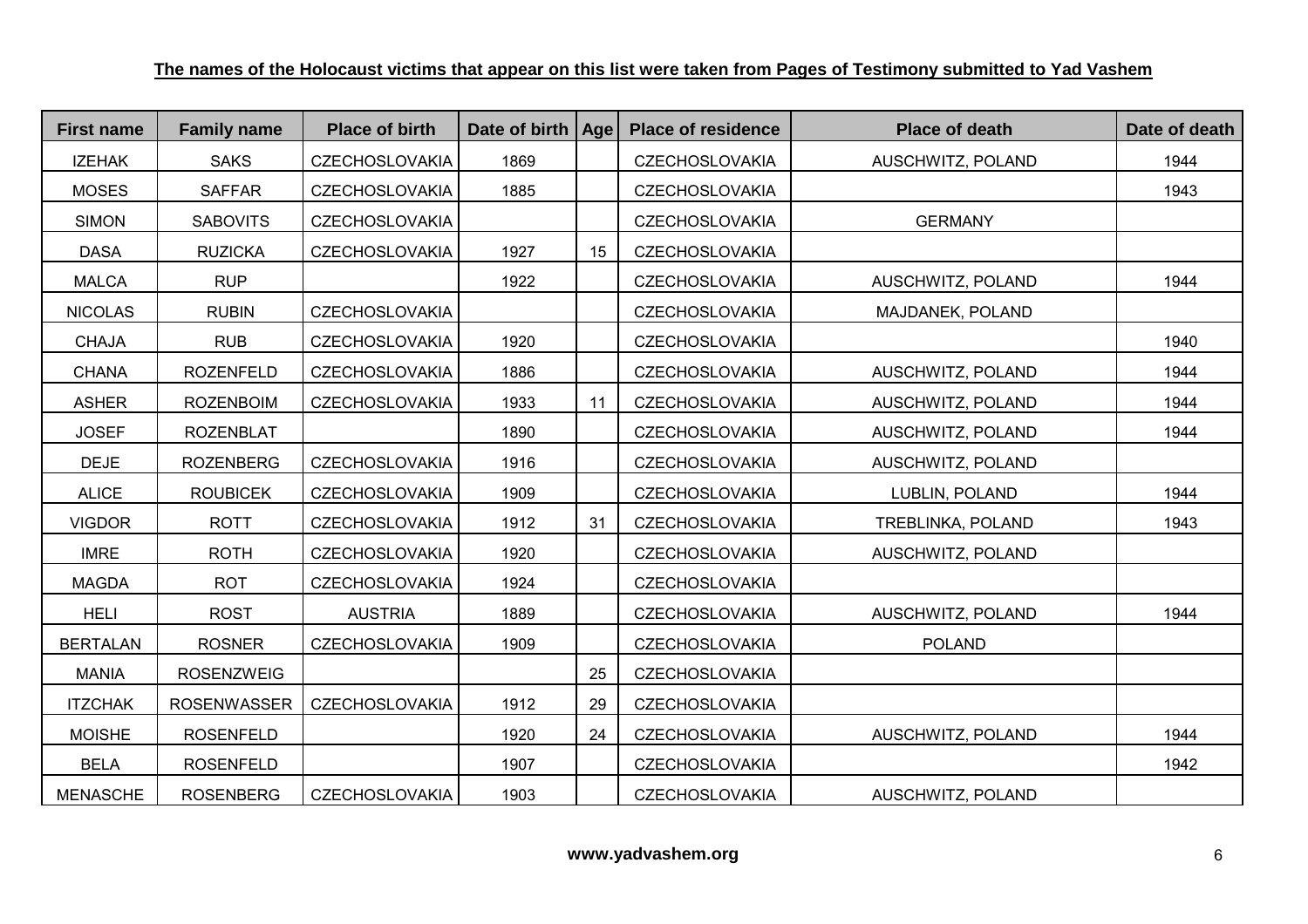| <b>First name</b> | <b>Family name</b> | <b>Place of birth</b> | Date of birth   Age |    | <b>Place of residence</b> | <b>Place of death</b>          | Date of death |
|-------------------|--------------------|-----------------------|---------------------|----|---------------------------|--------------------------------|---------------|
| <b>BERNARD</b>    | <b>ROSENBERG</b>   | <b>CZECHOSLOVAKIA</b> | 1878                |    | <b>CZECHOSLOVAKIA</b>     |                                | 1942          |
| <b>NATILIE</b>    | <b>ROSENBAUM</b>   |                       |                     |    | <b>CZECHOSLOVAKIA</b>     |                                |               |
| <b>BETTA</b>      | <b>RIEDL</b>       | <b>CZECHOSLOVAKIA</b> | 1890                |    | <b>CZECHOSLOVAKIA</b>     | AUSCHWITZ, POLAND              | 1944          |
| <b>MOSCHE</b>     | <b>REX</b>         | <b>CZECHOSLOVAKIA</b> | 1882                | 62 | <b>CZECHOSLOVAKIA</b>     | AUSCHWITZ, POLAND              | 1944          |
| <b>SOFIE</b>      | <b>REISZ</b>       | <b>CZECHOSLOVAKIA</b> | 1920                |    | <b>CZECHOSLOVAKIA</b>     | AUSCHWITZ, POLAND              |               |
| <b>GIZA</b>       | <b>REIS</b>        | <b>CZECHOSLOVAKIA</b> |                     |    | <b>CZECHOSLOVAKIA</b>     |                                | 1940          |
| <b>ADOLF</b>      | <b>REINER</b>      | <b>CZECHOSLOVAKIA</b> | 1874                |    | CZECHOSLOVAKIA            | LODZ, POLAND                   |               |
| <b>VERONIKA</b>   | <b>REIFF</b>       | <b>CZECHOSLOVAKIA</b> | 1936                |    | <b>CZECHOSLOVAKIA</b>     | AUSCHWITZ, POLAND              | 1944          |
| <b>WILMA</b>      | <b>REICHMAN</b>    |                       | 1897                |    | <b>CZECHOSLOVAKIA</b>     | AUSCHWITZ, POLAND              | 20/05/1944    |
| <b>KORNELIA</b>   | <b>REICHFELD</b>   | <b>CZECHOSLOVAKIA</b> |                     |    | <b>CZECHOSLOVAKIA</b>     | AUSCHWITZ, POLAND              |               |
| <b>IGNACZ</b>     | <b>REICH</b>       | <b>CZECHOSLOVAKIA</b> |                     |    | <b>CZECHOSLOVAKIA</b>     | MAUTHAUSEN, AUSTRIA            | 1945          |
| <b>MANIA</b>      | <b>REGELHAUPT</b>  | <b>CZECHOSLOVAKIA</b> |                     | 40 | <b>CZECHOSLOVAKIA</b>     |                                |               |
| <b>BERNHARD</b>   | <b>RAWEK</b>       | <b>CZECHOSLOVAKIA</b> | 1924                |    | <b>CZECHOSLOVAKIA</b>     |                                |               |
| <b>ROZA</b>       | <b>RAUCHMAN</b>    | <b>HUNGARY</b>        | 1890                |    | <b>CZECHOSLOVAKIA</b>     | AUSCHWITZ, POLAND              | 1944          |
| <b>EMANUEL</b>    | <b>RAND</b>        | <b>CZECHOSLOVAKIA</b> | 1916                |    | <b>CZECHOSLOVAKIA</b>     | AUSCHWITZ, POLAND              |               |
| <b>SHONY</b>      | <b>RAICHNER</b>    | <b>CZECHOSLOVAKIA</b> | 1917                |    | <b>CZECHOSLOVAKIA</b>     |                                |               |
| <b>GOLDA</b>      | <b>PRIZNER</b>     | <b>CZECHOSLOVAKIA</b> | 1907                |    | <b>CZECHOSLOVAKIA</b>     | AUSCHWITZ, POLAND              |               |
| <b>HERSL</b>      | <b>PRIZANT</b>     | <b>CZECHOSLOVAKIA</b> | 1933                | 11 | <b>CZECHOSLOVAKIA</b>     | AUSCHWITZ, POLAND              | 1944          |
| <b>FRANC</b>      | <b>PRELES</b>      | <b>CZECHOSLOVAKIA</b> | 1922                |    | <b>CZECHOSLOVAKIA</b>     | THERESIENSTADT, CZECHOSLOVAKIA | 1942          |
| <b>FILIP</b>      | <b>PRAGER</b>      | <b>CZECHOSLOVAKIA</b> | 1917                |    | <b>CZECHOSLOVAKIA</b>     |                                |               |
| <b>ANNA</b>       | <b>POR</b>         | <b>CZECHOSLOVAKIA</b> | 1898                |    | <b>CZECHOSLOVAKIA</b>     | AUSCHWITZ, POLAND              | 1944          |
| <b>ELIAS</b>      | <b>POPER</b>       |                       | 1905                |    | <b>CZECHOSLOVAKIA</b>     | AUSCHWITZ, POLAND              |               |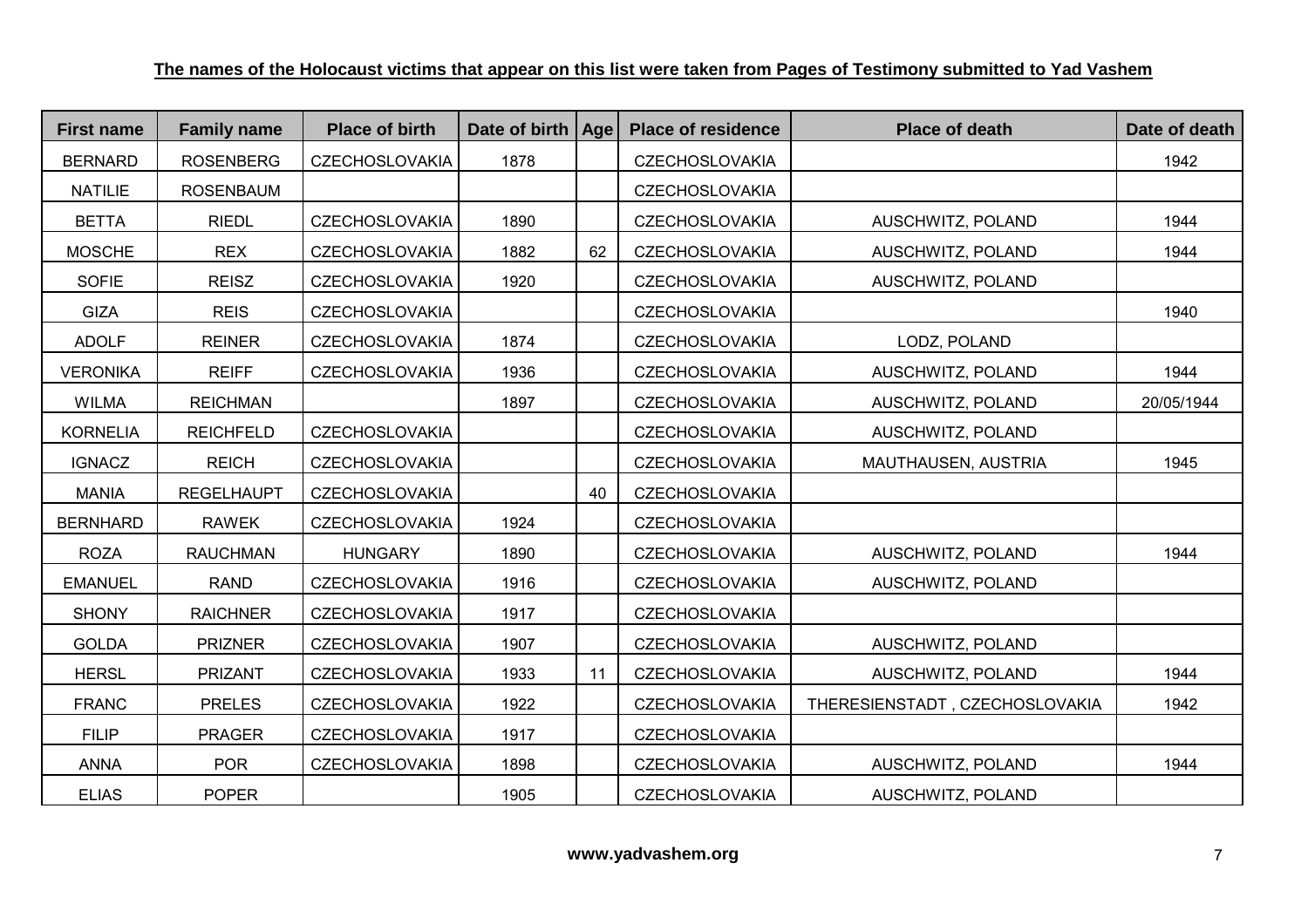| <b>First name</b> | <b>Family name</b> | <b>Place of birth</b> | Date of birth   Age |              | <b>Place of residence</b> | <b>Place of death</b> | Date of death |
|-------------------|--------------------|-----------------------|---------------------|--------------|---------------------------|-----------------------|---------------|
| <b>LEOPOLD</b>    | <b>POLLAK</b>      | <b>CZECHOSLOVAKIA</b> |                     | 71           | <b>CZECHOSLOVAKIA</b>     |                       |               |
| <b>HELEN</b>      | <b>POLLAK</b>      | <b>CZECHOSLOVAKIA</b> | 04/1891             |              | <b>CZECHOSLOVAKIA</b>     | AUSCHWITZ, POLAND     | 1944          |
| <b>HAJA</b>       | <b>POLLAK</b>      | <b>CZECHOSLOVAKIA</b> |                     | 50           | <b>CZECHOSLOVAKIA</b>     | AUSCHWITZ, POLAND     |               |
| <b>ELSE</b>       | <b>POLLAK</b>      | <b>CZECHOSLOVAKIA</b> | 01/05/1915          | $\mathbf{0}$ | <b>CZECHOSLOVAKIA</b>     |                       |               |
| <b>ADELE</b>      | <b>POLLAK</b>      |                       |                     |              | <b>CZECHOSLOVAKIA</b>     |                       |               |
| <b>SIGMOND</b>    | <b>POLAK</b>       | YUGOSLAVIA            | 1882                |              | <b>CZECHOSLOVAKIA</b>     |                       |               |
| <b>BENIAMIN</b>   | <b>POLAK</b>       | <b>CZECHOSLOVAKIA</b> | 1879                | 65           | <b>CZECHOSLOVAKIA</b>     | AUSCHWITZ, POLAND     | 16/05/1944    |
| <b>ASZA</b>       | <b>PLANER</b>      |                       |                     |              | <b>CZECHOSLOVAKIA</b>     |                       |               |
| <b>VLADIMIR</b>   | <b>PICK</b>        | <b>CZECHOSLOVAKIA</b> | 13/07/1885          |              | <b>CZECHOSLOVAKIA</b>     | TREBLINKA, POLAND     | 13/06/1942    |
| <b>IRENA</b>      | <b>PICK</b>        | <b>CZECHOSLOVAKIA</b> | 08/10/1904          | 37           | <b>CZECHOSLOVAKIA</b>     |                       |               |
| <b>SZLOMO</b>     | <b>PERL</b>        | <b>CZECHOSLOVAKIA</b> | 1902                |              | <b>CZECHOSLOVAKIA</b>     | AUSCHWITZ, POLAND     |               |
| <b>NACHUM</b>     | <b>PERL</b>        | <b>ROMANIA</b>        |                     |              | <b>CZECHOSLOVAKIA</b>     | AUSCHWITZ, POLAND     | 1944          |
| <b>LADISLAV</b>   | <b>PAZERINI</b>    |                       | 1900                | 44           | <b>CZECHOSLOVAKIA</b>     |                       | 1944          |
| <b>OSKAR</b>      | <b>PATER</b>       | <b>CZECHOSLOVAKIA</b> | 08/03/1879          |              | <b>CZECHOSLOVAKIA</b>     | RIGA, LATVIA          | 1942          |
| <b>MARGIT</b>     | <b>PARTOS</b>      | <b>CZECHOSLOVAKIA</b> | 1900                |              | <b>CZECHOSLOVAKIA</b>     | AUSCHWITZ, POLAND     | 1943          |
| <b>FRYDA</b>      | <b>OWICZ</b>       | <b>CZECHOSLOVAKIA</b> | 1923                | 21           | <b>CZECHOSLOVAKIA</b>     | AUSCHWITZ, POLAND     | 1944          |
| <b>SZMUEL</b>     | <b>OSTRAJCHER</b>  | <b>CZECHOSLOVAKIA</b> | 1890                | 54           | <b>CZECHOSLOVAKIA</b>     | AUSCHWITZ, POLAND     | 1944          |
| <b>SARI</b>       | <b>OEHLBAUM</b>    |                       | 1914                | 30           | <b>CZECHOSLOVAKIA</b>     | AUSCHWITZ, POLAND     | 22/05/1944    |
| <b>EVA</b>        | <b>OBERLANDER</b>  | <b>CZECHOSLOVAKIA</b> | אוגוסט-27           | 16           | <b>CZECHOSLOVAKIA</b>     | AUSCHWITZ, POLAND     | 21/05/1944    |
| <b>FRIDA</b>      | <b>NOJMAN</b>      |                       |                     |              | <b>CZECHOSLOVAKIA</b>     |                       |               |
| <b>SHEINDL</b>    | <b>NEUMANN</b>     | <b>CZECHOSLOVAKIA</b> |                     | 14           | <b>CZECHOSLOVAKIA</b>     | LUBLIN, POLAND        | 1941          |
| <b>JMRE</b>       | <b>NEUMANN</b>     |                       | 1921                |              | <b>CZECHOSLOVAKIA</b>     | <b>POLAND</b>         | 1942          |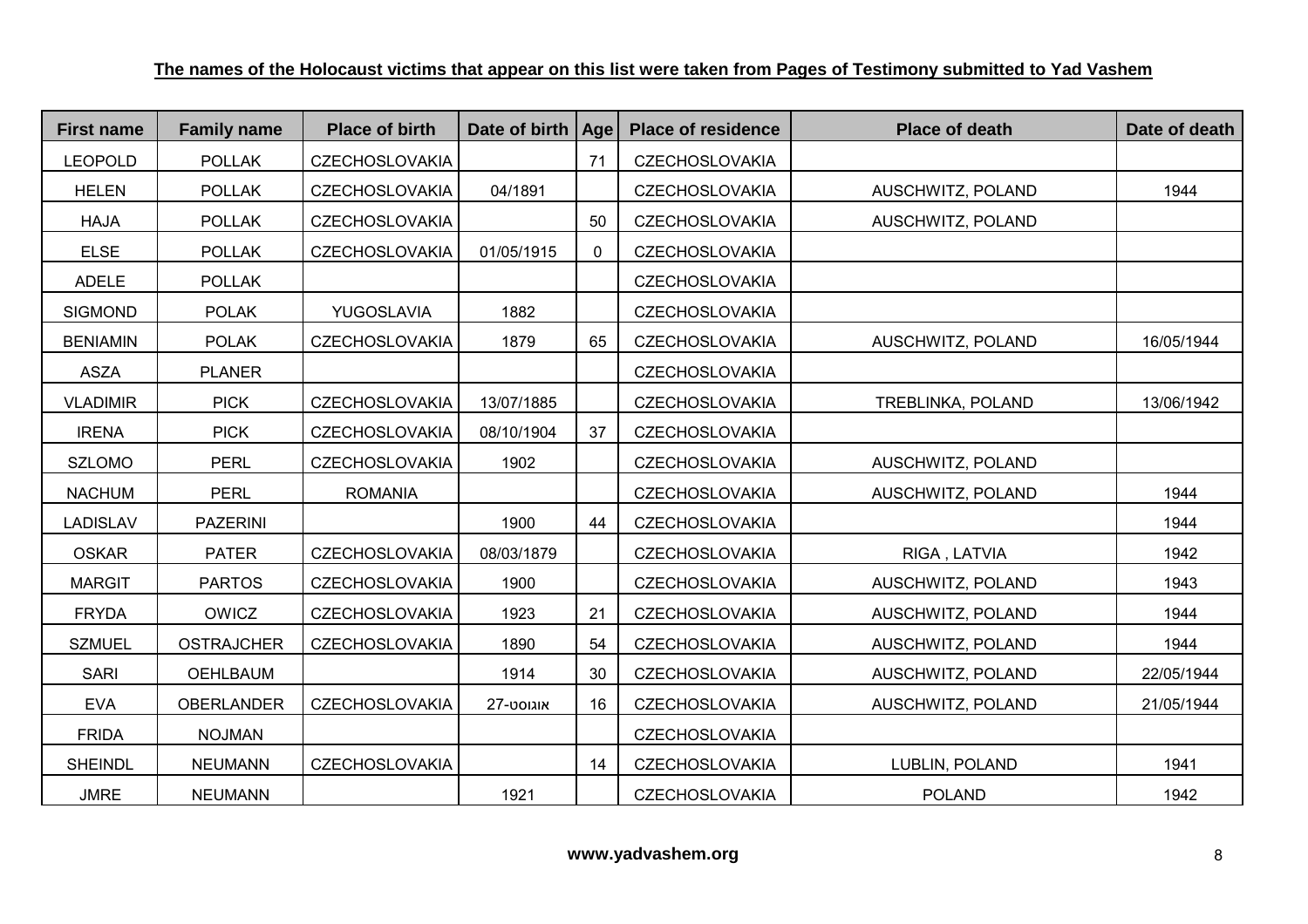| <b>First name</b> | <b>Family name</b>  | <b>Place of birth</b> | Date of birth   Age |    | <b>Place of residence</b> | <b>Place of death</b>    | Date of death |
|-------------------|---------------------|-----------------------|---------------------|----|---------------------------|--------------------------|---------------|
| <b>YESHAIAHUA</b> | <b>NEUMAN</b>       |                       | 1888                |    | <b>CZECHOSLOVAKIA</b>     | AUSCHWITZ, POLAND        |               |
| <b>JULIKA</b>     | <b>NEUHAUSER</b>    |                       |                     |    | <b>CZECHOSLOVAKIA</b>     | AUSCHWITZ, POLAND        |               |
| ZD                | NEUGROESHL          | <b>CZECHOSLOVAKIA</b> | 06/02/1907          |    | <b>CZECHOSLOVAKIA</b>     |                          |               |
| YAKOB             | <b>NEUFELD</b>      | <b>CZECHOSLOVAKIA</b> | 1882                |    | <b>CZECHOSLOVAKIA</b>     | AUSCHWITZ, POLAND        | 01/06/1944    |
| <b>PIROSKA</b>    | <b>NEMETH</b>       | <b>CZECHOSLOVAKIA</b> |                     | 46 | <b>CZECHOSLOVAKIA</b>     | AUSCHWITZ, POLAND        | 1944          |
| IBI               | <b>NEIMAN</b>       | <b>CZECHOSLOVAKIA</b> |                     |    | <b>CZECHOSLOVAKIA</b>     | AUSCHWITZ, POLAND        |               |
| <b>SCHARI</b>     | <b>NEGEL</b>        | <b>CZECHOSLOVAKIA</b> | 1917                |    | <b>CZECHOSLOVAKIA</b>     | AUSCHWITZ, POLAND        |               |
| YACOB             | <b>NARCISENFELD</b> | <b>GERMANY</b>        | 27/07/1885          | 60 | <b>CZECHOSLOVAKIA</b>     | AUSCHWITZ, POLAND        | 01/02/1945    |
| <b>RUZENA</b>     | <b>NAGEL</b>        | <b>CZECHOSLOVAKIA</b> | 14/09/1920          |    | <b>CZECHOSLOVAKIA</b>     | OPOLE, POLAND            | 1942          |
| <b>BLANKA</b>     | <b>NAGEL</b>        | <b>CZECHOSLOVAKIA</b> | 1925                |    | <b>CZECHOSLOVAKIA</b>     | <b>BUDAPEST, HUNGARY</b> | 1942          |
| <b>ARNOST</b>     | <b>MUNZ</b>         | <b>CZECHOSLOVAKIA</b> |                     |    | <b>CZECHOSLOVAKIA</b>     | AUSCHWITZ, POLAND        |               |
| <b>JULIUS</b>     | <b>MUHLSTEIN</b>    | <b>CZECHOSLOVAKIA</b> | 02/02/1869          |    | <b>CZECHOSLOVAKIA</b>     |                          | 13/06/1942    |
| <b>ERNO</b>       | <b>MUELLER</b>      | <b>CZECHOSLOVAKIA</b> | 15/04/1898          |    | <b>CZECHOSLOVAKIA</b>     | AUSCHWITZ, POLAND        | 1944          |
| <b>NANDOR</b>     | <b>MOSKOWITZ</b>    | <b>CZECHOSLOVAKIA</b> | 1892                |    | <b>CZECHOSLOVAKIA</b>     | TREBLINKA, POLAND        |               |
| <b>ZISL</b>       | <b>MOSKOWICZ</b>    |                       | 1902                |    | <b>CZECHOSLOVAKIA</b>     | AUSCHWITZ, POLAND        | 1943          |
| <b>ICHAK</b>      | <b>MOSKOVITZ</b>    | <b>CZECHOSLOVAKIA</b> | 1907                |    | <b>CZECHOSLOVAKIA</b>     | AUSCHWITZ, POLAND        | 1944          |
| <b>MORDECHAI</b>  | <b>MOSKOVITS</b>    |                       |                     |    | <b>CZECHOSLOVAKIA</b>     |                          |               |
| <b>LEJA</b>       | <b>MOSKOVICS</b>    | <b>CZECHOSLOVAKIA</b> | 1921                | 23 | <b>CZECHOSLOVAKIA</b>     | AUSCHWITZ, POLAND        | 1944          |
| <b>MOISE</b>      | <b>MOSKOVIC</b>     | <b>CZECHOSLOVAKIA</b> | 1853                | 91 | <b>CZECHOSLOVAKIA</b>     | AUSCHWITZ, POLAND        | 1944          |
| <b>LIPA</b>       | <b>MOSKOPF</b>      | <b>CZECHOSLOVAKIA</b> |                     |    | <b>CZECHOSLOVAKIA</b>     | <b>POLAND</b>            |               |
| <b>HAIA</b>       | <b>MORKOVIC</b>     | <b>CZECHOSLOVAKIA</b> |                     |    | <b>CZECHOSLOVAKIA</b>     | AUSCHWITZ, POLAND        |               |
| <b>JEHUDA</b>     | <b>MONTAG</b>       | <b>POLAND</b>         | 1889                |    | <b>CZECHOSLOVAKIA</b>     |                          |               |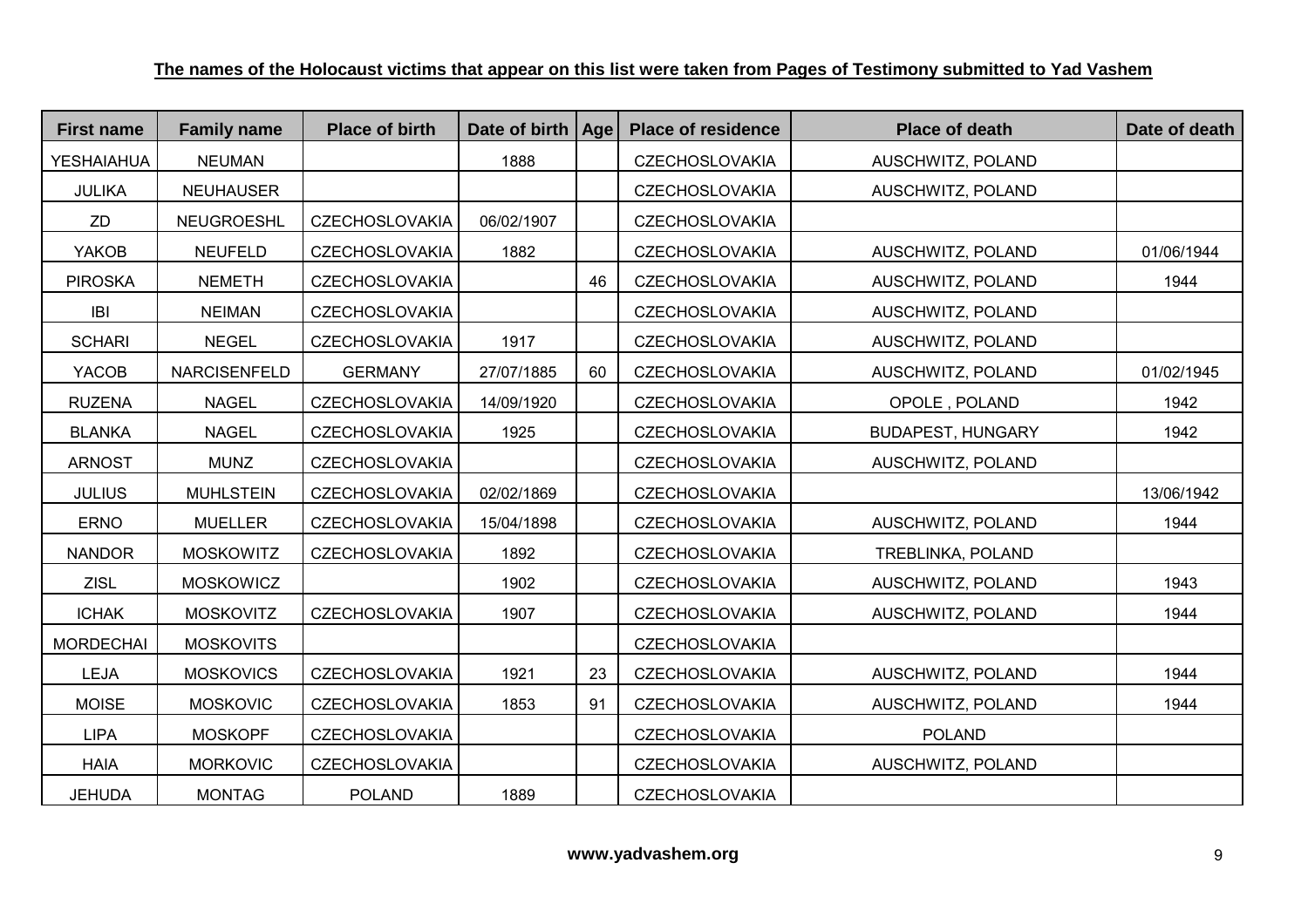| <b>First name</b> | <b>Family name</b>  | <b>Place of birth</b> | Date of birth   Age |    | <b>Place of residence</b> | <b>Place of death</b> | Date of death |
|-------------------|---------------------|-----------------------|---------------------|----|---------------------------|-----------------------|---------------|
| <b>ADOLF</b>      | <b>MITTLER</b>      | <b>CZECHOSLOVAKIA</b> | 07/07/1893          |    | <b>CZECHOSLOVAKIA</b>     |                       | 1942          |
| <b>ROZA</b>       | <b>MITELMAN</b>     | <b>CZECHOSLOVAKIA</b> | 31/12/1900          |    | <b>CZECHOSLOVAKIA</b>     | AUSCHWITZ, POLAND     |               |
| <b>MOSCHE</b>     | <b>MILLER</b>       | <b>CZECHOSLOVAKIA</b> | 1897                |    | <b>CZECHOSLOVAKIA</b>     | AUSCHWITZ, POLAND     | 1944          |
| <b>JOSEPH</b>     | <b>MILLER</b>       | <b>CZECHOSLOVAKIA</b> | 1938                |    | <b>CZECHOSLOVAKIA</b>     | AUSCHWITZ, POLAND     | 1944          |
| <b>SUZANA</b>     | <b>MICHEL</b>       | <b>CZECHOSLOVAKIA</b> | 1920                |    | <b>CZECHOSLOVAKIA</b>     | <b>POLAND</b>         |               |
| <b>MASEMILIAN</b> | <b>MESSINGER</b>    | <b>CZECHOSLOVAKIA</b> | 1856                |    | <b>CZECHOSLOVAKIA</b>     | <b>POLAND</b>         |               |
| <b>SOLOM</b>      | <b>MERMELSTEIN</b>  |                       | 1891                |    | <b>CZECHOSLOVAKIA</b>     | AUSCHWITZ, POLAND     | 1944          |
| <b>BELA</b>       | <b>MERMELSTEIN</b>  | <b>CZECHOSLOVAKIA</b> |                     |    | <b>CZECHOSLOVAKIA</b>     | AUSCHWITZ, POLAND     |               |
| <b>AHARON</b>     | <b>MERMELSTEIN</b>  | <b>CZECHOSLOVAKIA</b> | 35-פברואר           | 9  | <b>CZECHOSLOVAKIA</b>     | AUSCHWITZ, POLAND     | 1944          |
| <b>ZEEV</b>       | <b>MERMELSHTAIN</b> | <b>CZECHOSLOVAKIA</b> |                     |    | <b>CZECHOSLOVAKIA</b>     | MAUTHAUSEN, AUSTRIA   |               |
| <b>KLARA</b>      | <b>MENZER</b>       | <b>CZECHOSLOVAKIA</b> |                     |    | <b>CZECHOSLOVAKIA</b>     |                       |               |
| <b>JOSEF</b>      | <b>MENDLOVITS</b>   | <b>CZECHOSLOVAKIA</b> | 1886                |    | <b>CZECHOSLOVAKIA</b>     |                       |               |
| <b>MARIA</b>      | <b>MENDELSOHN</b>   | <b>CZECHOSLOVAKIA</b> | 1900                |    | <b>CZECHOSLOVAKIA</b>     | AUSCHWITZ, POLAND     | 1944          |
| <b>LEA</b>        | MENDELEWICZ         | <b>CZECHOSLOVAKIA</b> | 1920                | 22 | <b>CZECHOSLOVAKIA</b>     | AUSCHWITZ, POLAND     | 1942          |
| <b>OTTO</b>       | <b>MEISL</b>        | <b>CZECHOSLOVAKIA</b> | 16/09/1884          | 60 | <b>CZECHOSLOVAKIA</b>     | AUSCHWITZ, POLAND     | 1944          |
| <b>ESTER</b>      | <b>MEIR</b>         | <b>CZECHOSLOVAKIA</b> |                     | 36 | <b>CZECHOSLOVAKIA</b>     | AUSCHWITZ, POLAND     |               |
| <b>RUTH</b>       | <b>MAY</b>          | <b>CZECHOSLOVAKIA</b> | 1937                | 5  | <b>CZECHOSLOVAKIA</b>     | AUSCHWITZ, POLAND     |               |
| <b>ZDENKA</b>     | <b>MASSAREK</b>     |                       | 04/12/1901          |    | <b>CZECHOSLOVAKIA</b>     | <b>POLAND</b>         |               |
| <b>SERL</b>       | <b>MARKOVITZ</b>    | <b>CZECHOSLOVAKIA</b> | 1933                | 9  | <b>CZECHOSLOVAKIA</b>     | MAJDANEK, POLAND      | 1942          |
| <b>ARON</b>       | <b>MANSKOPF</b>     | <b>CZECHOSLOVAKIA</b> |                     |    | <b>CZECHOSLOVAKIA</b>     | AUSCHWITZ, POLAND     |               |
| <b>HERBERT</b>    | <b>MANDLER</b>      |                       |                     | 33 | <b>CZECHOSLOVAKIA</b>     | AUSCHWITZ, POLAND     |               |
| <b>FRANTISEK</b>  | <b>MANDELIK</b>     | <b>CZECHOSLOVAKIA</b> | 10/10/1906          | 38 | <b>CZECHOSLOVAKIA</b>     | SCHWARZHEIDE, GERMANY | 26/11/1944    |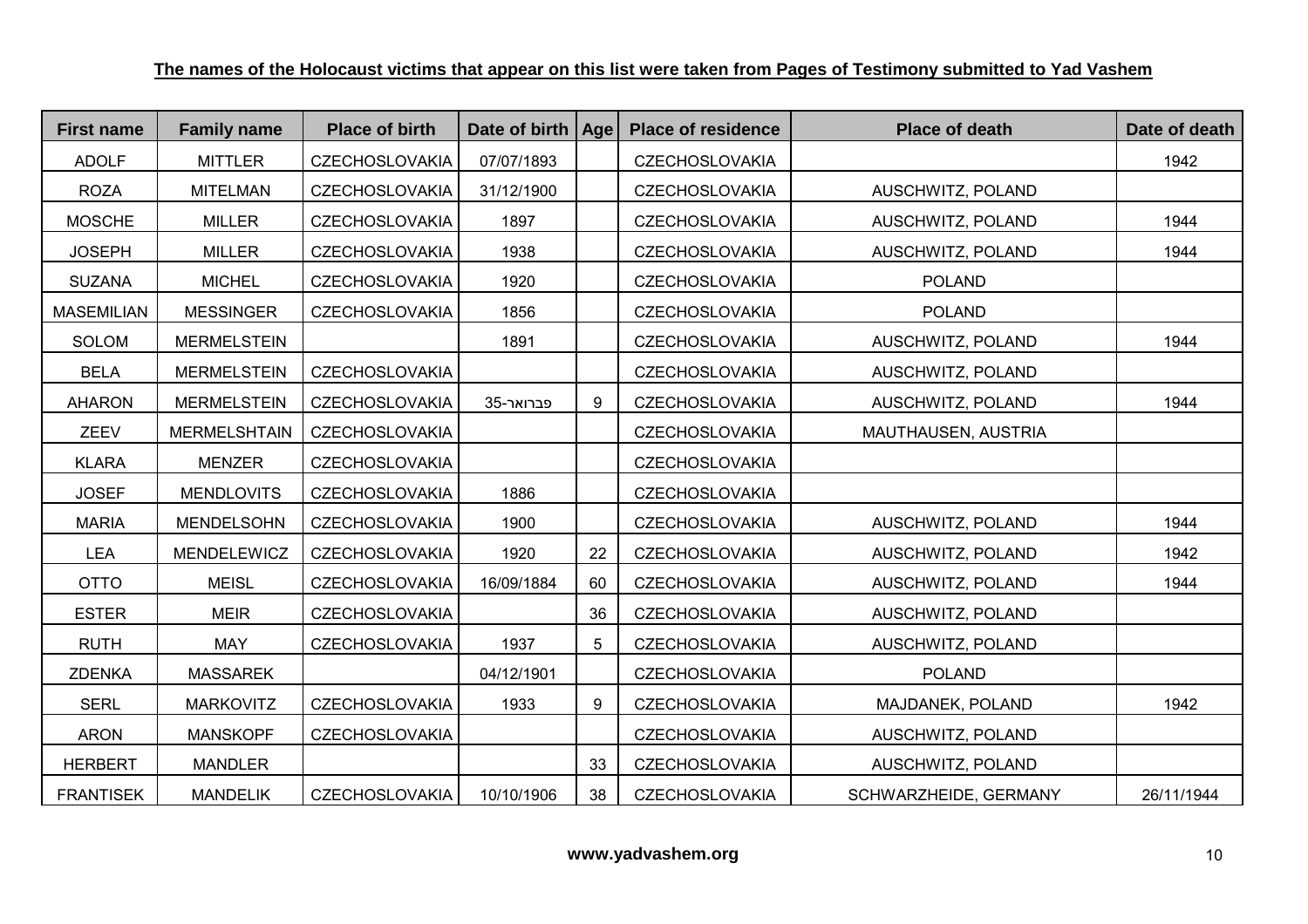| <b>First name</b> | <b>Family name</b> | <b>Place of birth</b> | Date of birth | Age | <b>Place of residence</b> | <b>Place of death</b>            | Date of death |
|-------------------|--------------------|-----------------------|---------------|-----|---------------------------|----------------------------------|---------------|
| <b>ZIGMUND</b>    | <b>MAJEROVITS</b>  | <b>CZECHOSLOVAKIA</b> | 1930          | 14  | <b>CZECHOSLOVAKIA</b>     | AUSCHWITZ, POLAND                | 1944          |
| <b>LEV</b>        | <b>MAIRZ</b>       | <b>CZECHOSLOVAKIA</b> | 1888          |     | <b>CZECHOSLOVAKIA</b>     | AUSCHWITZ, POLAND                |               |
| <b>ROSA</b>       | <b>MAGED</b>       | <b>ROMANIA</b>        |               | 75  | <b>CZECHOSLOVAKIA</b>     | AUSCHWITZ, POLAND                | 26/05/1944    |
| <b>MARIA</b>      | <b>LUSTY</b>       | <b>CZECHOSLOVAKIA</b> | 1900          |     | <b>CZECHOSLOVAKIA</b>     |                                  | 1944          |
| <b>KLARA</b>      | <b>LUSTGARTEN</b>  | <b>CZECHOSLOVAKIA</b> | 08/06/1924    | 17  | <b>CZECHOSLOVAKIA</b>     | KAMENETS PODOLSK, UKRAINE (USSR) | 1941          |
| <b>HUBERT</b>     | LOWOSITZ           | <b>CZECHOSLOVAKIA</b> | 07/11/1924    |     | <b>CZECHOSLOVAKIA</b>     |                                  |               |
| <b>SARLOTA</b>    | LOWINGER           |                       | 1898          |     | <b>CZECHOSLOVAKIA</b>     | AUSCHWITZ, POLAND                | 18/06/1944    |
| <b>GABOR</b>      | <b>LOWINGER</b>    | <b>CZECHOSLOVAKIA</b> |               |     | <b>CZECHOSLOVAKIA</b>     | MAUTHAUSEN, AUSTRIA              |               |
| <b>HEINRICH</b>   | LOW                | <b>CZECHOSLOVAKIA</b> | 29/11/1871    |     | <b>CZECHOSLOVAKIA</b>     | THERESIENSTADT, CZECHOSLOVAKIA   | 43-מאי        |
| <b>HERMAN</b>     | <b>LORBER</b>      | <b>CZECHOSLOVAKIA</b> | 1895          |     | <b>CZECHOSLOVAKIA</b>     | AUSCHWITZ, POLAND                | 1942          |
| <b>VILIAM</b>     | <b>LOEWY</b>       | <b>CZECHOSLOVAKIA</b> | 1937          |     | <b>CZECHOSLOVAKIA</b>     | AUSCHWITZ, POLAND                |               |
| <b>KAREL</b>      | <b>LOEWY</b>       | <b>CZECHOSLOVAKIA</b> | 1914          |     | <b>CZECHOSLOVAKIA</b>     |                                  | 1944          |
| <b>BELA</b>       | <b>LOEWY</b>       |                       |               |     | <b>CZECHOSLOVAKIA</b>     |                                  |               |
| <b>MOSHE</b>      | LOEWINGER          |                       |               |     | <b>CZECHOSLOVAKIA</b>     |                                  |               |
| <b>DAVID</b>      | <b>LOEWENBEIN</b>  | <b>CZECHOSLOVAKIA</b> | 07/04/1887    |     | <b>CZECHOSLOVAKIA</b>     |                                  | 1941          |
| <b>GYURI</b>      | <b>LIPSCHITZ</b>   | <b>CZECHOSLOVAKIA</b> |               | 16  | <b>CZECHOSLOVAKIA</b>     | KAMENETS PODOLSK, UKRAINE (USSR) | 1941          |
| <b>CHAIM</b>      | <b>LIPCER</b>      | <b>POLAND</b>         | 1889          |     | <b>CZECHOSLOVAKIA</b>     | AUSCHWITZ, POLAND                | 1942          |
| <b>MORIC</b>      | <b>LIEBERMAN</b>   | <b>CZECHOSLOVAKIA</b> | 1886          |     | <b>CZECHOSLOVAKIA</b>     | AUSCHWITZ, POLAND                | 1944          |
| <b>ROZALIA</b>    | <b>LICHTIG</b>     |                       |               |     | <b>CZECHOSLOVAKIA</b>     | AUSCHWITZ, POLAND                |               |
| <b>JAKOB</b>      | <b>LEWINGER</b>    | <b>CZECHOSLOVAKIA</b> | 1882          |     | <b>CZECHOSLOVAKIA</b>     | AUSCHWITZ, POLAND                | 1942          |
| <b>NATHAN</b>     | <b>LENCZ</b>       | <b>CZECHOSLOVAKIA</b> | 1895          |     | <b>CZECHOSLOVAKIA</b>     | AUSCHWITZ, POLAND                |               |
| <b>ESTER</b>      | <b>LEIBOWIC</b>    | <b>CZECHOSLOVAKIA</b> | 1914          |     | <b>CZECHOSLOVAKIA</b>     | AUSCHWITZ, POLAND                | 1944          |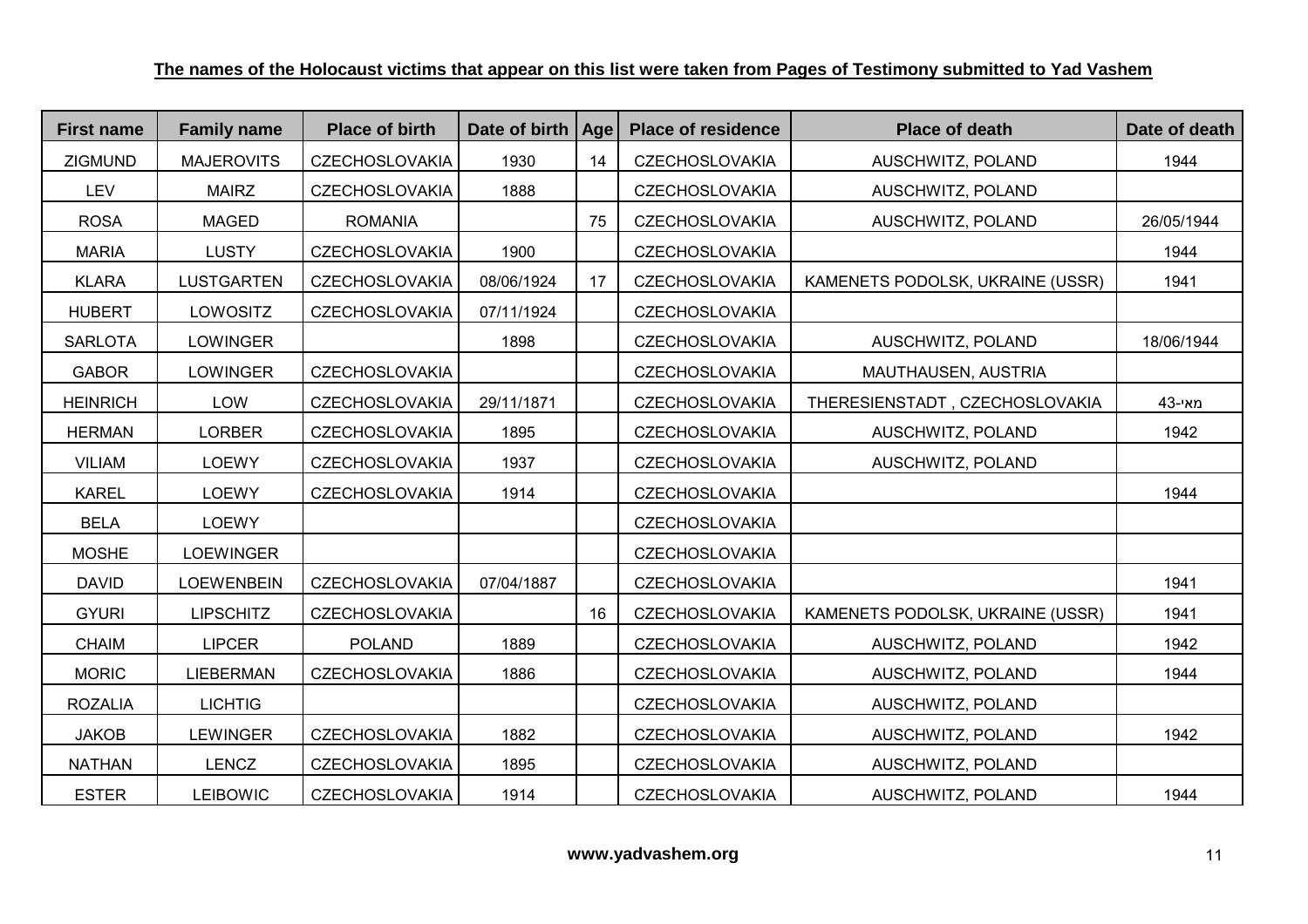| <b>First name</b> | <b>Family name</b> | <b>Place of birth</b> | Date of birth   Age |    | <b>Place of residence</b> | <b>Place of death</b>             | Date of death |
|-------------------|--------------------|-----------------------|---------------------|----|---------------------------|-----------------------------------|---------------|
| <b>OTTO</b>       | <b>LEFKOVITZ</b>   |                       |                     |    | <b>CZECHOSLOVAKIA</b>     |                                   |               |
| <b>MEILECH</b>    | <b>LEFKOVICS</b>   | <b>HUNGARY</b>        | 1872                |    | <b>CZECHOSLOVAKIA</b>     | AUSCHWITZ, POLAND                 | 1942          |
| <b>VIKTOR</b>     | <b>LEDERER</b>     | <b>CZECHOSLOVAKIA</b> | 08/10/1881          | 63 | <b>CZECHOSLOVAKIA</b>     | AUSCHWITZ, POLAND                 | 09/10/1944    |
| <b>KARL</b>       | <b>LEDERER</b>     | <b>CZECHOSLOVAKIA</b> |                     | 60 | <b>CZECHOSLOVAKIA</b>     |                                   |               |
| <b>EDITH</b>      | <b>LEDERER</b>     |                       | 1921                |    | <b>CZECHOSLOVAKIA</b>     | LODZ, POLAND                      | 1944          |
| <b>NECHO</b>      | <b>LEBOWICZ</b>    | <b>CZECHOSLOVAKIA</b> |                     |    | <b>CZECHOSLOVAKIA</b>     | AUSCHWITZ, POLAND                 |               |
| <b>ELLYA</b>      | <b>LEBOVITZ</b>    | <b>CZECHOSLOVAKIA</b> |                     | 38 | <b>CZECHOSLOVAKIA</b>     |                                   |               |
| <b>JETTY</b>      | <b>LEBOVITS</b>    | <b>CZECHOSLOVAKIA</b> | 1886                |    | <b>CZECHOSLOVAKIA</b>     | AUSCHWITZ, POLAND                 |               |
| <b>EPHRAIM</b>    | <b>LEBOVICS</b>    | <b>CZECHOSLOVAKIA</b> | 1890                | 54 | <b>CZECHOSLOVAKIA</b>     | AUSCHWITZ, POLAND                 | 1944          |
| ABRAHAM           | <b>LEBOVIC</b>     | <b>CZECHOSLOVAKIA</b> |                     |    | <b>CZECHOSLOVAKIA</b>     |                                   |               |
| <b>REGINA</b>     | <b>LAYER</b>       | <b>CZECHOSLOVAKIA</b> | 1913                | 29 | <b>CZECHOSLOVAKIA</b>     | AUSCHWITZ, POLAND                 | 1942          |
| <b>HARIMAN</b>    | <b>LAVOVITCH</b>   | <b>CZECHOSLOVAKIA</b> |                     |    | <b>CZECHOSLOVAKIA</b>     |                                   |               |
| <b>GITTA</b>      | <b>LAUFER</b>      |                       |                     |    | <b>CZECHOSLOVAKIA</b>     | AUSCHWITZ, POLAND                 | 1944          |
| <b>LEOPOLD</b>    | LANZER             | <b>CZECHOSLOVAKIA</b> |                     |    | <b>CZECHOSLOVAKIA</b>     | MALY TROSTINEC, BELORUSSIA (USSR) |               |
| <b>FRANZ</b>      | <b>LANGER</b>      | <b>CZECHOSLOVAKIA</b> | 1893                |    | <b>CZECHOSLOVAKIA</b>     |                                   | 1945          |
| <b>LEA</b>        | <b>LANDMAN</b>     | <b>CZECHOSLOVAKIA</b> |                     |    | <b>CZECHOSLOVAKIA</b>     | AUSCHWITZ, POLAND                 | 1944          |
| <b>ARTUR</b>      | <b>LAMPL</b>       |                       | 15/02/1898          | 45 | <b>CZECHOSLOVAKIA</b>     | AUSCHWITZ, POLAND                 | 15/12/1943    |
| <b>LEISER</b>     | <b>LAIBOVITZ</b>   | <b>CZECHOSLOVAKIA</b> |                     | 30 | <b>CZECHOSLOVAKIA</b>     | AUSCHWITZ, POLAND                 | 1944          |
| <b>ZIGMOND</b>    | <b>KURTI</b>       | <b>CZECHOSLOVAKIA</b> | 1884                |    | <b>CZECHOSLOVAKIA</b>     | AUSCHWITZ, POLAND                 | 1944          |
| <b>MORITZ</b>     | <b>KUNSTADT</b>    | <b>CZECHOSLOVAKIA</b> |                     |    | <b>CZECHOSLOVAKIA</b>     | <b>POLAND</b>                     |               |
| <b>JULIUS</b>     | <b>KUEFERBAUM</b>  | <b>CZECHOSLOVAKIA</b> | 07/07/1898          |    | <b>CZECHOSLOVAKIA</b>     | IZBICA, POLAND                    |               |
| <b>ADOLF</b>      | <b>KREITSTEIN</b>  | <b>CZECHOSLOVAKIA</b> |                     | 31 | <b>CZECHOSLOVAKIA</b>     | THERESIENSTADT, CZECHOSLOVAKIA    |               |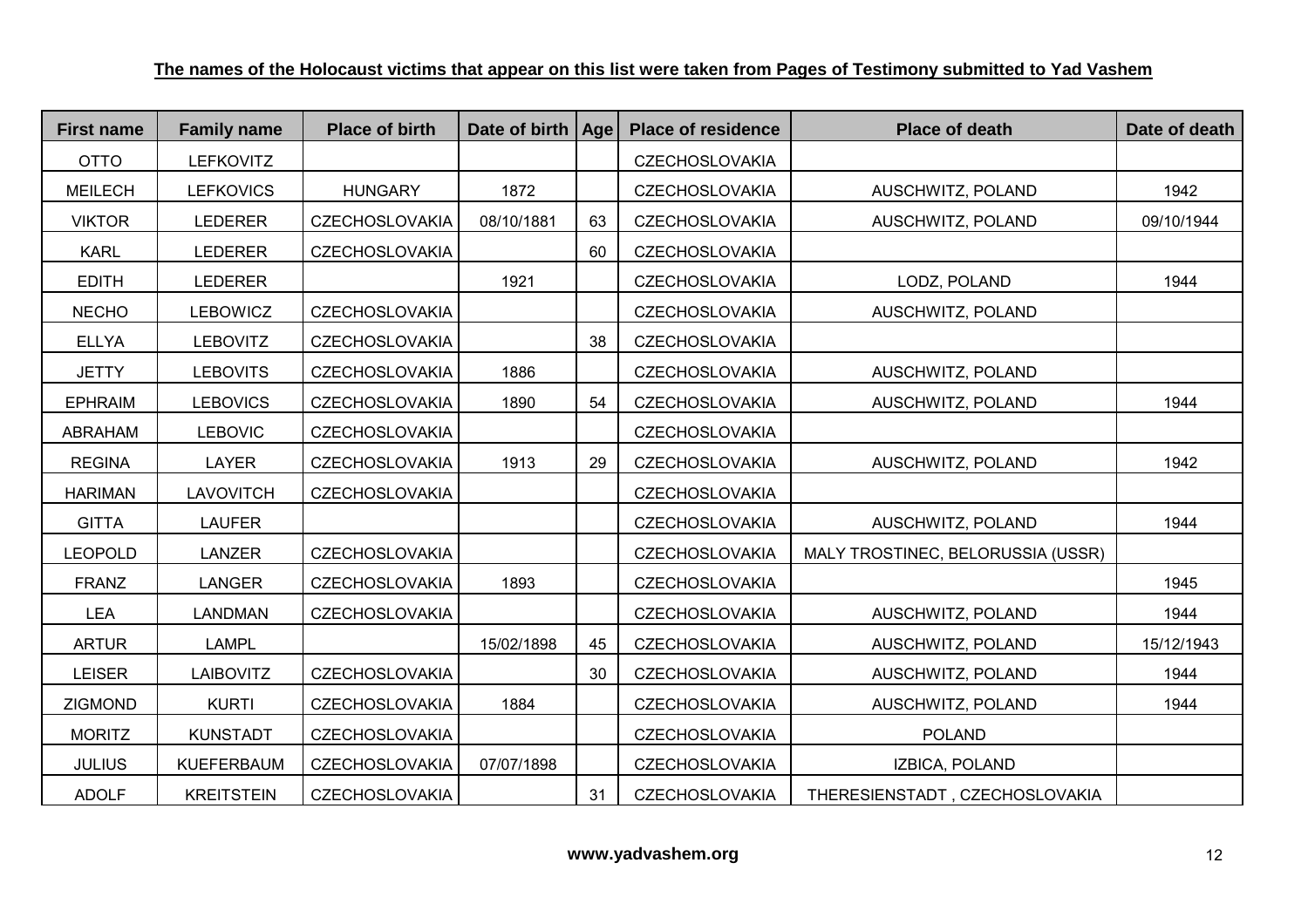| <b>First name</b> | <b>Family name</b> | <b>Place of birth</b> | Date of birth | <b>Age</b> | <b>Place of residence</b> | <b>Place of death</b>           | Date of death |
|-------------------|--------------------|-----------------------|---------------|------------|---------------------------|---------------------------------|---------------|
| <b>TYLDA</b>      | <b>KRAUS</b>       | <b>CZECHOSLOVAKIA</b> | 01/05/1889    |            | <b>CZECHOSLOVAKIA</b>     | AUSCHWITZ, POLAND               | 1942          |
| <b>BLANKA</b>     | <b>KRAUS</b>       | <b>CZECHOSLOVAKIA</b> | 1910          |            | <b>CZECHOSLOVAKIA</b>     | AUSCHWITZ, POLAND               | 1944          |
| <b>LEOPOLD</b>    | <b>KOTH</b>        | <b>CZECHOSLOVAKIA</b> |               | 63         | <b>CZECHOSLOVAKIA</b>     | AUSCHWITZ, POLAND               |               |
| <b>MIKLOS</b>     | <b>KORNREICH</b>   | <b>CZECHOSLOVAKIA</b> | 22/09/1933    |            | <b>CZECHOSLOVAKIA</b>     | AUSCHWITZ, POLAND               |               |
| <b>HEDVIKA</b>    | <b>KORNEROVA</b>   | <b>CZECHOSLOVAKIA</b> | 24/11/1880    |            | <b>CZECHOSLOVAKIA</b>     | AUSCHWITZ, POLAND               | 1944          |
| <b>SAMUEL</b>     | <b>KOPP</b>        |                       | 1885          |            | <b>CZECHOSLOVAKIA</b>     |                                 |               |
| <b>JITE</b>       | <b>KOPOLOVICS</b>  | <b>CZECHOSLOVAKIA</b> |               | 8          | <b>CZECHOSLOVAKIA</b>     |                                 |               |
| <b>BERTI</b>      | <b>KOPOLOVICS</b>  | <b>CZECHOSLOVAKIA</b> |               | 10         | CZECHOSLOVAKIA            |                                 |               |
| <b>ISRAEL</b>     | <b>KOPOLOVICH</b>  | <b>CZECHOSLOVAKIA</b> | 1926          | 19         | <b>CZECHOSLOVAKIA</b>     |                                 | 1945          |
| <b>FEIGA</b>      | <b>KONIGSBERG</b>  | <b>CZECHOSLOVAKIA</b> |               |            | <b>CZECHOSLOVAKIA</b>     |                                 |               |
| <b>TOMY</b>       | <b>KOHN</b>        | <b>CZECHOSLOVAKIA</b> |               | 8          | CZECHOSLOVAKIA            | <b>POLAND</b>                   |               |
| <b>SAMUEJL</b>    | <b>KOHN</b>        | <b>CZECHOSLOVAKIA</b> | 1880          |            | <b>CZECHOSLOVAKIA</b>     | MAJDANEK, POLAND                |               |
| <b>MOSCHE</b>     | <b>KOHN</b>        |                       | 1901          | 43         | <b>CZECHOSLOVAKIA</b>     |                                 |               |
| <b>JOSEFINE</b>   | <b>KOHN</b>        | <b>CZECHOSLOVAKIA</b> | 1906          |            | <b>CZECHOSLOVAKIA</b>     |                                 |               |
| <b>GRETE</b>      | <b>KOHN</b>        | <b>CZECHOSLOVAKIA</b> | 1928          |            | <b>CZECHOSLOVAKIA</b>     |                                 | 1942          |
| <b>EDUARD</b>     | <b>KOHN</b>        | CZECHOSLOVAKIA        | 11/04/1876    |            | <b>CZECHOSLOVAKIA</b>     | AUSCHWITZ, POLAND               | 1943          |
| <b>RACHEL</b>     | <b>KOHEN</b>       | <b>CZECHOSLOVAKIA</b> |               |            | <b>CZECHOSLOVAKIA</b>     | AUSCHWITZ, POLAND               |               |
| <b>KAREL</b>      | <b>KOERPER</b>     | <b>CZECHOSLOVAKIA</b> |               |            | <b>CZECHOSLOVAKIA</b>     | HORNI MOSCENICE, CZECHOSLOVAKIA |               |
| <b>FRIDA</b>      | KNOBLAUCH          |                       | 1896          |            | <b>CZECHOSLOVAKIA</b>     |                                 |               |
| <b>FRIEDA</b>     | <b>KLOPSTOCK</b>   |                       | 1891          |            | <b>CZECHOSLOVAKIA</b>     |                                 |               |
| <b>IVAN</b>       | <b>KLEMPERER</b>   | <b>CZECHOSLOVAKIA</b> | 1942          | -1         | <b>CZECHOSLOVAKIA</b>     | PRAGUE, CZECHOSLOVAKIA          |               |
| <b>JACOB</b>      | <b>KLEINMAN</b>    | <b>CZECHOSLOVAKIA</b> | 1875          |            | <b>CZECHOSLOVAKIA</b>     | AUSCHWITZ, POLAND               | 1944          |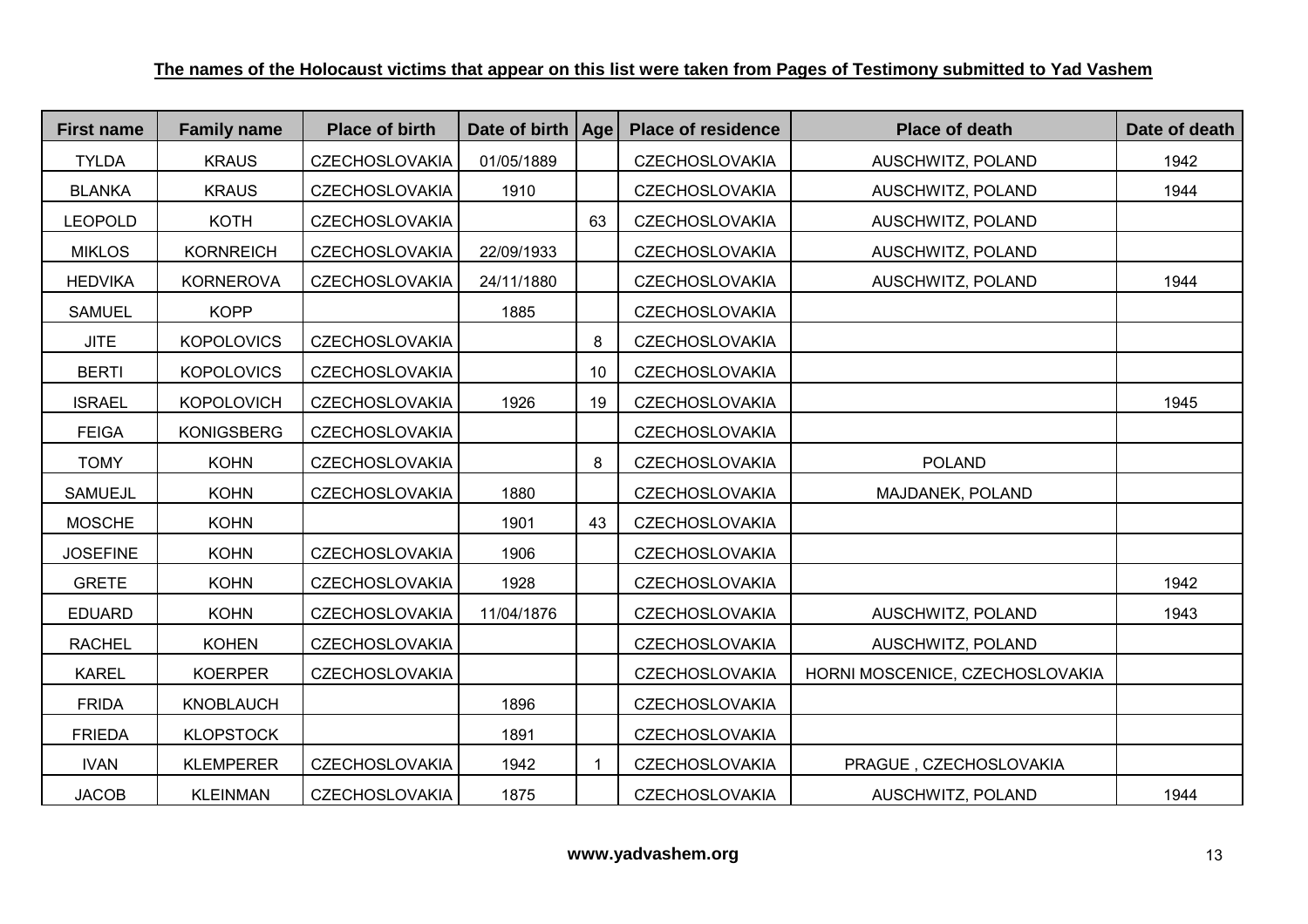| <b>First name</b> | <b>Family name</b> | <b>Place of birth</b> | Date of birth   Age |    | <b>Place of residence</b> | <b>Place of death</b>          | Date of death |
|-------------------|--------------------|-----------------------|---------------------|----|---------------------------|--------------------------------|---------------|
| <b>HERMINE</b>    | <b>KLEINBERGER</b> | <b>CZECHOSLOVAKIA</b> | 23/06/1908          | 36 | <b>CZECHOSLOVAKIA</b>     | AUSCHWITZ, POLAND              | 1944          |
| <b>VIKTOR</b>     | <b>KLEIN</b>       |                       | 1887                |    | <b>CZECHOSLOVAKIA</b>     |                                |               |
| <b>SIMON</b>      | <b>KLEIN</b>       | <b>CZECHOSLOVAKIA</b> |                     |    | <b>CZECHOSLOVAKIA</b>     | AUSCHWITZ, POLAND              |               |
| <b>SARA</b>       | <b>KLEIN</b>       | <b>CZECHOSLOVAKIA</b> | 1928                |    | <b>CZECHOSLOVAKIA</b>     | RAVENSBRUECK, GERMANY          |               |
| <b>REGINA</b>     | <b>KLEIN</b>       | <b>CZECHOSLOVAKIA</b> | 1902                | 43 | CZECHOSLOVAKIA            |                                | 1945          |
| <b>MOSHE</b>      | <b>KLEIN</b>       |                       | 1910                |    | <b>CZECHOSLOVAKIA</b>     | RUSSIA (USSR)                  |               |
| <b>MARGIT</b>     | <b>KLEIN</b>       | <b>HUNGARY</b>        | 16/03/1896          |    | <b>CZECHOSLOVAKIA</b>     | AUSCHWITZ, POLAND              | 08/06/1944    |
| <b>LAJOS</b>      | <b>KLEIN</b>       |                       | 1902                |    | CZECHOSLOVAKIA            |                                |               |
| <b>JOSEF</b>      | <b>KLEIN</b>       | <b>CZECHOSLOVAKIA</b> | 13/11/1896          | 48 | <b>CZECHOSLOVAKIA</b>     | AUSCHWITZ, POLAND              | 28/10/1944    |
| <b>HANA</b>       | <b>KLEIN</b>       | <b>HUNGARY</b>        | 28/07/1885          |    | CZECHOSLOVAKIA            |                                |               |
| <b>ELZA</b>       | <b>KLEIN</b>       | <b>CZECHOSLOVAKIA</b> | 1910                | 34 | <b>CZECHOSLOVAKIA</b>     | AUSCHWITZ, POLAND              | 1944          |
| <b>DEVORA</b>     | <b>KLEIN</b>       | <b>CZECHOSLOVAKIA</b> | 1901                |    | <b>CZECHOSLOVAKIA</b>     | AUSCHWITZ, POLAND              |               |
| <b>DAVID</b>      | <b>KLEIN</b>       | <b>CZECHOSLOVAKIA</b> |                     |    | <b>CZECHOSLOVAKIA</b>     |                                |               |
| <b>BUZI</b>       | <b>KLEIN</b>       | <b>CZECHOSLOVAKIA</b> | 1920                |    | <b>CZECHOSLOVAKIA</b>     |                                |               |
| <b>ALIZ</b>       | <b>KLEIN</b>       | <b>CZECHOSLOVAKIA</b> | 1923                |    | <b>CZECHOSLOVAKIA</b>     | AUSCHWITZ, POLAND              | 1944          |
| ABRAHAM           | <b>KLEIN</b>       | <b>CZECHOSLOVAKIA</b> |                     |    | <b>CZECHOSLOVAKIA</b>     | AUSCHWITZ, POLAND              | 1944          |
| <b>SIGMUND</b>    | <b>KLAUBER</b>     | <b>CZECHOSLOVAKIA</b> | 1888                |    | <b>CZECHOSLOVAKIA</b>     | AUSCHWITZ, POLAND              | 1943          |
| ZIGMUND           | <b>KLARFELD</b>    | <b>CZECHOSLOVAKIA</b> |                     |    | <b>CZECHOSLOVAKIA</b>     | THERESIENSTADT, CZECHOSLOVAKIA |               |
| <b>MOSZE</b>      | <b>KLAJN</b>       | <b>CZECHOSLOVAKIA</b> | 1875                |    | <b>CZECHOSLOVAKIA</b>     | AUSCHWITZ, POLAND              | 1944          |
| LAIVE             | <b>KLAIN</b>       | <b>CZECHOSLOVAKIA</b> |                     |    | <b>CZECHOSLOVAKIA</b>     | AUSCHWITZ, POLAND              | 1944          |
| <b>JENO</b>       | <b>KIRSCHNER</b>   | <b>CZECHOSLOVAKIA</b> | 1901                | 43 | <b>CZECHOSLOVAKIA</b>     | AUSCHWITZ, POLAND              | 1944          |
| <b>EUGEN</b>      | <b>KESTLER</b>     | <b>CZECHOSLOVAKIA</b> | 1899                |    | <b>CZECHOSLOVAKIA</b>     | MAJDANEK, POLAND               |               |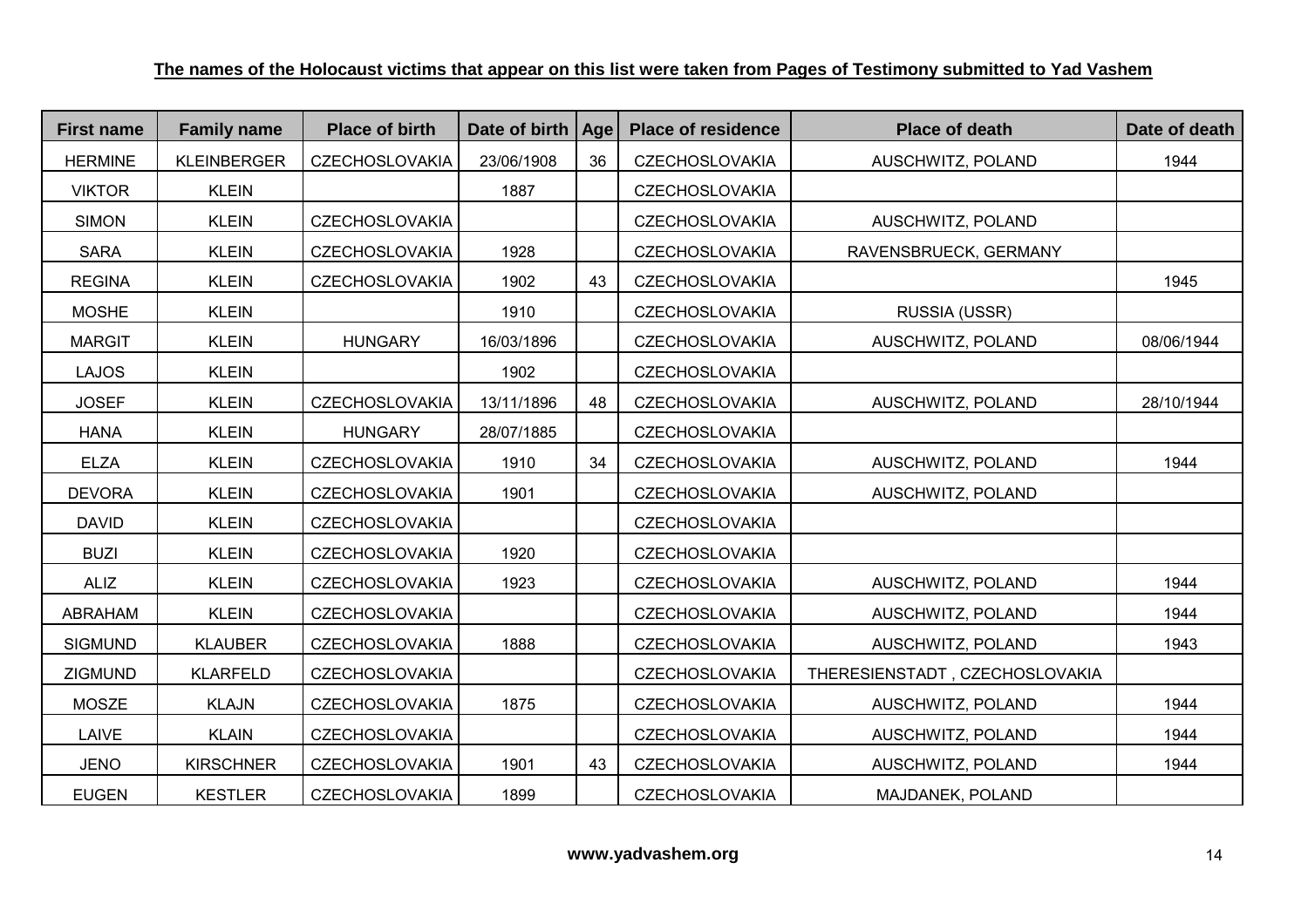| <b>First name</b> | <b>Family name</b> | <b>Place of birth</b> | Date of birth   Age |    | <b>Place of residence</b> | <b>Place of death</b>          | Date of death |
|-------------------|--------------------|-----------------------|---------------------|----|---------------------------|--------------------------------|---------------|
| <b>EDITT</b>      | <b>KERYENEE</b>    | <b>CZECHOSLOVAKIA</b> | 1915                |    | <b>CZECHOSLOVAKIA</b>     | AUSCHWITZ, POLAND              |               |
| <b>PISZTA</b>     | <b>KEPF</b>        | CZECHOSLOVAKIA        | 1900                |    | CZECHOSLOVAKIA            | AUSCHWITZ, POLAND              | 1944          |
| <b>ERNO</b>       | <b>KELLNER</b>     |                       |                     |    | CZECHOSLOVAKIA            | THERESIENSTADT, CZECHOSLOVAKIA |               |
| <b>ROZALIA</b>    | <b>KELLER</b>      | <b>CZECHOSLOVAKIA</b> | 1926                |    | <b>CZECHOSLOVAKIA</b>     | <b>POLAND</b>                  | 1942          |
| <b>JOSEF</b>      | <b>KAWKA</b>       | <b>CZECHOSLOVAKIA</b> | 1891                |    | <b>CZECHOSLOVAKIA</b>     | AUSCHWITZ, POLAND              | 1944          |
| <b>BELLA</b>      | <b>KAUFMANN</b>    | <b>CZECHOSLOVAKIA</b> | 1901                |    | <b>CZECHOSLOVAKIA</b>     | AUSCHWITZ, POLAND              |               |
| <b>YOSEF</b>      | <b>KATZ</b>        | <b>CZECHOSLOVAKIA</b> | 1912                | 29 | <b>CZECHOSLOVAKIA</b>     | AUSCHWITZ, POLAND              |               |
| <b>RACHEL</b>     | <b>KATZ</b>        | <b>CZECHOSLOVAKIA</b> |                     |    | <b>CZECHOSLOVAKIA</b>     | AUSCHWITZ, POLAND              |               |
| <b>MOMCI</b>      | <b>KATZ</b>        | <b>CZECHOSLOVAKIA</b> | 1929                |    | <b>CZECHOSLOVAKIA</b>     | AUSCHWITZ, POLAND              | 1944          |
| ABRAHAM           | <b>KATZ</b>        | <b>CZECHOSLOVAKIA</b> | 1899                | 46 | <b>CZECHOSLOVAKIA</b>     |                                | 1945          |
| <b>IRMA</b>       | <b>KARSAI</b>      | <b>HUNGARY</b>        |                     |    | CZECHOSLOVAKIA            | AUSCHWITZ, POLAND              |               |
| <b>HERMAN</b>     | <b>KAROLY</b>      | <b>CZECHOSLOVAKIA</b> | 1891                |    | <b>CZECHOSLOVAKIA</b>     |                                |               |
| <b>ISRAEL</b>     | <b>KAPLAN</b>      | <b>CZECHOSLOVAKIA</b> | 1882                |    | <b>CZECHOSLOVAKIA</b>     |                                |               |
| <b>SAMUEL</b>     | <b>KANN</b>        | <b>CZECHOSLOVAKIA</b> |                     |    | <b>CZECHOSLOVAKIA</b>     | AUSCHWITZ, POLAND              |               |
| ERZE              | <b>KALUSZ</b>      | <b>CZECHOSLOVAKIA</b> | 1921                |    | <b>CZECHOSLOVAKIA</b>     | AUSCHWITZ, POLAND              |               |
| <b>RACHEL</b>     | <b>KALLUS</b>      | <b>CZECHOSLOVAKIA</b> |                     |    | <b>CZECHOSLOVAKIA</b>     | AUSCHWITZ, POLAND              |               |
| <b>EUGEN</b>      | <b>KALISCH</b>     | <b>CZECHOSLOVAKIA</b> | 1919                |    | <b>CZECHOSLOVAKIA</b>     | SACHSENHAUSEN, GERMANY         | 1945          |
| <b>GIZELA</b>     | <b>KAISER</b>      | <b>CZECHOSLOVAKIA</b> | 26/06/1896          |    | <b>CZECHOSLOVAKIA</b>     | AUSCHWITZ, POLAND              | 1944          |
| <b>FILIP</b>      | <b>KAHAN</b>       | <b>CZECHOSLOVAKIA</b> | 1885                | 56 | <b>CZECHOSLOVAKIA</b>     | THERESIENSTADT, CZECHOSLOVAKIA |               |
| <b>GIZELA</b>     | <b>KAC</b>         | <b>CZECHOSLOVAKIA</b> | 1862                |    | <b>CZECHOSLOVAKIA</b>     | AUSCHWITZ, POLAND              | 1944          |
| <b>WILIAM</b>     | <b>JUNG</b>        | <b>CZECHOSLOVAKIA</b> | 1905                |    | <b>CZECHOSLOVAKIA</b>     | LUBLIN, POLAND                 | 1942          |
| <b>DAVID</b>      | <b>JUDA</b>        | <b>CZECHOSLOVAKIA</b> | 1907                |    | <b>CZECHOSLOVAKIA</b>     |                                |               |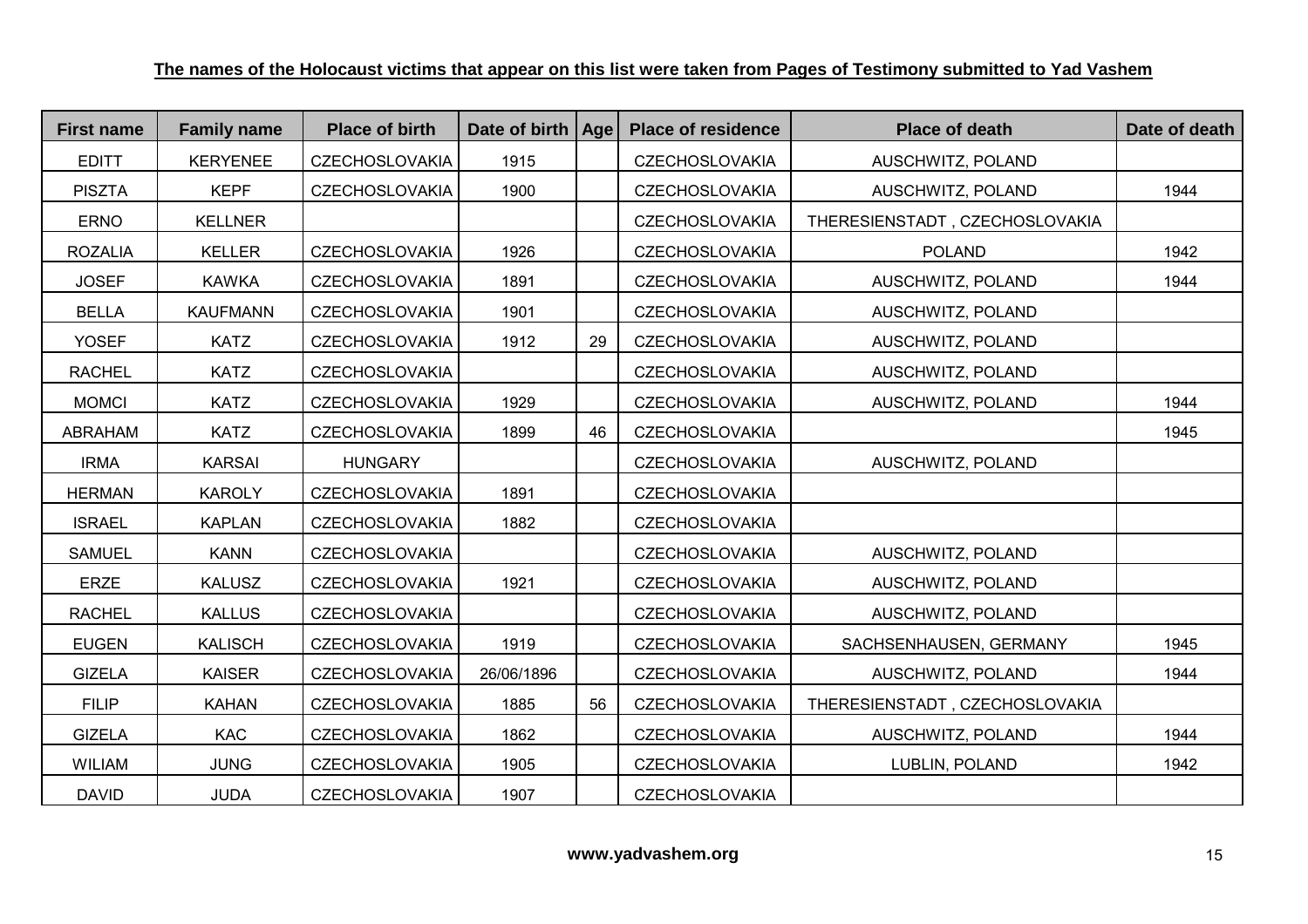| <b>First name</b> | <b>Family name</b> | <b>Place of birth</b> | Date of birth | <b>Age</b> | <b>Place of residence</b> | <b>Place of death</b>            | Date of death |
|-------------------|--------------------|-----------------------|---------------|------------|---------------------------|----------------------------------|---------------|
| <b>SEREN</b>      | <b>JOSEF</b>       | <b>CZECHOSLOVAKIA</b> | 1892          | 52         | <b>CZECHOSLOVAKIA</b>     | AUSCHWITZ, POLAND                | 26/05/1944    |
| <b>JCCHAK</b>     | <b>JEGER</b>       | <b>CZECHOSLOVAKIA</b> | 1922          |            | <b>CZECHOSLOVAKIA</b>     | KAMENETS PODOLSK, UKRAINE (USSR) | 1941          |
| <b>DAVID</b>      | <b>JAKUBOVITZ</b>  | <b>HUNGARY</b>        | 1895          |            | <b>CZECHOSLOVAKIA</b>     |                                  |               |
| <b>KORNELIA</b>   | <b>JAKUBOVITS</b>  | <b>CZECHOSLOVAKIA</b> | 04/12/1900    |            | <b>CZECHOSLOVAKIA</b>     | AUSCHWITZ, POLAND                |               |
| <b>PAYE</b>       | <b>JAKOBOVITS</b>  | <b>CZECHOSLOVAKIA</b> | 1941          | 3          | <b>CZECHOSLOVAKIA</b>     | AUSCHWITZ, POLAND                | 1944          |
| <b>JOSEF</b>      | <b>JAKOBOVIC</b>   |                       | 1896          |            | <b>CZECHOSLOVAKIA</b>     | AUSCHWITZ, POLAND                |               |
| <b>GITA</b>       | <b>IZKOVITZ</b>    | <b>CZECHOSLOVAKIA</b> |               |            | <b>CZECHOSLOVAKIA</b>     | AUSCHWITZ, POLAND                |               |
| <b>PERL</b>       | <b>ITZKOVICH</b>   | <b>CZECHOSLOVAKIA</b> | 1885          | 56         | <b>CZECHOSLOVAKIA</b>     |                                  | 1941          |
| <b>HELA</b>       | <b>ISRAEL</b>      | <b>ROMANIA</b>        | 1904          |            | <b>CZECHOSLOVAKIA</b>     | AUSCHWITZ, POLAND                | 1944          |
| <b>SMUEL</b>      | <b>ISAKOVITZ</b>   | <b>CZECHOSLOVAKIA</b> |               | 50         | <b>CZECHOSLOVAKIA</b>     | AUSCHWITZ, POLAND                |               |
| <b>KHANA</b>      | <b>INGBER</b>      | <b>CZECHOSLOVAKIA</b> | 1906          | 38         | <b>CZECHOSLOVAKIA</b>     | AUSCHWITZ, POLAND                |               |
| <b>SAMUEL</b>     | <b>ICZKOVITS</b>   | <b>CZECHOSLOVAKIA</b> | 12/09/1879    | 65         | <b>CZECHOSLOVAKIA</b>     | AUSCHWITZ, POLAND                | 1944          |
| <b>BLANKA</b>     | <b>ICKOWITS</b>    | <b>CZECHOSLOVAKIA</b> | 1898          | 46         | <b>CZECHOSLOVAKIA</b>     | AUSCHWITZ, POLAND                | 25/05/1944    |
| <b>AVRAHAM</b>    | <b>ICKOVITS</b>    | <b>CZECHOSLOVAKIA</b> | 1908          |            | <b>CZECHOSLOVAKIA</b>     | LUKOW, POLAND                    |               |
| <b>DAVID</b>      | <b>ICKOVIC</b>     | <b>CZECHOSLOVAKIA</b> |               |            | <b>CZECHOSLOVAKIA</b>     |                                  |               |
| <b>KURT</b>       | <b>HUPPERT</b>     | <b>POLAND</b>         |               |            | <b>CZECHOSLOVAKIA</b>     | KAUFERING, GERMANY               |               |
| <b>JOSEF</b>      | <b>HORECZKY</b>    | <b>CZECHOSLOVAKIA</b> |               |            | <b>CZECHOSLOVAKIA</b>     |                                  |               |
| <b>LAJOS</b>      | <b>HONIG</b>       |                       | 1875          |            | <b>CZECHOSLOVAKIA</b>     | AUSCHWITZ, POLAND                | 1944          |
| <b>LUDVIG</b>     | <b>HOLCZER</b>     | <b>CZECHOSLOVAKIA</b> | 31/03/1879    | 65         | <b>CZECHOSLOVAKIA</b>     |                                  | 1944          |
| <b>BUBI</b>       | <b>HOLANDER</b>    | <b>CZECHOSLOVAKIA</b> | 1934          | 10         | <b>CZECHOSLOVAKIA</b>     |                                  | 1944          |
| <b>ROZALIA</b>    | <b>HOHENBERG</b>   | <b>CZECHOSLOVAKIA</b> | 1905          |            | <b>CZECHOSLOVAKIA</b>     | AUSCHWITZ, POLAND                | 1942          |
| <b>YAAKOV</b>     | <b>HOFMAN</b>      | <b>CZECHOSLOVAKIA</b> | 1895          | 48         | <b>CZECHOSLOVAKIA</b>     | HORINCS, CZECHOSLOVAKIA          | 1943          |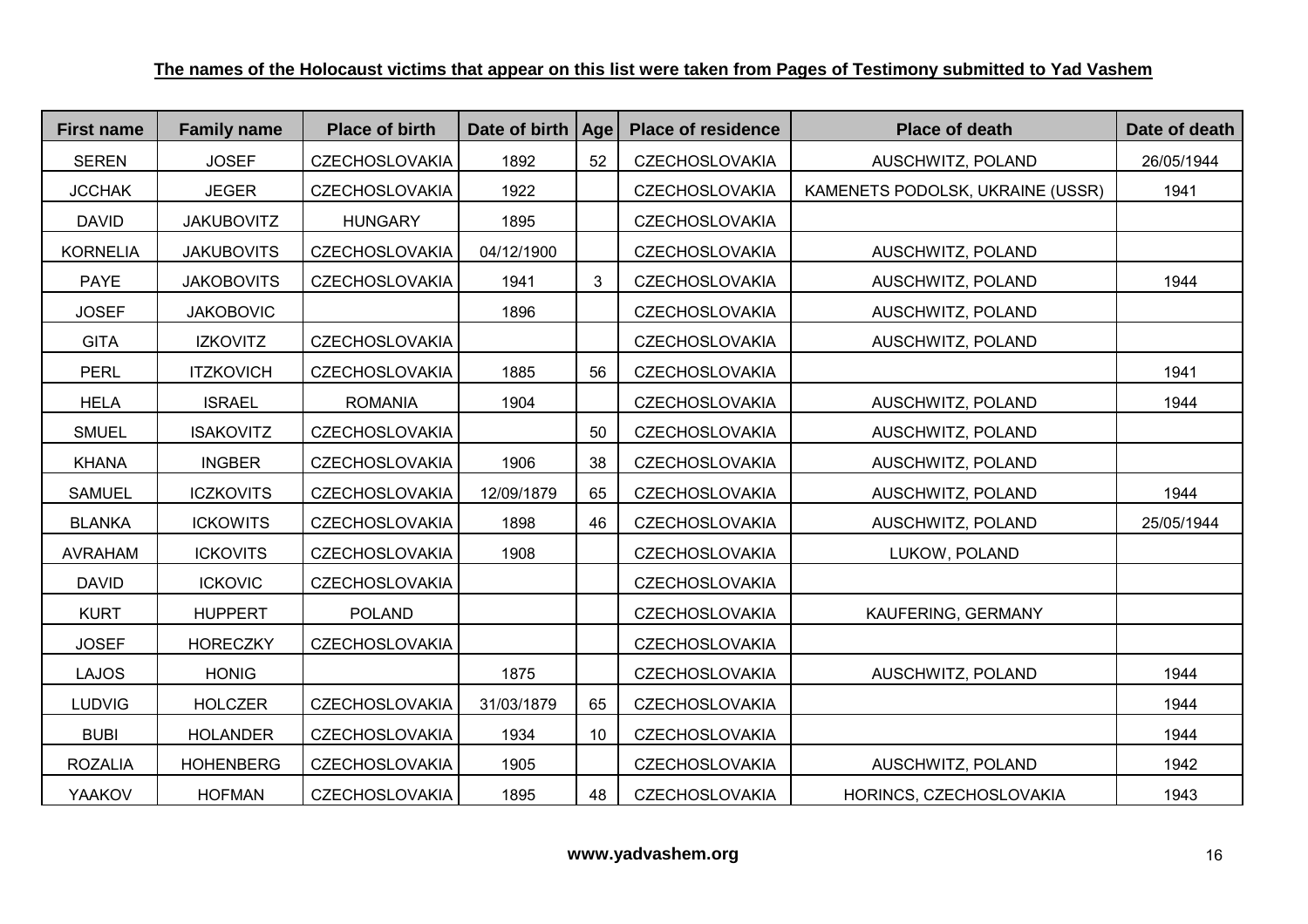| <b>First name</b> | <b>Family name</b> | <b>Place of birth</b> | Date of birth   Age |    | <b>Place of residence</b> | <b>Place of death</b>  | Date of death |
|-------------------|--------------------|-----------------------|---------------------|----|---------------------------|------------------------|---------------|
| <b>GHIZI</b>      | <b>HOFMAN</b>      | <b>CZECHOSLOVAKIA</b> |                     |    | <b>CZECHOSLOVAKIA</b>     | AUSCHWITZ, POLAND      |               |
| <b>ROZSI</b>      | <b>HOFFMANN</b>    | <b>CZECHOSLOVAKIA</b> |                     |    | <b>CZECHOSLOVAKIA</b>     |                        |               |
| <b>HANKA</b>      | <b>HOFFMANN</b>    | <b>CZECHOSLOVAKIA</b> |                     |    | <b>CZECHOSLOVAKIA</b>     |                        |               |
| <b>ROZE</b>       | <b>HOFFMAN</b>     |                       | 1880                |    | <b>CZECHOSLOVAKIA</b>     |                        |               |
| <b>HENDL</b>      | <b>HOFFMAN</b>     | <b>CZECHOSLOVAKIA</b> |                     |    | <b>CZECHOSLOVAKIA</b>     | <b>POLAND</b>          |               |
| <b>ALFRED</b>     | <b>HOENIGSBERG</b> |                       | 1898                | 44 | <b>CZECHOSLOVAKIA</b>     |                        | 1942          |
| <b>BOZENA</b>     | <b>HOCHMAN</b>     |                       |                     |    | <b>CZECHOSLOVAKIA</b>     |                        |               |
| <b>FANCI</b>      | <b>HITSCHMAN</b>   | <b>CZECHOSLOVAKIA</b> | 1896                |    | <b>CZECHOSLOVAKIA</b>     | AUSCHWITZ, POLAND      | 1942          |
| <b>EMRICH</b>     | <b>HIRSHFELD</b>   | <b>CZECHOSLOVAKIA</b> | 1923                |    | <b>CZECHOSLOVAKIA</b>     | AUSCHWITZ, POLAND      |               |
| <b>RUDOLF</b>     | <b>HIRSCH</b>      | <b>CZECHOSLOVAKIA</b> |                     |    | <b>CZECHOSLOVAKIA</b>     | <b>POLAND</b>          |               |
| <b>EMIL</b>       | <b>HEXNER</b>      |                       | 1879                | 63 | <b>CZECHOSLOVAKIA</b>     |                        | 1942          |
| <b>MARGIT</b>     | <b>HERSKOVITS</b>  | <b>CZECHOSLOVAKIA</b> | 1910                |    | <b>CZECHOSLOVAKIA</b>     | AUSCHWITZ, POLAND      | 1944          |
| <b>SIMON</b>      | <b>HERSKOVIC</b>   | <b>CZECHOSLOVAKIA</b> | 1915                |    | <b>CZECHOSLOVAKIA</b>     | AUSCHWITZ, POLAND      |               |
| <b>MOSHE</b>      | <b>HERSHKOVITZ</b> | <b>CZECHOSLOVAKIA</b> | 1884                | 56 | <b>CZECHOSLOVAKIA</b>     |                        |               |
| <b>PEPIE</b>      | <b>HERSCH</b>      | <b>CZECHOSLOVAKIA</b> |                     | 68 | <b>CZECHOSLOVAKIA</b>     | AUSCHWITZ, POLAND      |               |
| <b>OLGA</b>       | <b>HERMAN</b>      |                       | 1902                |    | <b>CZECHOSLOVAKIA</b>     |                        | 1944          |
| <b>ALESTANDER</b> | <b>HERLINGER</b>   | <b>CZECHOSLOVAKIA</b> | 18/01/1874          |    | <b>CZECHOSLOVAKIA</b>     |                        |               |
| <b>LYDIA</b>      | <b>HELLER</b>      |                       |                     |    | <b>CZECHOSLOVAKIA</b>     | <b>POLAND</b>          | 1942          |
| <b>GABOR</b>      | <b>HEKSCH</b>      | <b>CZECHOSLOVAKIA</b> |                     | 14 | <b>CZECHOSLOVAKIA</b>     | AUSCHWITZ, POLAND      |               |
| <b>ALZBETA</b>    | <b>HEILBORN</b>    | <b>CZECHOSLOVAKIA</b> | 21/11/1930          |    | <b>CZECHOSLOVAKIA</b>     |                        |               |
| <b>LOLA</b>       | <b>HECHT</b>       | <b>CZECHOSLOVAKIA</b> |                     | 18 | <b>CZECHOSLOVAKIA</b>     | PRAGUE, CZECHOSLOVAKIA |               |
| <b>FRIEDA</b>     | <b>HAYEK</b>       | <b>AUSTRIA</b>        | 1895                |    | <b>CZECHOSLOVAKIA</b>     | TREBLINKA, POLAND      |               |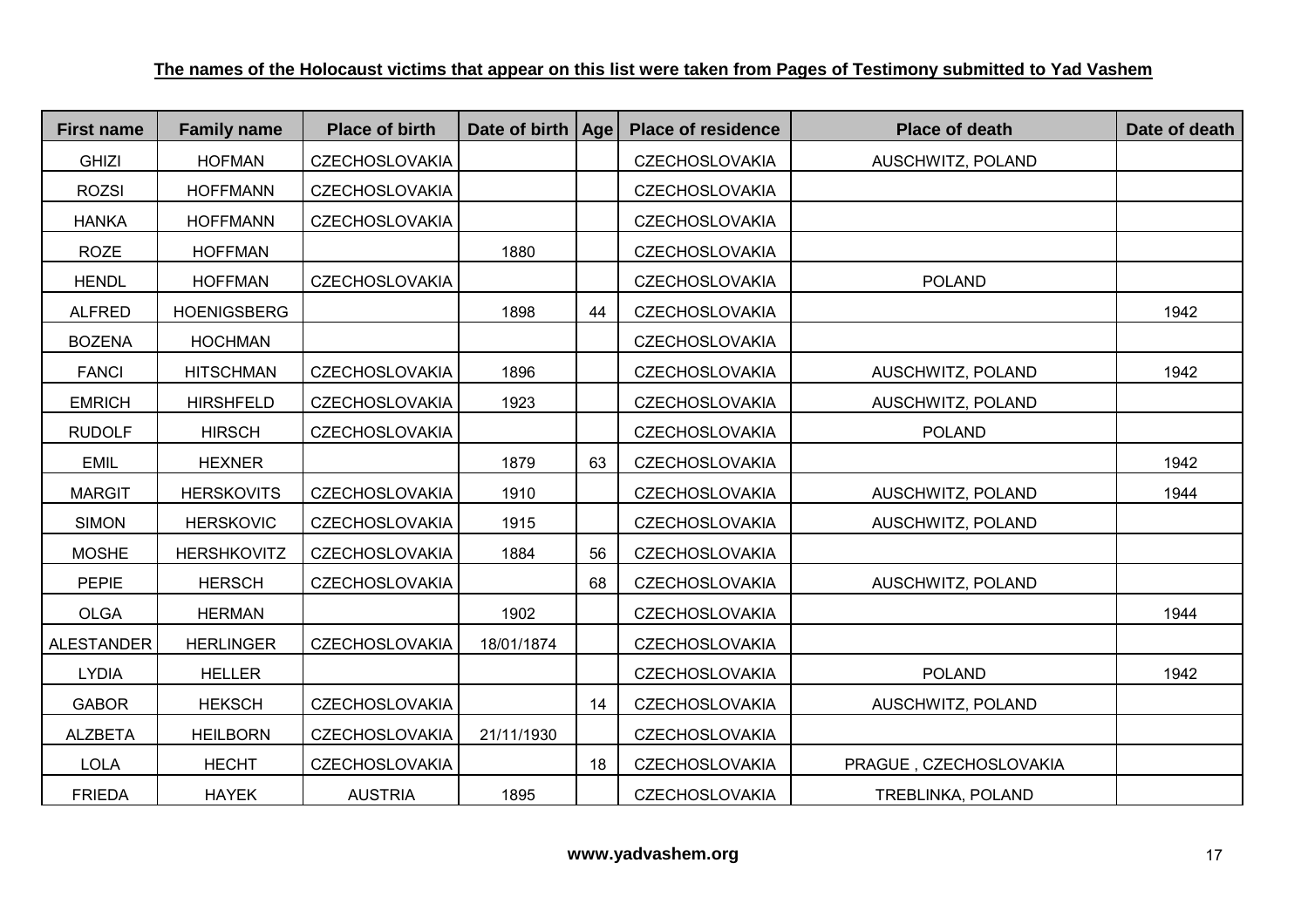| <b>First name</b> | <b>Family name</b>  | <b>Place of birth</b> | Date of birth | Age | <b>Place of residence</b> | <b>Place of death</b> | Date of death |
|-------------------|---------------------|-----------------------|---------------|-----|---------------------------|-----------------------|---------------|
| <b>DAISY</b>      | <b>HARTMANN</b>     |                       | 28/06/1932    | 10  | <b>CZECHOSLOVAKIA</b>     | PIASKI, POLAND        |               |
| <b>PAOL</b>       | <b>HAMMERSCHLAG</b> |                       |               | 35  | <b>CZECHOSLOVAKIA</b>     |                       |               |
| <b>CHAYA</b>      | <b>HALPERT</b>      | CZECHOSLOVAKIA        | 1882          |     | <b>CZECHOSLOVAKIA</b>     | AUSCHWITZ, POLAND     | 1943          |
| <b>ANNY</b>       | <b>HAHN</b>         | <b>CZECHOSLOVAKIA</b> |               |     | <b>CZECHOSLOVAKIA</b>     |                       |               |
| <b>MARGALIT</b>   | <b>HADLER</b>       | <b>CZECHOSLOVAKIA</b> | 1926          | 18  | <b>CZECHOSLOVAKIA</b>     | AUSCHWITZ, POLAND     | 1944          |
| <b>STEFAN</b>     | <b>HABERFELD</b>    | <b>CZECHOSLOVAKIA</b> | 1908          | 34  | <b>CZECHOSLOVAKIA</b>     | <b>POLAND</b>         | 1943          |
| <b>RUDOLF</b>     | <b>HAAS</b>         | <b>CZECHOSLOVAKIA</b> |               |     | <b>CZECHOSLOVAKIA</b>     | AUSCHWITZ, POLAND     |               |
| <b>LEO</b>        | <b>GUTWILLIG</b>    | <b>CZECHOSLOVAKIA</b> | 03/10/1885    | 59  | <b>CZECHOSLOVAKIA</b>     | AUSCHWITZ, POLAND     | 1944          |
| <b>MORITZ</b>     | <b>GUTTER</b>       |                       | 02-מאי        |     | <b>CZECHOSLOVAKIA</b>     | AUSCHWITZ, POLAND     |               |
| <b>SARA</b>       | <b>GUTMAN</b>       | <b>CZECHOSLOVAKIA</b> | 1918          |     | <b>CZECHOSLOVAKIA</b>     |                       | 1941          |
| <b>LIPOT</b>      | <b>GUTFREUND</b>    | <b>HUNGARY</b>        |               | 66  | <b>CZECHOSLOVAKIA</b>     | AUSCHWITZ, POLAND     |               |
| <b>AVRUM</b>      | <b>GUENCZLER</b>    | <b>HUNGARY</b>        | 1880          | 62  | <b>CZECHOSLOVAKIA</b>     | MAJDANEK, POLAND      | 1942          |
| <b>SALOMON</b>    | <b>GUBI</b>         | <b>CZECHOSLOVAKIA</b> | 1891          |     | <b>CZECHOSLOVAKIA</b>     | DACHAU, GERMANY       | 1945          |
| AGI               | <b>GRUNWALD</b>     | <b>CZECHOSLOVAKIA</b> |               |     | <b>CZECHOSLOVAKIA</b>     | AUSCHWITZ, POLAND     |               |
| <b>MARCUS</b>     | <b>GRUNFELD</b>     |                       | 1895          |     | <b>CZECHOSLOVAKIA</b>     | MAJDANEK, POLAND      | 1942          |
| <b>LAJOS</b>      | <b>GRUNBERG</b>     | <b>CZECHOSLOVAKIA</b> | 1907          |     | <b>CZECHOSLOVAKIA</b>     |                       | 1944          |
| <b>MIKSA</b>      | <b>GRUENWALD</b>    | <b>CZECHOSLOVAKIA</b> | 1905          | 38  | <b>CZECHOSLOVAKIA</b>     | <b>CZECHOSLOVAKIA</b> | 1943          |
| <b>JAKOB</b>      | <b>GRUENHUT</b>     | <b>CZECHOSLOVAKIA</b> |               |     | <b>CZECHOSLOVAKIA</b>     |                       |               |
| <b>MORDCHY</b>    | <b>GRUENBERGER</b>  | <b>CZECHOSLOVAKIA</b> | 1936          | 8   | <b>CZECHOSLOVAKIA</b>     | AUSCHWITZ, POLAND     | 1944          |
| <b>LAJOS</b>      | <b>GRUENBERG</b>    | <b>CZECHOSLOVAKIA</b> | 31/01/1903    |     | <b>CZECHOSLOVAKIA</b>     | <b>GERMANY</b>        | 1944          |
| <b>ANNA</b>       | <b>GRUENBAUM</b>    | <b>CZECHOSLOVAKIA</b> | 1936          | 8   | <b>CZECHOSLOVAKIA</b>     | AUSCHWITZ, POLAND     | 1944          |
| <b>JENTE</b>      | <b>GRUEN</b>        |                       |               |     | <b>CZECHOSLOVAKIA</b>     |                       |               |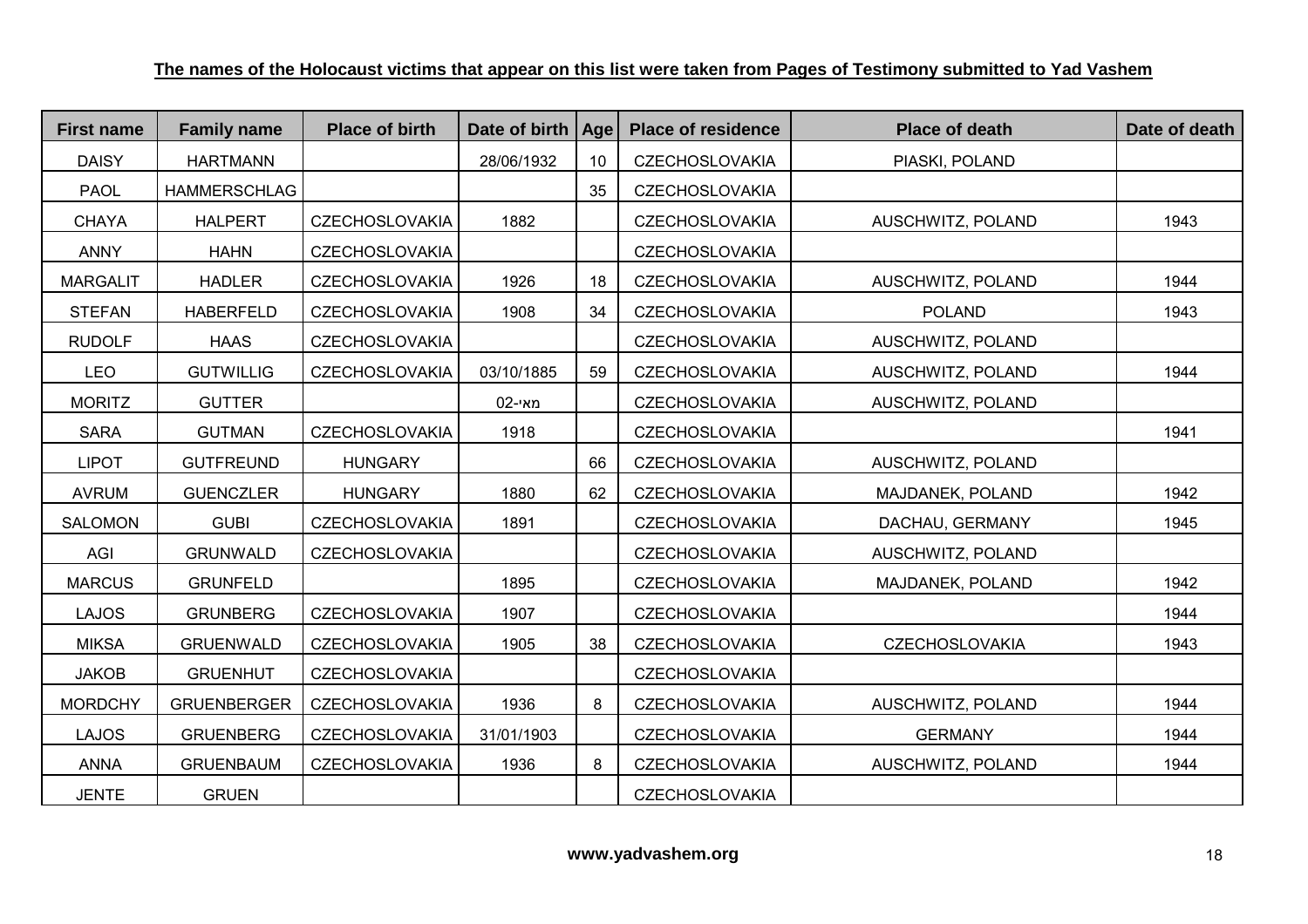| <b>First name</b> | <b>Family name</b> | <b>Place of birth</b> | Date of birth   Age |              | <b>Place of residence</b> | <b>Place of death</b>          | Date of death |
|-------------------|--------------------|-----------------------|---------------------|--------------|---------------------------|--------------------------------|---------------|
| <b>ARANKA</b>     | <b>GRUEN</b>       | <b>CZECHOSLOVAKIA</b> |                     |              | <b>CZECHOSLOVAKIA</b>     | AUSCHWITZ, POLAND              |               |
| <b>MINDEL</b>     | <b>GROSZ</b>       | <b>ROMANIA</b>        |                     |              | <b>CZECHOSLOVAKIA</b>     | AUSCHWITZ, POLAND              |               |
| <b>RAISL</b>      | <b>GROSSMAN</b>    | <b>CZECHOSLOVAKIA</b> | 1934                | 8            | <b>CZECHOSLOVAKIA</b>     | AUSCHWITZ, POLAND              | 1942          |
| <b>ARONKA</b>     | <b>GROSSMAN</b>    | <b>CZECHOSLOVAKIA</b> | 1906                |              | <b>CZECHOSLOVAKIA</b>     | AUSCHWITZ, POLAND              | 1942          |
| <b>YEHUDA</b>     | <b>GROSS</b>       |                       | 1905                |              | <b>CZECHOSLOVAKIA</b>     |                                |               |
| <b>RUZENKA</b>    | <b>GROSS</b>       | <b>CZECHOSLOVAKIA</b> | 1918                | 24           | <b>CZECHOSLOVAKIA</b>     | AUSCHWITZ, POLAND              |               |
| <b>IRMA</b>       | <b>GROSS</b>       | <b>CZECHOSLOVAKIA</b> |                     |              | <b>CZECHOSLOVAKIA</b>     |                                |               |
| <b>HILDA</b>      | <b>GROSMAN</b>     | <b>CZECHOSLOVAKIA</b> | 1910                |              | <b>CZECHOSLOVAKIA</b>     | AUSCHWITZ, POLAND              | 1944          |
| <b>BERI</b>       | <b>GROS</b>        | <b>CZECHOSLOVAKIA</b> | 1915                |              | <b>CZECHOSLOVAKIA</b>     |                                |               |
| <b>FERENC</b>     | <b>GREINER</b>     | <b>CZECHOSLOVAKIA</b> | 1898                |              | <b>CZECHOSLOVAKIA</b>     |                                | 1944          |
| <b>MARTHA</b>     | <b>GRAFF</b>       | <b>CZECHOSLOVAKIA</b> | 09/03/1894          |              | <b>CZECHOSLOVAKIA</b>     | THERESIENSTADT, CZECHOSLOVAKIA | 1942          |
| <b>BLAMU</b>      | <b>GOTTESZMAN</b>  | <b>CZECHOSLOVAKIA</b> |                     |              | <b>CZECHOSLOVAKIA</b>     |                                |               |
| <b>EVA</b>        | <b>GOTTESMAN</b>   | <b>CZECHOSLOVAKIA</b> | 1936                |              | <b>CZECHOSLOVAKIA</b>     |                                |               |
| <b>ALEKSANDR</b>  | <b>GORTSHTAIN</b>  | <b>CZECHOSLOVAKIA</b> |                     | $\mathbf{0}$ | <b>CZECHOSLOVAKIA</b>     | AUSCHWITZ, POLAND              |               |
| <b>YSRAEL</b>     | <b>GOLDSZMID</b>   | <b>GERMANY</b>        | 1882                |              | <b>CZECHOSLOVAKIA</b>     | OPOLE, POLAND                  | 1942          |
| <b>MALVINA</b>    | <b>GOLDSTEIN</b>   | <b>CZECHOSLOVAKIA</b> |                     | 70           | <b>CZECHOSLOVAKIA</b>     |                                |               |
| <b>HELENA</b>     | <b>GOLDSTEIN</b>   | <b>CZECHOSLOVAKIA</b> |                     | 60           | <b>CZECHOSLOVAKIA</b>     |                                |               |
| <b>EDIT</b>       | <b>GOLDSTEIN</b>   | <b>CZECHOSLOVAKIA</b> | 22/03/1915          | 27           | <b>CZECHOSLOVAKIA</b>     | AUSCHWITZ, POLAND              | 1942          |
| <b>JUTTA</b>      | <b>GOLDMANN</b>    | <b>CZECHOSLOVAKIA</b> | 1918                | 24           | <b>CZECHOSLOVAKIA</b>     | AUSCHWITZ, POLAND              | 1942          |
| <b>SARA</b>       | <b>GOLDBERGER</b>  | <b>CZECHOSLOVAKIA</b> | 1915                |              | <b>CZECHOSLOVAKIA</b>     | AUSCHWITZ, POLAND              |               |
| <b>JOZEF</b>      | <b>GOLDBERGER</b>  | <b>CZECHOSLOVAKIA</b> | 1913                | 29           | <b>CZECHOSLOVAKIA</b>     | MAJDANEK, POLAND               | 1942          |
| <b>WOLF</b>       | <b>GOLDBERG</b>    | <b>CZECHOSLOVAKIA</b> | 1939                | 5            | <b>CZECHOSLOVAKIA</b>     | AUSCHWITZ, POLAND              | 1944          |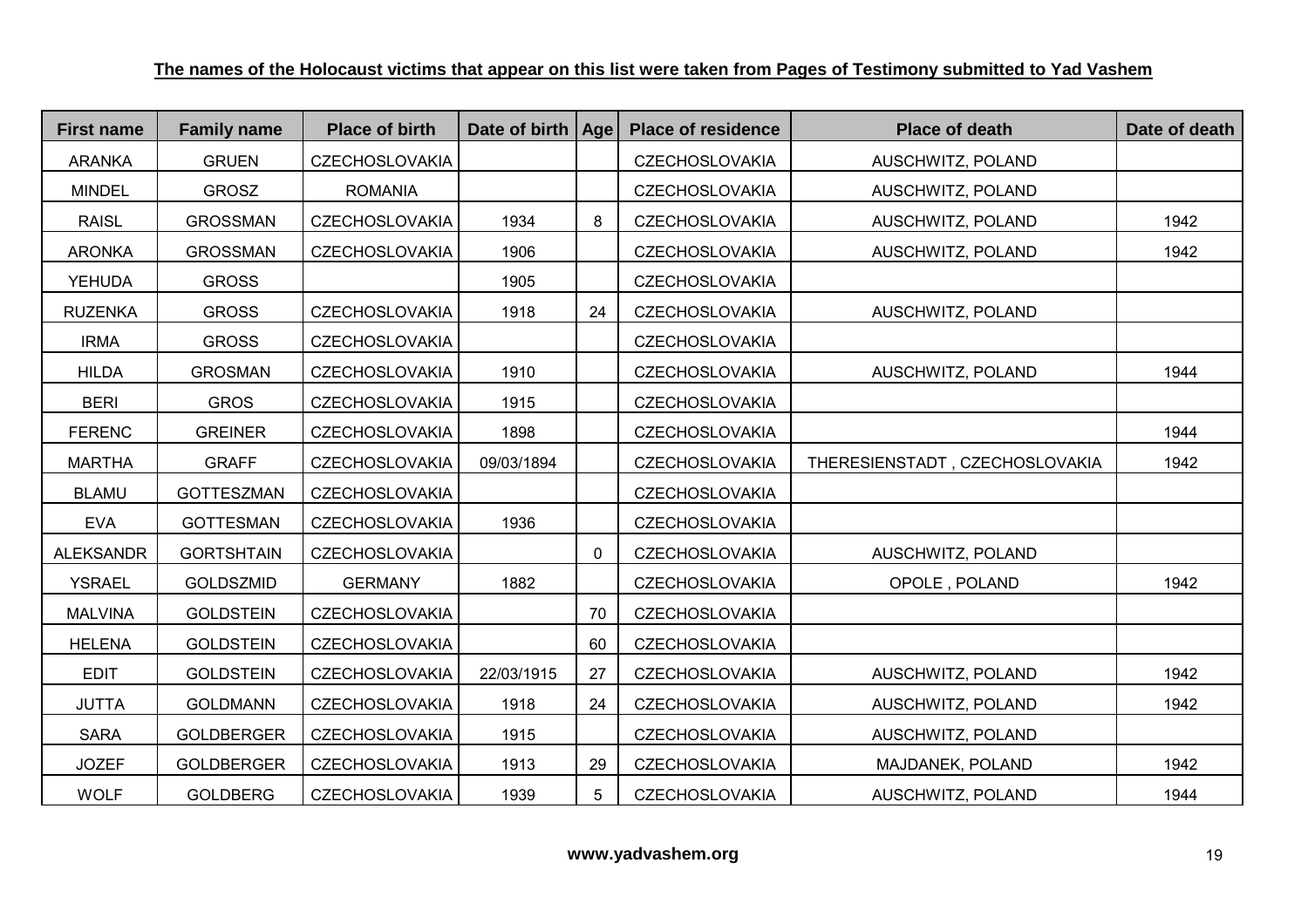| <b>First name</b> | <b>Family name</b> | <b>Place of birth</b> | Date of birth   Age |    | <b>Place of residence</b> | <b>Place of death</b>            | Date of death |
|-------------------|--------------------|-----------------------|---------------------|----|---------------------------|----------------------------------|---------------|
| <b>RASSEL</b>     | <b>GOLD</b>        | <b>CZECHOSLOVAKIA</b> | 1923                | 20 | <b>CZECHOSLOVAKIA</b>     | AUSCHWITZ, POLAND                |               |
| <b>EVA</b>        | <b>GLUECK</b>      | CZECHOSLOVAKIA        |                     | 7  | <b>CZECHOSLOVAKIA</b>     | AUSCHWITZ, POLAND                |               |
| <b>HEDRIKA</b>    | <b>GLUCK</b>       |                       | 25/12/1873          | 69 | <b>CZECHOSLOVAKIA</b>     | TREBLINKA, POLAND                | 1942          |
| <b>EMIL</b>       | <b>GLIK</b>        | <b>CZECHOSLOVAKIA</b> | 1894                |    | <b>CZECHOSLOVAKIA</b>     | AUSCHWITZ, POLAND                |               |
| <b>MALKA</b>      | <b>GLASER</b>      | <b>POLAND</b>         | 25/12/1884          | 60 | <b>CZECHOSLOVAKIA</b>     | AUSCHWITZ, POLAND                | 1943          |
| <b>CHAYA</b>      | <b>GLASER</b>      | <b>ROMANIA</b>        | 1911                |    | <b>CZECHOSLOVAKIA</b>     | AUSCHWITZ, POLAND                |               |
| <b>KURT</b>       | <b>GLAS</b>        | <b>CZECHOSLOVAKIA</b> | 1899                |    | <b>CZECHOSLOVAKIA</b>     |                                  |               |
| <b>ANNA</b>       | <b>GINZ</b>        | <b>CZECHOSLOVAKIA</b> | 1894                |    | <b>CZECHOSLOVAKIA</b>     | AUSCHWITZ, POLAND                |               |
| <b>JAN</b>        | <b>GERTLER</b>     | <b>CZECHOSLOVAKIA</b> | 1913                | 29 | <b>CZECHOSLOVAKIA</b>     | LUBLIN, POLAND                   | 1942          |
| <b>IVAN</b>       | <b>GELLERT</b>     | <b>CZECHOSLOVAKIA</b> | 1930                | 12 | <b>CZECHOSLOVAKIA</b>     |                                  | 1942          |
| <b>SOSIA</b>      | <b>GEDALOVIC</b>   | <b>CZECHOSLOVAKIA</b> | 1902                |    | <b>CZECHOSLOVAKIA</b>     | AUSCHWITZ, POLAND                |               |
| <b>PYNKAS</b>     | <b>GARFINKEL</b>   | <b>CZECHOSLOVAKIA</b> | 1890                |    | <b>CZECHOSLOVAKIA</b>     | AUSCHWITZ, POLAND                | 1940          |
| <b>EMANUEL</b>    | <b>GALANTI</b>     | <b>CZECHOSLOVAKIA</b> | 31/12/1903          | 39 | <b>CZECHOSLOVAKIA</b>     | POPRAD, CZECHOSLOVAKIA           |               |
| <b>MALCA</b>      | <b>FUKS</b>        | <b>CZECHOSLOVAKIA</b> | 1931                | 10 | <b>CZECHOSLOVAKIA</b>     | KAMENETS PODOLSK, UKRAINE (USSR) | 1941          |
| <b>SARAH</b>      | <b>FUDEM</b>       | <b>POLAND</b>         | 1885                |    | <b>CZECHOSLOVAKIA</b>     | <b>POLAND</b>                    |               |
| <b>SARI</b>       | <b>FUCHS</b>       | <b>CZECHOSLOVAKIA</b> | 1930                | 14 | <b>CZECHOSLOVAKIA</b>     | AUSCHWITZ, POLAND                | 1944          |
| ALEXANDER         | <b>FUCHS</b>       | <b>CZECHOSLOVAKIA</b> | 28/02/1902          | 40 | <b>CZECHOSLOVAKIA</b>     |                                  | 1942          |
| <b>MENACHEM</b>   | <b>FROJOMOVITZ</b> | <b>CZECHOSLOVAKIA</b> | 1941                | 3  | <b>CZECHOSLOVAKIA</b>     | AUSCHWITZ, POLAND                | 1944          |
| <b>MOSHE</b>      | <b>FRITZ</b>       |                       |                     |    | <b>CZECHOSLOVAKIA</b>     |                                  |               |
| <b>JOZEF</b>      | <b>FRIEM</b>       | <b>CZECHOSLOVAKIA</b> | 1900                |    | <b>CZECHOSLOVAKIA</b>     | AUSCHWITZ, POLAND                | 1944          |
| <b>MOR</b>        | <b>FRIEDMANN</b>   |                       | 1862                | 82 | <b>CZECHOSLOVAKIA</b>     | AUSCHWITZ, POLAND                | 1944          |
| <b>GYONGYI</b>    | <b>FRIEDMANN</b>   | <b>CZECHOSLOVAKIA</b> | 1939                | 5  | <b>CZECHOSLOVAKIA</b>     | AUSCHWITZ, POLAND                | 1944          |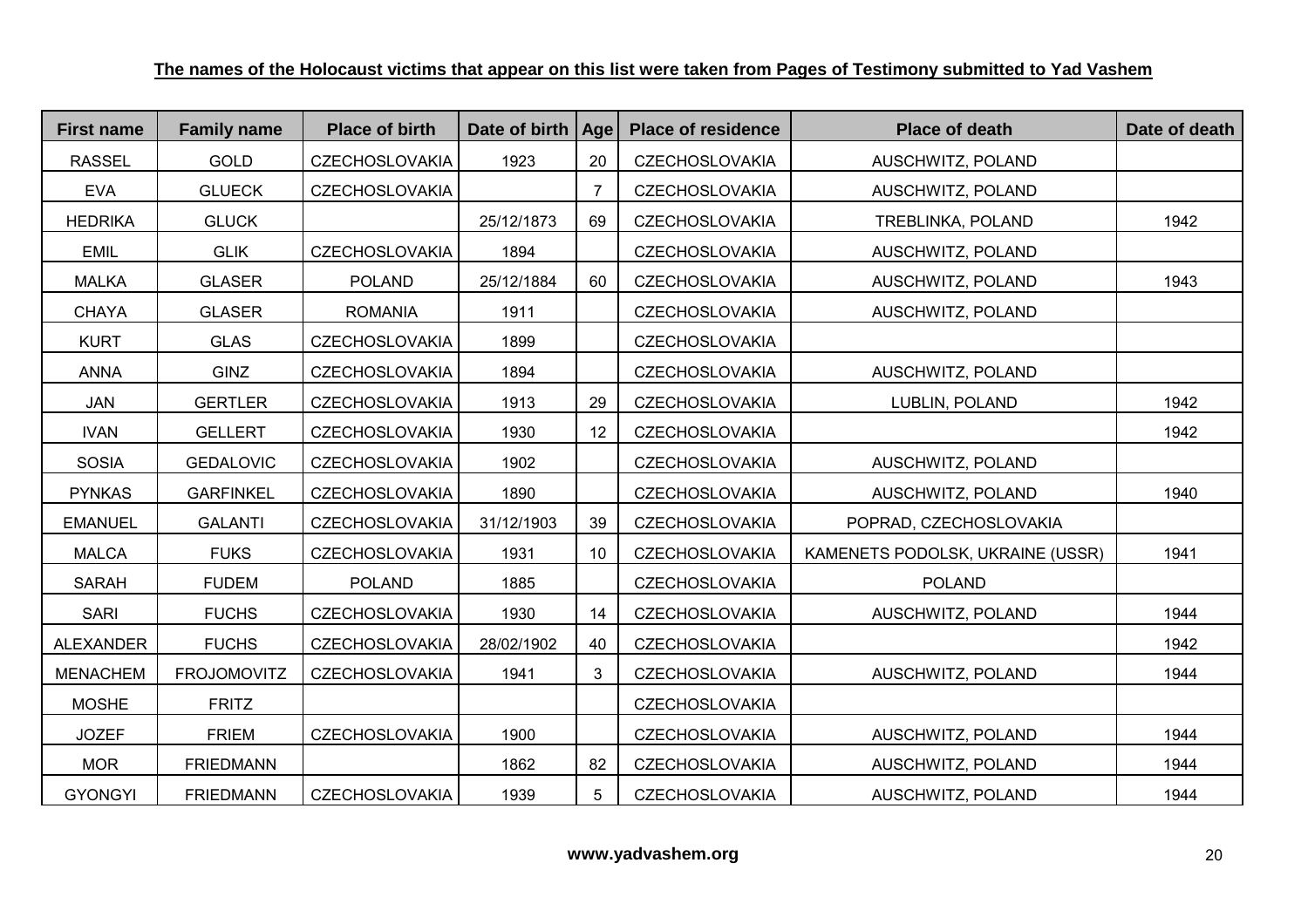| <b>First name</b> | <b>Family name</b> | <b>Place of birth</b> | Date of birth | Age | <b>Place of residence</b> | <b>Place of death</b>            | Date of death |
|-------------------|--------------------|-----------------------|---------------|-----|---------------------------|----------------------------------|---------------|
| <b>ROCHELL</b>    | <b>FRIEDMAN</b>    |                       |               | 36  | <b>CZECHOSLOVAKIA</b>     | AUSCHWITZ, POLAND                | 1944          |
| <b>LENKE</b>      | <b>FRIEDMAN</b>    | <b>CZECHOSLOVAKIA</b> | 1933          |     | <b>CZECHOSLOVAKIA</b>     |                                  | 1941          |
| <b>FRIEDA</b>     | <b>FRIEDMAN</b>    | <b>POLAND</b>         |               | 26  | <b>CZECHOSLOVAKIA</b>     | AUSCHWITZ, POLAND                |               |
| <b>ELIESER</b>    | <b>FRIEDMAN</b>    | <b>CZECHOSLOVAKIA</b> | 1940          | 4   | <b>CZECHOSLOVAKIA</b>     | AUSCHWITZ, POLAND                | 1944          |
| <b>ALBERT</b>     | <b>FRIEDMAN</b>    | <b>CZECHOSLOVAKIA</b> | 25-יוני       | 20  | <b>CZECHOSLOVAKIA</b>     |                                  | 22/03/1945    |
| <b>SHEINDEL</b>   | <b>FRIED</b>       | <b>CZECHOSLOVAKIA</b> | 1930          | 12  | <b>CZECHOSLOVAKIA</b>     | TREBLINKA, POLAND                | 1942          |
| <b>GIZELLA</b>    | <b>FRIED</b>       | <b>CZECHOSLOVAKIA</b> | 1901          |     | <b>CZECHOSLOVAKIA</b>     | AUSCHWITZ, POLAND                | 1944          |
| <b>MOSHE</b>      | <b>FRIDMAN</b>     | <b>CZECHOSLOVAKIA</b> | 1912          | 29  | <b>CZECHOSLOVAKIA</b>     | <b>UKRAINE (USSR)</b>            | 1941          |
| <b>VICTOR</b>     | <b>FREY</b>        | <b>CZECHOSLOVAKIA</b> | 1910          |     | <b>CZECHOSLOVAKIA</b>     |                                  |               |
| <b>BERTHOLD</b>   | <b>FREUND</b>      |                       | 26/05/1874    |     | <b>CZECHOSLOVAKIA</b>     | AUSCHWITZ, POLAND                |               |
| <b>BARUCH</b>     | <b>FREIREICH</b>   | <b>CZECHOSLOVAKIA</b> | 1920          |     | <b>CZECHOSLOVAKIA</b>     |                                  |               |
| <b>REGINA</b>     | <b>FRECHTMAN</b>   | <b>CZECHOSLOVAKIA</b> | 1901          |     | <b>CZECHOSLOVAKIA</b>     | AUSCHWITZ, POLAND                | 1944          |
| <b>IDA</b>        | <b>FRANKFURTER</b> |                       | 1902          |     | <b>CZECHOSLOVAKIA</b>     |                                  | 1942          |
| <b>SIMON</b>      | <b>FRANKEL</b>     | <b>CZECHOSLOVAKIA</b> | 1889          | 53  | <b>CZECHOSLOVAKIA</b>     | MAJDANEK, POLAND                 | 1942          |
| <b>RIFKA</b>      | <b>FRAJLICH</b>    | <b>CZECHOSLOVAKIA</b> | 1904          |     | <b>CZECHOSLOVAKIA</b>     | KAMENETS PODOLSK, UKRAINE (USSR) |               |
| <b>CHAYIM</b>     | <b>FORKOS</b>      | <b>CZECHOSLOVAKIA</b> | 1903          |     | <b>CZECHOSLOVAKIA</b>     | AUSCHWITZ, POLAND                |               |
| <b>MIRJAM</b>     | <b>FOGEL</b>       | <b>CZECHOSLOVAKIA</b> | 1873          | 81  | <b>CZECHOSLOVAKIA</b>     | AUSCHWITZ, POLAND                | 1944          |
| <b>MAKS</b>       | <b>FLEISMAN</b>    | <b>CZECHOSLOVAKIA</b> |               |     | <b>CZECHOSLOVAKIA</b>     |                                  |               |
| <b>LEOPOLD</b>    | <b>FLEISCHMAN</b>  | <b>CZECHOSLOVAKIA</b> | 1880          | 64  | <b>CZECHOSLOVAKIA</b>     | AUSCHWITZ, POLAND                | 1944          |
| <b>ILONKA</b>     | <b>FLEISCHER</b>   |                       |               |     | <b>CZECHOSLOVAKIA</b>     |                                  |               |
| <b>ERIKA</b>      | <b>FIXLER</b>      | <b>CZECHOSLOVAKIA</b> |               |     | <b>CZECHOSLOVAKIA</b>     | AUSCHWITZ, POLAND                | 1942          |
| <b>BERNARD</b>    | <b>FISHER</b>      | <b>CZECHOSLOVAKIA</b> | 21/12/1885    | 60  | <b>CZECHOSLOVAKIA</b>     | <b>GERMANY</b>                   | 1945          |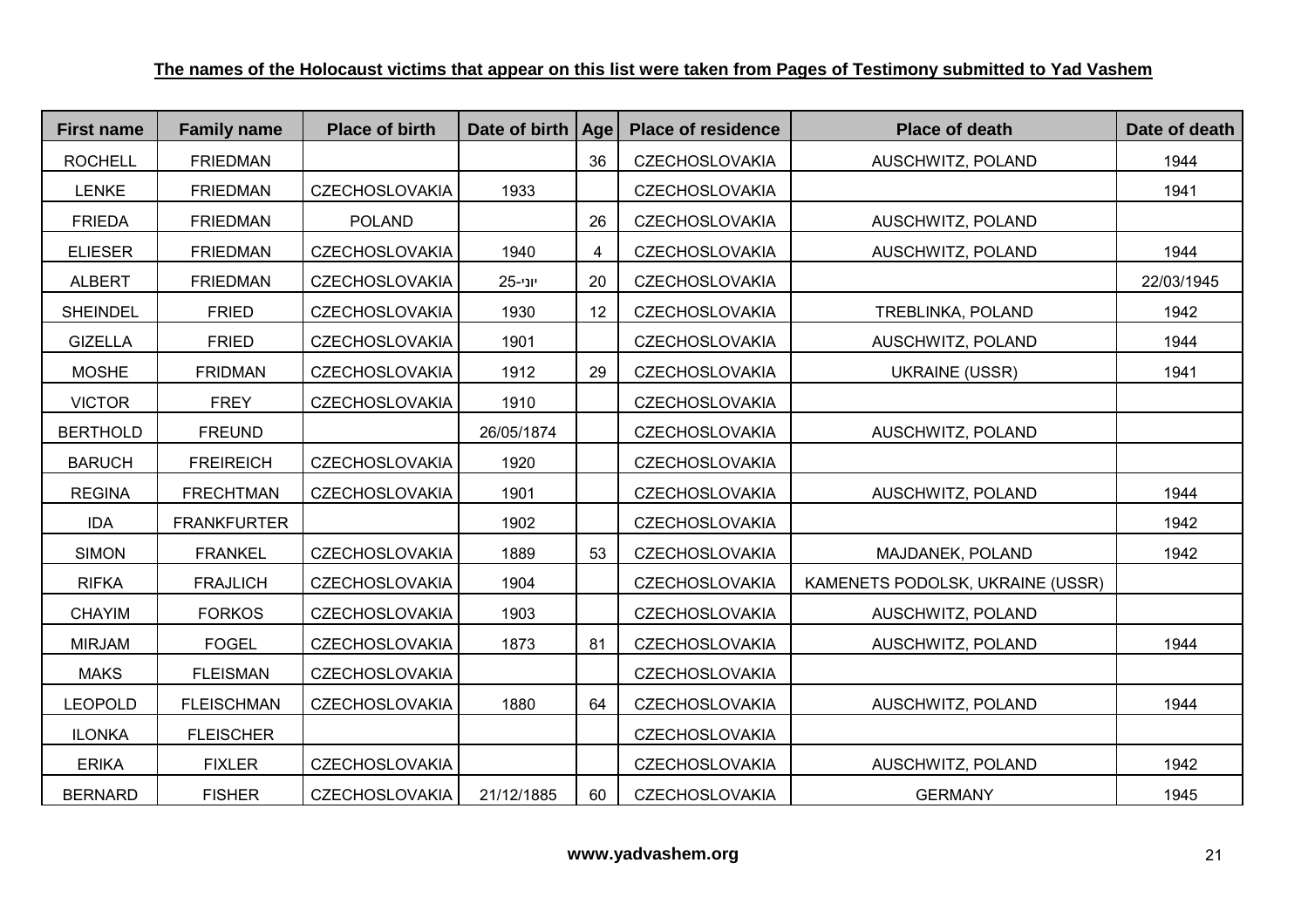| <b>First name</b> | <b>Family name</b> | <b>Place of birth</b>             | Date of birth   Age |    | <b>Place of residence</b> | <b>Place of death</b>          | Date of death |
|-------------------|--------------------|-----------------------------------|---------------------|----|---------------------------|--------------------------------|---------------|
| <b>MAIR</b>       | <b>FISCHHOF</b>    |                                   | 1915                |    | <b>CZECHOSLOVAKIA</b>     |                                |               |
| <b>YENTA</b>      | <b>FISCHER</b>     |                                   | 1900                |    | <b>CZECHOSLOVAKIA</b>     | AUSCHWITZ, POLAND              | 1943          |
| <b>LAJOS</b>      | <b>FISCHER</b>     | <b>CZECHOSLOVAKIA</b>             |                     | 44 | <b>CZECHOSLOVAKIA</b>     | AUSCHWITZ, POLAND              |               |
| <b>JOLAN</b>      | <b>FISCHER</b>     | <b>CZECHOSLOVAKIA</b>             |                     | 36 | <b>CZECHOSLOVAKIA</b>     |                                | 1944          |
| <b>RIVKA</b>      | <b>FISCHBINE</b>   | <b>CZECHOSLOVAKIA</b>             |                     |    | <b>CZECHOSLOVAKIA</b>     | AUSCHWITZ, POLAND              | 04/06/1944    |
| <b>MARY</b>       | <b>FINK</b>        | <b>CZECHOSLOVAKIA</b>             | 16/01/1931          |    | <b>CZECHOSLOVAKIA</b>     | AUSCHWITZ, POLAND              | 1944          |
| <b>YOSEF</b>      |                    | FIGOWICZ [פיגוביץ] CZECHOSLOVAKIA |                     |    | <b>CZECHOSLOVAKIA</b>     | <b>BELZEC, POLAND</b>          |               |
| <b>TZVI</b>       | <b>FEUERSTAIN</b>  | <b>CZECHOSLOVAKIA</b>             | 1931                | 13 | <b>CZECHOSLOVAKIA</b>     | AUSCHWITZ, POLAND              | 1944          |
| <b>HERTHA</b>     | <b>FELSENBURG</b>  | <b>CZECHOSLOVAKIA</b>             | 1904                |    | <b>CZECHOSLOVAKIA</b>     | AUSCHWITZ, POLAND              | 1944          |
| <b>MOSHE</b>      | <b>FELDMAN</b>     | <b>CZECHOSLOVAKIA</b>             |                     | 14 | <b>CZECHOSLOVAKIA</b>     | AUSCHWITZ, POLAND              |               |
| <b>ELIYAHO</b>    | <b>FELDMAN</b>     |                                   | 1869                |    | <b>CZECHOSLOVAKIA</b>     |                                |               |
| <b>GECEL</b>      | <b>FEIG</b>        | <b>CZECHOSLOVAKIA</b>             | 1925                |    | <b>CZECHOSLOVAKIA</b>     | AUSCHWITZ, POLAND              | 1944          |
| <b>MECHEL</b>     | <b>FAUERMAN</b>    | <b>CZECHOSLOVAKIA</b>             | 1905                | 39 | <b>CZECHOSLOVAKIA</b>     | AUSCHWITZ, POLAND              | 1944          |
| <b>SHALOM</b>     | <b>FARKASH</b>     | <b>CZECHOSLOVAKIA</b>             | 1888                | 56 | <b>CZECHOSLOVAKIA</b>     | AUSCHWITZ, POLAND              | 25/04/1944    |
| <b>OLGA</b>       | <b>FARKAS</b>      | <b>HUNGARY</b>                    | 1909                |    | <b>CZECHOSLOVAKIA</b>     | AUSCHWITZ, POLAND              | 1944          |
| <b>LEIZER</b>     | <b>FARKAS</b>      | <b>CZECHOSLOVAKIA</b>             |                     | 14 | <b>CZECHOSLOVAKIA</b>     | AUSCHWITZ, POLAND              |               |
| <b>ESTHER</b>     | <b>FARKAS</b>      | <b>CZECHOSLOVAKIA</b>             | 1879                | 65 | <b>CZECHOSLOVAKIA</b>     | AUSCHWITZ, POLAND              | 1944          |
| <b>EMA</b>        | <b>FANTLOVA</b>    | <b>CZECHOSLOVAKIA</b>             | 1880                |    | <b>CZECHOSLOVAKIA</b>     | AUSCHWITZ, POLAND              | 1944          |
| <b>GRETA</b>      | <b>FAJERAJZEN</b>  | <b>CZECHOSLOVAKIA</b>             | 1898                |    | <b>CZECHOSLOVAKIA</b>     | <b>BENDIN, POLAND</b>          | 1942          |
| <b>ZELMA</b>      | <b>ERNI</b>        |                                   | 1917                |    | <b>CZECHOSLOVAKIA</b>     |                                |               |
| <b>EMIL</b>       | <b>EPSTEIN</b>     | <b>CZECHOSLOVAKIA</b>             | 07/01/1883          |    | <b>CZECHOSLOVAKIA</b>     | THERESIENSTADT, CZECHOSLOVAKIA | 24/06/1942    |
| <b>CHAJA</b>      | <b>ENGELMAN</b>    | <b>CZECHOSLOVAKIA</b>             | 1906                |    | <b>CZECHOSLOVAKIA</b>     | AUSCHWITZ, POLAND              | 1944          |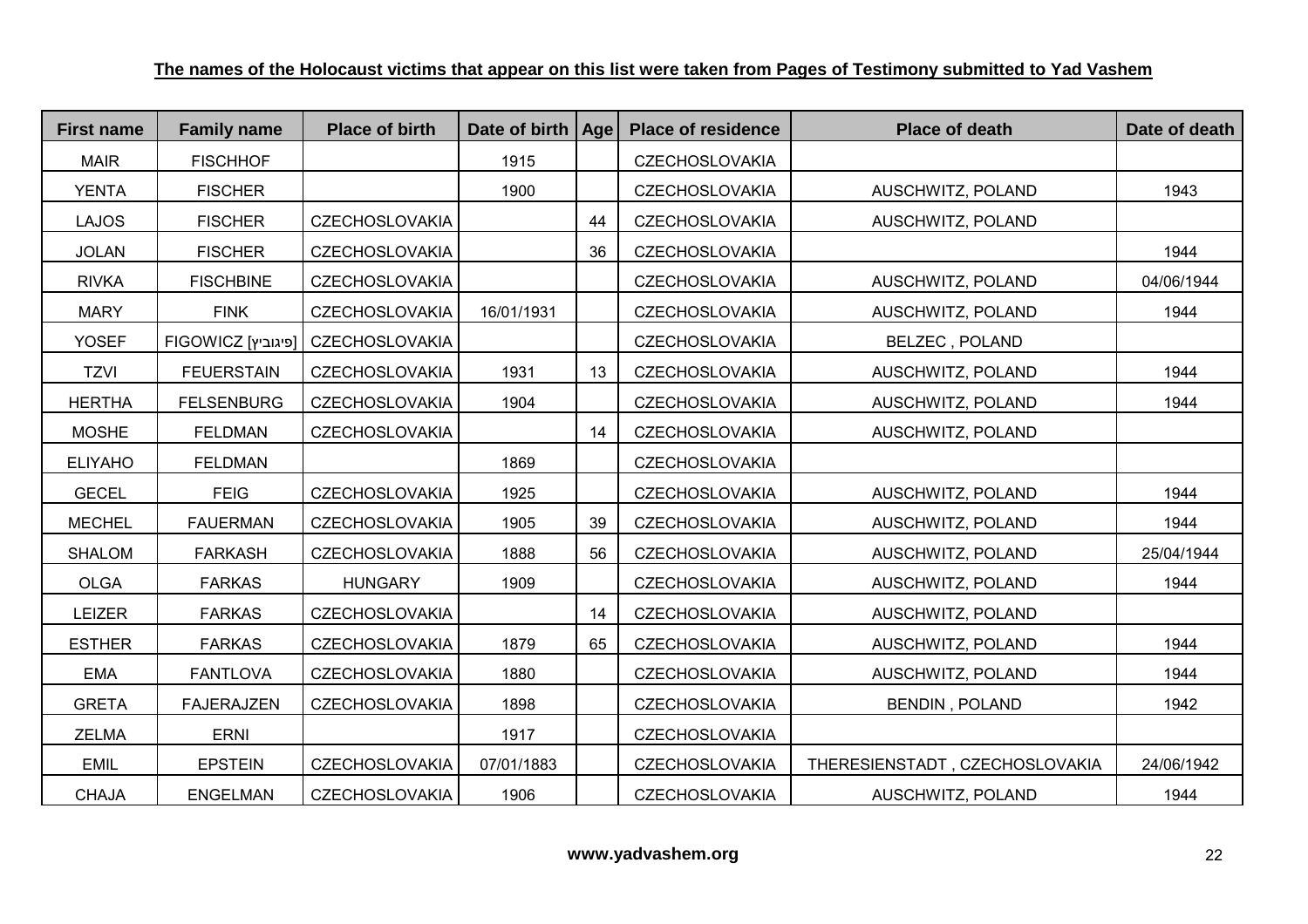| <b>First name</b> | <b>Family name</b> | <b>Place of birth</b> | Date of birth   Age |                | <b>Place of residence</b> | <b>Place of death</b>            | Date of death |
|-------------------|--------------------|-----------------------|---------------------|----------------|---------------------------|----------------------------------|---------------|
| <b>EDIT</b>       | <b>ENGEL</b>       | <b>CZECHOSLOVAKIA</b> |                     |                | <b>CZECHOSLOVAKIA</b>     | AUSCHWITZ, POLAND                |               |
| <b>BARUCH</b>     | <b>ELYOVIC</b>     | <b>CZECHOSLOVAKIA</b> | 1917                |                | <b>CZECHOSLOVAKIA</b>     | RUSSIA (USSR)                    |               |
| <b>EFRAJIM</b>    | <b>ELLER</b>       | <b>CZECHOSLOVAKIA</b> |                     |                | <b>CZECHOSLOVAKIA</b>     |                                  |               |
| <b>YAN</b>        | <b>ELIAS</b>       | <b>CZECHOSLOVAKIA</b> | 1921                |                | <b>CZECHOSLOVAKIA</b>     | MAJDANEK, POLAND                 | 1943          |
| <b>ARNOLD</b>     | <b>ELFER</b>       | <b>CZECHOSLOVAKIA</b> |                     |                | <b>CZECHOSLOVAKIA</b>     |                                  |               |
| <b>MALBIN</b>     | <b>EKSTEIN</b>     | <b>CZECHOSLOVAKIA</b> |                     |                | <b>CZECHOSLOVAKIA</b>     |                                  |               |
| <b>JEHUDA</b>     | <b>EISNER</b>      | <b>CZECHOSLOVAKIA</b> | 1939                | 5              | <b>CZECHOSLOVAKIA</b>     | AUSCHWITZ, POLAND                | 1944          |
| <b>CHAIM</b>      | <b>EISMAN</b>      | <b>CZECHOSLOVAKIA</b> | 02/03/1878          |                | <b>CZECHOSLOVAKIA</b>     | AUSCHWITZ, POLAND                |               |
| <b>GITTEL</b>     | <b>EISIKOVICS</b>  |                       |                     |                | <b>CZECHOSLOVAKIA</b>     | AUSCHWITZ, POLAND                | 1944          |
| <b>ZALMAN</b>     | <b>EINHORN</b>     | <b>CZECHOSLOVAKIA</b> |                     |                | <b>CZECHOSLOVAKIA</b>     |                                  |               |
| <b>MORDEKHAI</b>  | <b>EINHORN</b>     | <b>CZECHOSLOVAKIA</b> |                     | 7              | <b>CZECHOSLOVAKIA</b>     | LUBLIN, POLAND                   |               |
| <b>JOSEF</b>      | <b>EINHORN</b>     | <b>CZECHOSLOVAKIA</b> | 20/04/1908          |                | <b>CZECHOSLOVAKIA</b>     | AUSCHWITZ, POLAND                |               |
| <b>AVRAKHEM</b>   | <b>EINHORN</b>     |                       |                     | $\overline{7}$ | <b>CZECHOSLOVAKIA</b>     | AUSCHWITZ, POLAND                |               |
| <b>MENDEL</b>     | <b>EINHARN</b>     | <b>CZECHOSLOVAKIA</b> | 1898                | 43             | <b>CZECHOSLOVAKIA</b>     | KAMENETS PODOLSK, UKRAINE (USSR) | 1941          |
| <b>ETA</b>        | <b>EIDELHOCH</b>   |                       |                     |                | <b>CZECHOSLOVAKIA</b>     | AUSCHWITZ, POLAND                |               |
| <b>SALAMON</b>    | <b>EICHEL</b>      | <b>CZECHOSLOVAKIA</b> |                     |                | <b>CZECHOSLOVAKIA</b>     |                                  | 1942          |
| <b>SYLVIA</b>     | <b>ECKSTEIN</b>    | <b>CZECHOSLOVAKIA</b> | 1915                |                | <b>CZECHOSLOVAKIA</b>     |                                  |               |
| <b>ILONKA</b>     | <b>ECKSTEIN</b>    | <b>CZECHOSLOVAKIA</b> |                     | $\overline{2}$ | <b>CZECHOSLOVAKIA</b>     | AUSCHWITZ, POLAND                |               |
| <b>BERTA</b>      | <b>ECKSTEIN</b>    | <b>CZECHOSLOVAKIA</b> | 24/08/1893          |                | <b>CZECHOSLOVAKIA</b>     | LODZ, POLAND                     | 1942          |
| <b>ROSA</b>       | <b>ECHSTEIN</b>    |                       |                     |                | <b>CZECHOSLOVAKIA</b>     | AUSCHWITZ, POLAND                | 1942          |
| <b>HERMANN</b>    | <b>DUSCHNITZ</b>   |                       |                     | 60             | <b>CZECHOSLOVAKIA</b>     | <b>POLAND</b>                    |               |
| <b>REZSO</b>      | <b>DUKESZ</b>      | <b>CZECHOSLOVAKIA</b> |                     | 50             | <b>CZECHOSLOVAKIA</b>     |                                  | 1943          |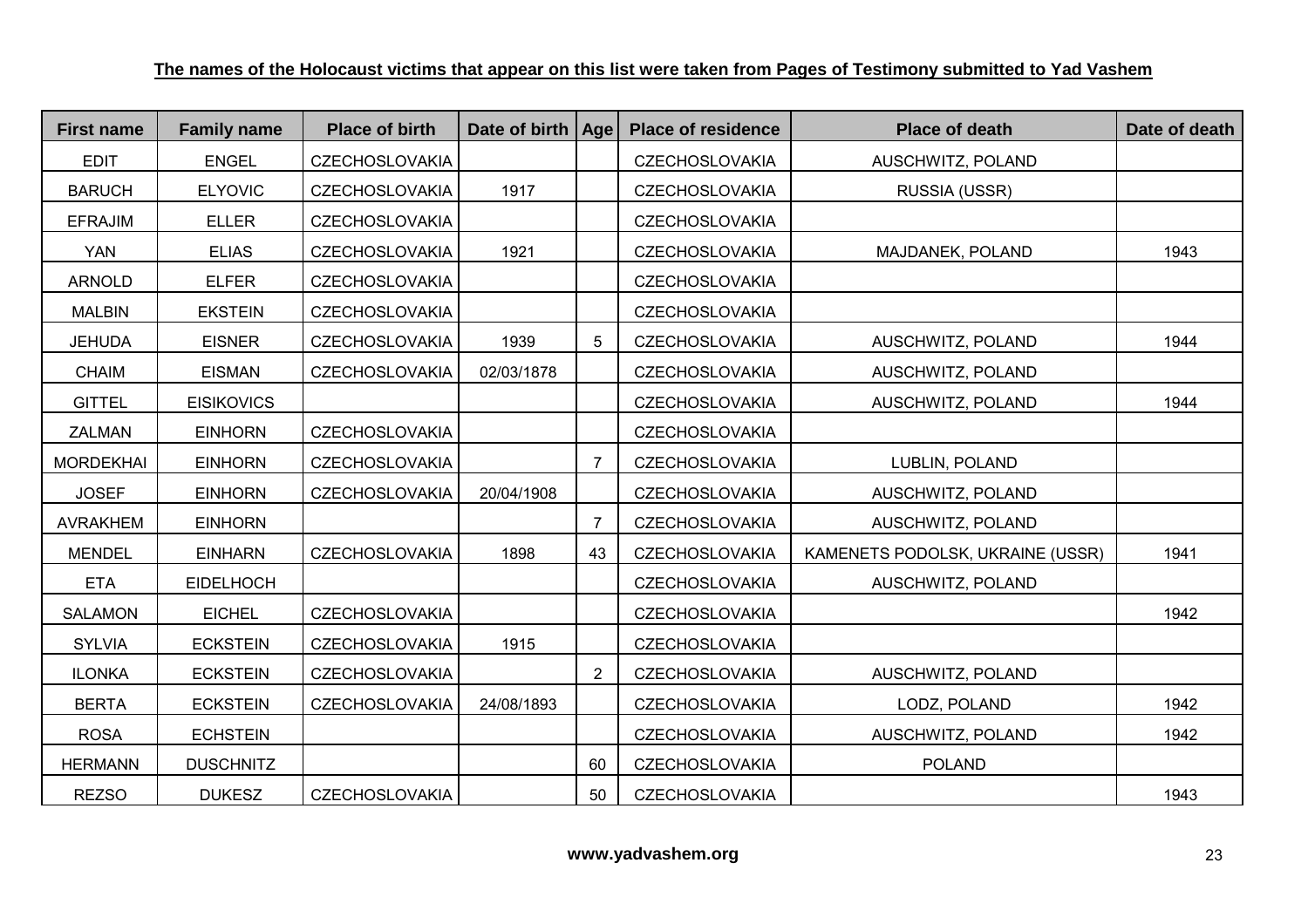| <b>First name</b> | <b>Family name</b> | <b>Place of birth</b> | Date of birth   Age |    | <b>Place of residence</b> | <b>Place of death</b>          | Date of death |
|-------------------|--------------------|-----------------------|---------------------|----|---------------------------|--------------------------------|---------------|
| <b>ABRAHAM</b>    | <b>DRECHSLER</b>   | <b>CZECHOSLOVAKIA</b> |                     |    | <b>CZECHOSLOVAKIA</b>     |                                |               |
| <b>TOMASZ</b>     | <b>DONAT</b>       | <b>CZECHOSLOVAKIA</b> | 1919                |    | <b>CZECHOSLOVAKIA</b>     | AUSCHWITZ, POLAND              | 1944          |
| <b>TEREZIA</b>    | <b>DOBRAI</b>      | <b>HUNGARY</b>        |                     | 54 | <b>CZECHOSLOVAKIA</b>     | AUSCHWITZ, POLAND              |               |
| <b>ANNA</b>       | <b>DEZOFI</b>      | <b>CZECHOSLOVAKIA</b> | 1874                |    | <b>CZECHOSLOVAKIA</b>     | AUSCHWITZ, POLAND              |               |
| <b>SARA</b>       | <b>DEUTSCH</b>     | <b>CZECHOSLOVAKIA</b> |                     |    | <b>CZECHOSLOVAKIA</b>     |                                |               |
| <b>OTTO</b>       | <b>DEUTSCH</b>     |                       | 1929                |    | <b>CZECHOSLOVAKIA</b>     |                                |               |
| <b>KHAIM</b>      | <b>DEUTSCH</b>     |                       |                     | 8  | <b>CZECHOSLOVAKIA</b>     |                                |               |
| <b>ETTI</b>       | <b>DEUTSCH</b>     | <b>CZECHOSLOVAKIA</b> |                     |    | <b>CZECHOSLOVAKIA</b>     | AUSCHWITZ, POLAND              | 1944          |
| <b>ILONA</b>      | DEUTELBAUM         | <b>CZECHOSLOVAKIA</b> | 05/08/1910          |    | <b>CZECHOSLOVAKIA</b>     | <b>BELZEC, POLAND</b>          | 1942          |
| <b>GIMPL</b>      | <b>DEITELBAUM</b>  | <b>CZECHOSLOVAKIA</b> | 1925                |    | <b>CZECHOSLOVAKIA</b>     | LUNI, POLAND                   |               |
| <b>ICCHAK</b>     | <b>DAWIDOWITS</b>  | <b>CZECHOSLOVAKIA</b> |                     |    | <b>CZECHOSLOVAKIA</b>     | AUSCHWITZ, POLAND              |               |
| <b>MATESZ</b>     | <b>DAVIDOVITZ</b>  |                       | 1874                |    | <b>CZECHOSLOVAKIA</b>     | AUSCHWITZ, POLAND              |               |
| GIZI              | <b>DAVIDOVITS</b>  | <b>CZECHOSLOVAKIA</b> | 1914                | 30 | <b>CZECHOSLOVAKIA</b>     | AUSCHWITZ, POLAND              | 1944          |
| <b>MIRIAM</b>     | <b>DAVIDOVICS</b>  | <b>CZECHOSLOVAKIA</b> | 1911                | 33 | <b>CZECHOSLOVAKIA</b>     | AUSCHWITZ, POLAND              | 1944          |
| <b>PESIA</b>      | <b>DAVIDOVIC</b>   | <b>CZECHOSLOVAKIA</b> | 1881                |    | <b>CZECHOSLOVAKIA</b>     | <b>CZECHOSLOVAKIA</b>          |               |
| <b>SARAH</b>      | <b>DAVID</b>       | <b>POLAND</b>         |                     |    | <b>CZECHOSLOVAKIA</b>     | THERESIENSTADT, CZECHOSLOVAKIA | 1944          |
| <b>FREDERIKA</b>  | <b>CZECH</b>       |                       |                     |    | <b>CZECHOSLOVAKIA</b>     | AUSCHWITZ, POLAND              |               |
| <b>ISRAEL</b>     | <b>COHEN</b>       | <b>CZECHOSLOVAKIA</b> | 1930                |    | <b>CZECHOSLOVAKIA</b>     | DOLNI OHAJ, CZECHOSLOVAKIA     | 20/09/1944    |
| <b>CHAIM</b>      | <b>CIMENT</b>      | <b>CZECHOSLOVAKIA</b> |                     |    | <b>CZECHOSLOVAKIA</b>     |                                |               |
| <b>MARGIT</b>     | <b>CHARGEN</b>     | <b>CZECHOSLOVAKIA</b> |                     | 32 | <b>CZECHOSLOVAKIA</b>     | AUSCHWITZ, POLAND              | 1944          |
| <b>SIDONIA</b>    | <b>CERVENKA</b>    | <b>CZECHOSLOVAKIA</b> |                     |    | <b>CZECHOSLOVAKIA</b>     | AUSCHWITZ, POLAND              |               |
| <b>ANNA</b>       | <b>BUSTIN</b>      | <b>CZECHOSLOVAKIA</b> |                     | 35 | <b>CZECHOSLOVAKIA</b>     | AUSCHWITZ, POLAND              | 1942          |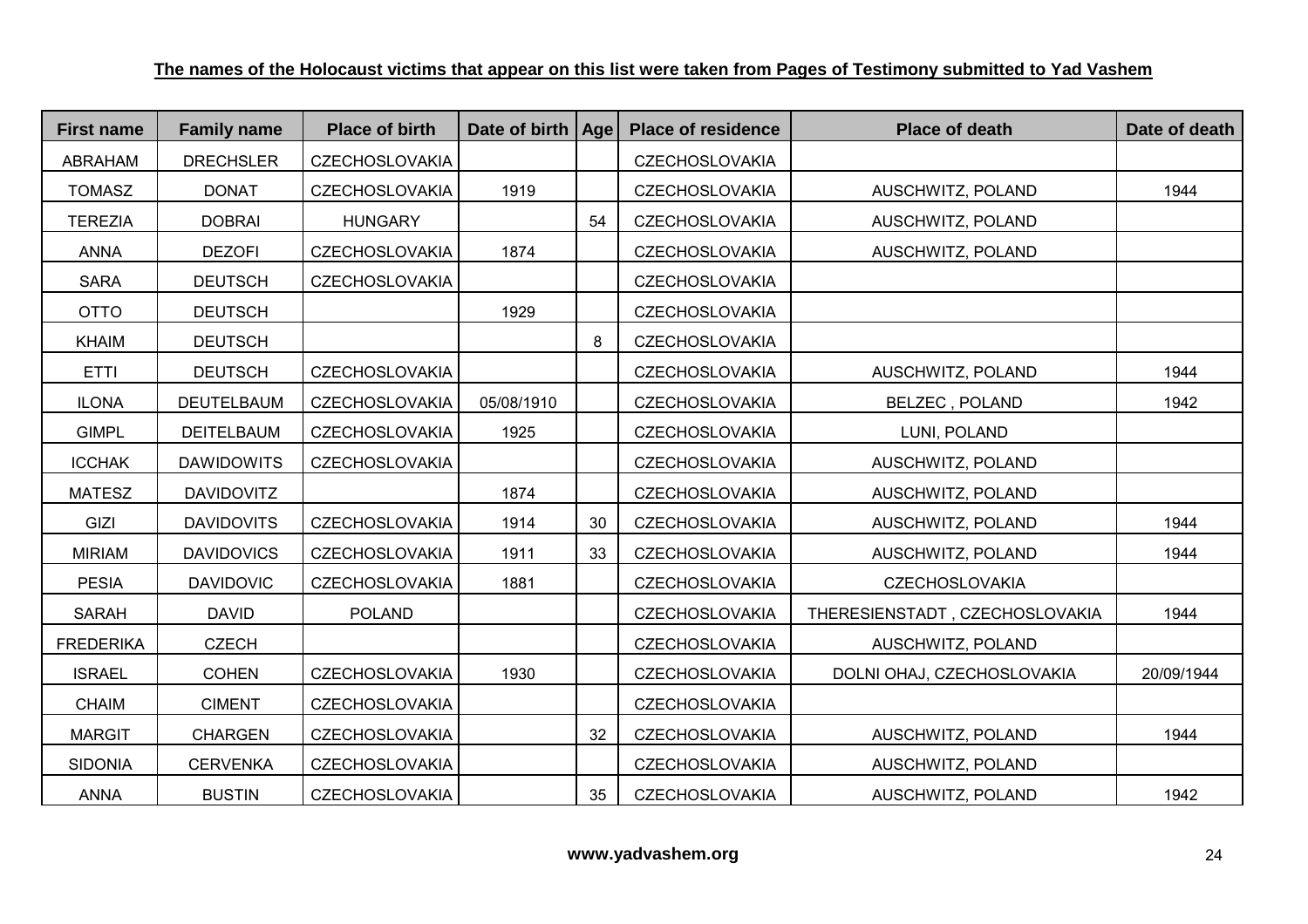| <b>First name</b> | <b>Family name</b> | <b>Place of birth</b> | Date of birth   Age |    | <b>Place of residence</b> | <b>Place of death</b>          | Date of death |
|-------------------|--------------------|-----------------------|---------------------|----|---------------------------|--------------------------------|---------------|
| <b>MOISCHE</b>    | <b>BURGER</b>      | <b>CZECHOSLOVAKIA</b> | 1911                |    | <b>CZECHOSLOVAKIA</b>     |                                |               |
| <b>ROBERT</b>     | <b>BUN</b>         |                       |                     |    | <b>CZECHOSLOVAKIA</b>     |                                |               |
| <b>MARGIT</b>     | <b>BUECHLER</b>    | <b>CZECHOSLOVAKIA</b> | 1914                |    | <b>CZECHOSLOVAKIA</b>     | SOBIBOR, POLAND                | 1942          |
| <b>ALISKA</b>     | <b>BRUNNER</b>     | <b>CZECHOSLOVAKIA</b> | 1922                | 20 | <b>CZECHOSLOVAKIA</b>     |                                | 1942          |
| <b>GITLYA</b>     | <b>BRONSHTEIN</b>  | <b>CZECHOSLOVAKIA</b> | 1897                | 47 | <b>CZECHOSLOVAKIA</b>     | AUSCHWITZ, POLAND              | 1944          |
| <b>EMIL</b>       | <b>BRODER</b>      | <b>POLAND</b>         | 18/11/1873          | 71 | <b>CZECHOSLOVAKIA</b>     | AUSCHWITZ, POLAND              |               |
| <b>LAURA</b>      | <b>BREUER</b>      | <b>CZECHOSLOVAKIA</b> | 1907                |    | <b>CZECHOSLOVAKIA</b>     |                                |               |
| <b>HAVA</b>       | <b>BREBAN</b>      | <b>ROMANIA</b>        |                     | 38 | <b>CZECHOSLOVAKIA</b>     | AUSCHWITZ, POLAND              |               |
| ZENI              | <b>BRAUN</b>       | <b>CZECHOSLOVAKIA</b> | 1894                |    | <b>CZECHOSLOVAKIA</b>     | AUSCHWITZ, POLAND              | 1944          |
| <b>WILIAM</b>     | <b>BRAUN</b>       | <b>CZECHOSLOVAKIA</b> | 1917                |    | <b>CZECHOSLOVAKIA</b>     | AUSCHWITZ, POLAND              |               |
| <b>CHAIM</b>      | <b>BRAUN</b>       |                       |                     | 54 | <b>CZECHOSLOVAKIA</b>     | AUSCHWITZ, POLAND              |               |
| <b>ALEXANDER</b>  | <b>BRATMANN</b>    | <b>ROMANIA</b>        | 1900                |    | <b>CZECHOSLOVAKIA</b>     |                                | 1942          |
| <b>HANS</b>       | <b>BORNSTEIN</b>   | <b>CZECHOSLOVAKIA</b> | 1930                |    | <b>CZECHOSLOVAKIA</b>     | <b>POLAND</b>                  | 1941          |
| <b>JULIUS</b>     | <b>BOGEN</b>       |                       | 1868                | 74 | <b>CZECHOSLOVAKIA</b>     |                                | 1942          |
| <b>KLARA</b>      | <b>BOCK</b>        | <b>CZECHOSLOVAKIA</b> | 25/10/1889          |    | CZECHOSLOVAKIA            | THERESIENSTADT, CZECHOSLOVAKIA |               |
| <b>SARLOTA</b>    | <b>BLUMENTAL</b>   | <b>CZECHOSLOVAKIA</b> |                     |    | <b>CZECHOSLOVAKIA</b>     | AUSCHWITZ, POLAND              | 1942          |
| <b>ROZA</b>       | <b>BLUMENFELD</b>  | <b>POLAND</b>         | 1892                |    | <b>CZECHOSLOVAKIA</b>     | AUSCHWITZ, POLAND              | 1944          |
| <b>HELENA</b>     | <b>BLOMBERGER</b>  | <b>CZECHOSLOVAKIA</b> | 1890                |    | <b>CZECHOSLOVAKIA</b>     | AUSCHWITZ, POLAND              | 1943          |
| <b>JOSEF</b>      | <b>BLEI</b>        | <b>CZECHOSLOVAKIA</b> | 1885                |    | <b>CZECHOSLOVAKIA</b>     | AUSCHWITZ, POLAND              |               |
| <b>FILIP</b>      | <b>BLAU</b>        |                       |                     | 71 | <b>CZECHOSLOVAKIA</b>     | AUSCHWITZ, POLAND              |               |
| <b>DAVID</b>      | <b>BINDINGER</b>   | <b>CZECHOSLOVAKIA</b> | 1922                |    | <b>CZECHOSLOVAKIA</b>     |                                |               |
| <b>KHAVA</b>      | <b>BERNSHTEIN</b>  | <b>CZECHOSLOVAKIA</b> | 1922                | 23 | <b>CZECHOSLOVAKIA</b>     | BERGEN BELSEN, GERMANY         | 1945          |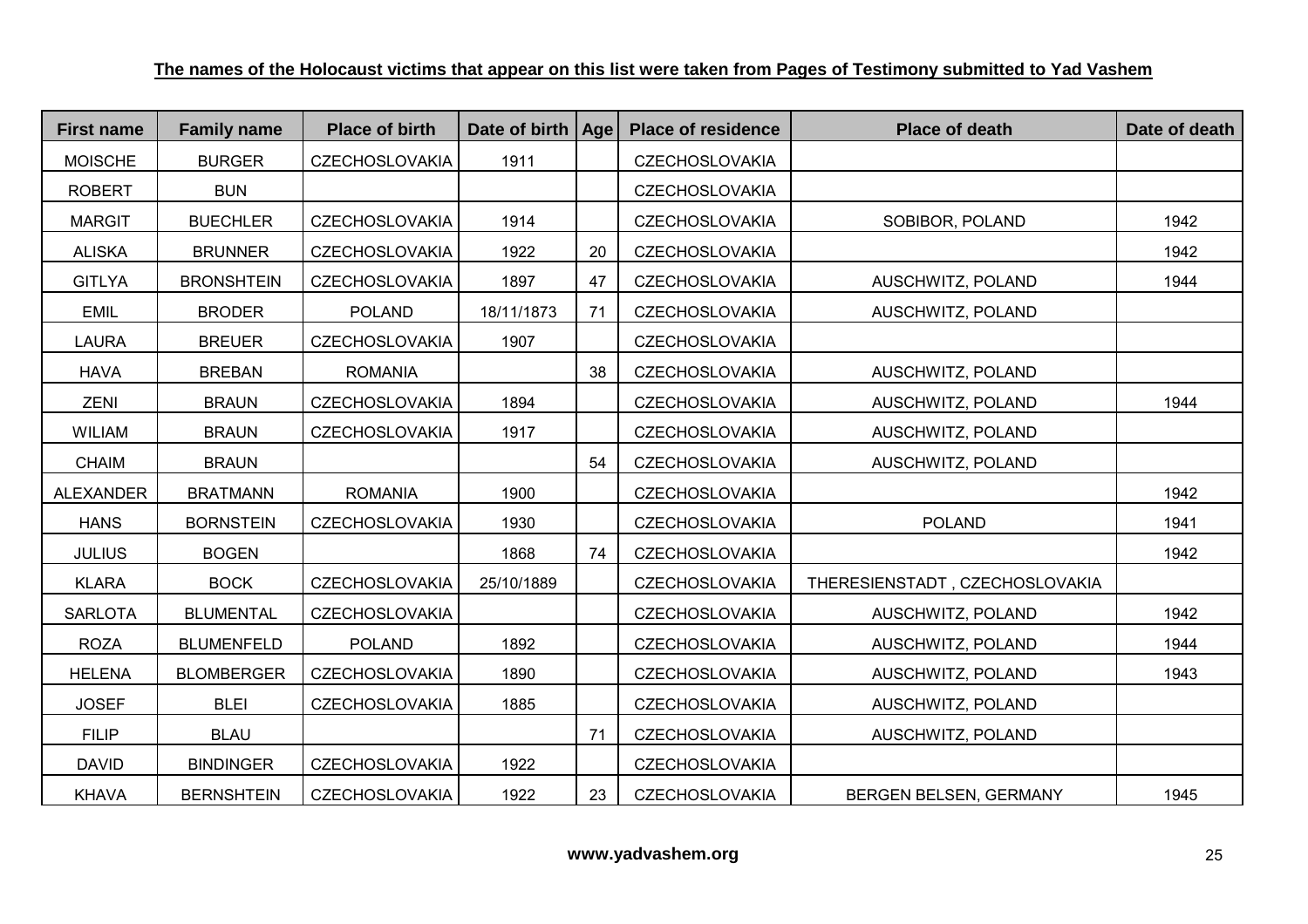| <b>First name</b> | <b>Family name</b> | <b>Place of birth</b> | Date of birth   Age |                | <b>Place of residence</b> | <b>Place of death</b>          | Date of death |
|-------------------|--------------------|-----------------------|---------------------|----------------|---------------------------|--------------------------------|---------------|
| <b>ROBERT</b>     | <b>BERMEISER</b>   | <b>CZECHOSLOVAKIA</b> | 1890                |                | <b>CZECHOSLOVAKIA</b>     |                                |               |
| <b>MOISHE</b>     | <b>BERKOWITZ</b>   | <b>CZECHOSLOVAKIA</b> | 1942                | $\overline{2}$ | <b>CZECHOSLOVAKIA</b>     | AUSCHWITZ, POLAND              | 1944          |
| <b>LEA</b>        | <b>BERKOVITS</b>   | <b>CZECHOSLOVAKIA</b> | 1933                | 11             | <b>CZECHOSLOVAKIA</b>     | AUSCHWITZ, POLAND              | 1944          |
| <b>FEIGA</b>      | <b>BERKOVITCH</b>  | <b>CZECHOSLOVAKIA</b> | 1926                | 18             | <b>CZECHOSLOVAKIA</b>     | AUSCHWITZ, POLAND              | 1944          |
| <b>MORDECHAI</b>  | <b>BERKOVIC</b>    | <b>CZECHOSLOVAKIA</b> | 1900                | 44             | <b>CZECHOSLOVAKIA</b>     |                                |               |
| <b>YOSEF</b>      | <b>BERKO</b>       | <b>CZECHOSLOVAKIA</b> | 1931                |                | <b>CZECHOSLOVAKIA</b>     | AUSCHWITZ, POLAND              |               |
| <b>MATYLDA</b>    | <b>BERGMAN</b>     | <b>CZECHOSLOVAKIA</b> |                     |                | <b>CZECHOSLOVAKIA</b>     | AUSCHWITZ, POLAND              |               |
| <b>SARA</b>       | <b>BERGER</b>      | <b>CZECHOSLOVAKIA</b> | 1933                | 11             | <b>CZECHOSLOVAKIA</b>     | AUSCHWITZ, POLAND              | 1944          |
| <b>MORICZ</b>     | <b>BERGER</b>      | <b>CZECHOSLOVAKIA</b> |                     | 42             | <b>CZECHOSLOVAKIA</b>     | AUSCHWITZ, POLAND              |               |
| <b>EDIT</b>       | <b>BERGER</b>      | <b>CZECHOSLOVAKIA</b> | 20/09/1924          |                | <b>CZECHOSLOVAKIA</b>     |                                |               |
| <b>CHAIM</b>      | <b>BENDER</b>      | <b>CZECHOSLOVAKIA</b> | 1906                |                | CZECHOSLOVAKIA            | KVASI, CZECHOSLOVAKIA          | 1942          |
| <b>BELA</b>       | <b>BEINHORN</b>    | <b>HUNGARY</b>        | 1914                |                | <b>CZECHOSLOVAKIA</b>     | VORONEZH, RUSSIA (USSR)        | 1943          |
| <b>BLANKA</b>     | <b>BECK</b>        | <b>CZECHOSLOVAKIA</b> | 04/04/1915          |                | <b>CZECHOSLOVAKIA</b>     | AUSCHWITZ, POLAND              | 1944          |
| <b>OLGA</b>       | <b>BAUMOHL</b>     | <b>CZECHOSLOVAKIA</b> |                     |                | <b>CZECHOSLOVAKIA</b>     |                                |               |
| <b>CHANA</b>      | <b>BAUMGARTEN</b>  | <b>CZECHOSLOVAKIA</b> |                     | 80             | <b>CZECHOSLOVAKIA</b>     | AUSCHWITZ, POLAND              |               |
| <b>EVA</b>        | <b>BAUM</b>        | <b>CZECHOSLOVAKIA</b> | 1924                |                | <b>CZECHOSLOVAKIA</b>     |                                |               |
| <b>HERSZ</b>      | <b>BASZ</b>        | <b>CZECHOSLOVAKIA</b> |                     |                | <b>CZECHOSLOVAKIA</b>     | AUSCHWITZ, POLAND              |               |
| <b>AVRAHAM</b>    | <b>BASH</b>        | <b>CZECHOSLOVAKIA</b> | 1939                | 41             | <b>CZECHOSLOVAKIA</b>     | THERESIENSTADT, CZECHOSLOVAKIA | 1944          |
| <b>MENDEL</b>     | <b>BASCH</b>       | <b>CZECHOSLOVAKIA</b> | 1938                | 5              | <b>CZECHOSLOVAKIA</b>     | AUSCHWITZ, POLAND              |               |
| <b>STEPHAN</b>    | <b>BARTHA</b>      |                       |                     |                | <b>CZECHOSLOVAKIA</b>     |                                |               |
| <b>RACHEL</b>     | <b>BARAT</b>       | <b>CZECHOSLOVAKIA</b> |                     |                | <b>CZECHOSLOVAKIA</b>     | AUSCHWITZ, POLAND              |               |
| <b>PETER</b>      | <b>BALAZ</b>       | <b>CZECHOSLOVAKIA</b> | 07/03/1934          |                | <b>CZECHOSLOVAKIA</b>     | AUSCHWITZ, POLAND              | 1942          |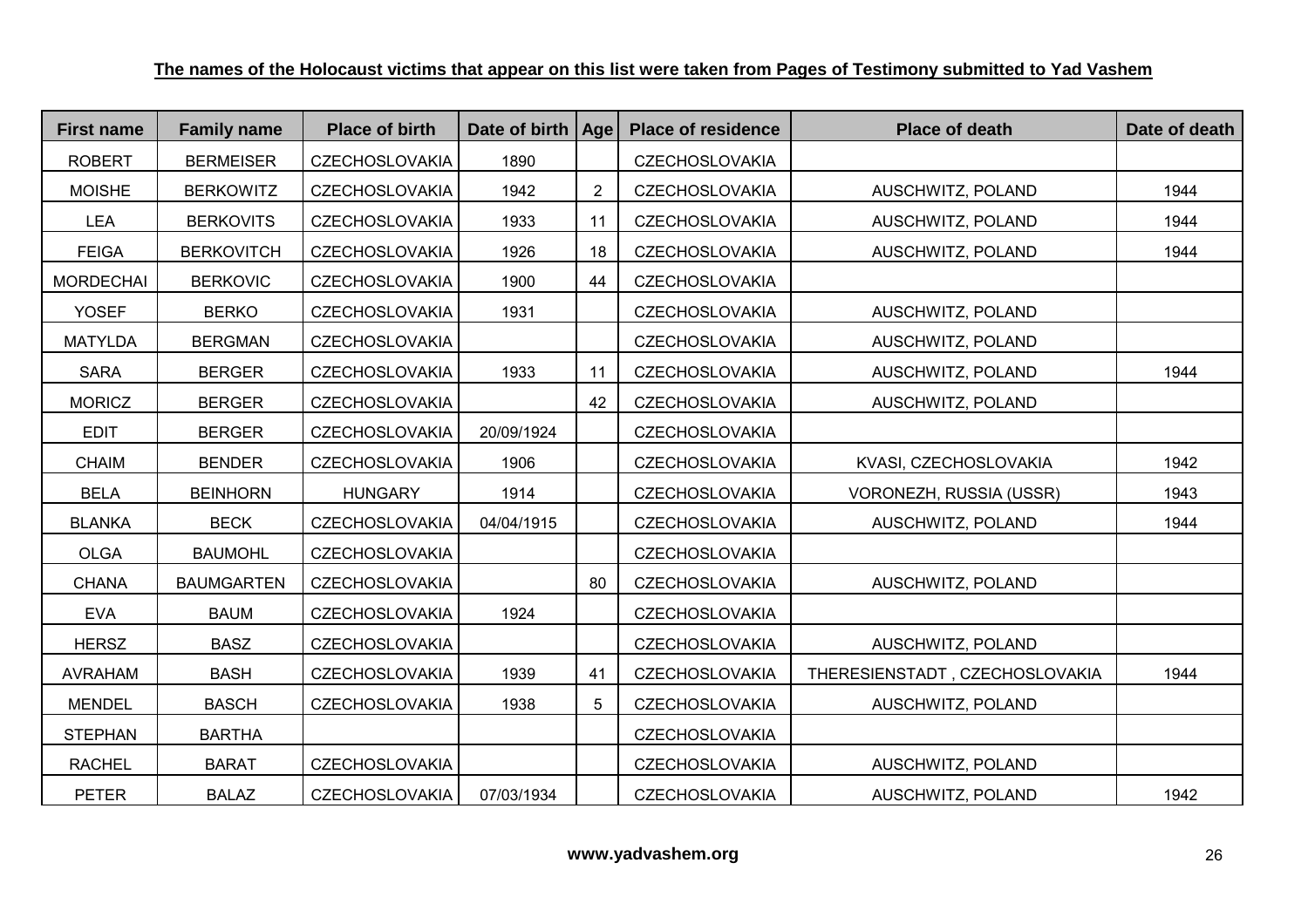| <b>First name</b> | <b>Family name</b> | <b>Place of birth</b> | Date of birth   Age |    | <b>Place of residence</b> | <b>Place of death</b>          | Date of death |
|-------------------|--------------------|-----------------------|---------------------|----|---------------------------|--------------------------------|---------------|
| <b>NETI</b>       | <b>BACHNER</b>     | <b>CZECHOSLOVAKIA</b> | 1878                |    | <b>CZECHOSLOVAKIA</b>     |                                | 1942          |
| <b>RIVKA</b>      | <b>AYZIKOVIZ</b>   | <b>CZECHOSLOVAKIA</b> | 1918                | 26 | <b>CZECHOSLOVAKIA</b>     | AUSCHWITZ, POLAND              | 1944          |
| YAAKOV            | <b>AUSLANDER</b>   | <b>CZECHOSLOVAKIA</b> |                     | 60 | <b>CZECHOSLOVAKIA</b>     | AUSCHWITZ, POLAND              |               |
| <b>VOJTECH</b>    | <b>ATLAS</b>       |                       | 03/03/1915          |    | <b>CZECHOSLOVAKIA</b>     |                                |               |
| <b>ELA</b>        | <b>ANSHEL</b>      | <b>CZECHOSLOVAKIA</b> | 1908                | 36 | <b>CZECHOSLOVAKIA</b>     | AUSCHWITZ, POLAND              | 1944          |
| <b>HERMAN</b>     | <b>ANGEL</b>       | <b>CZECHOSLOVAKIA</b> | 1915                |    | <b>CZECHOSLOVAKIA</b>     |                                |               |
| <b>IZAK</b>       | <b>AMSTER</b>      | <b>CZECHOSLOVAKIA</b> | 1892                |    | CZECHOSLOVAKIA            | POLESIE, POLAND                |               |
| ZWI               | <b>ALTMAN</b>      | <b>CZECHOSLOVAKIA</b> | 10/01/1893          | 52 | <b>CZECHOSLOVAKIA</b>     |                                | 1945          |
| <b>AVRAHAM</b>    | <b>ALTER</b>       |                       | 1926                | 16 | <b>CZECHOSLOVAKIA</b>     | AUSCHWITZ, POLAND              | 1942          |
| SHMARJAHU         | <b>ALT</b>         | <b>CZECHOSLOVAKIA</b> | 07/06/1879          |    | <b>CZECHOSLOVAKIA</b>     | AUSCHWITZ, POLAND              |               |
| <b>SLOMO</b>      | <b>AKERMAN</b>     | <b>CZECHOSLOVAKIA</b> | 1895                | 49 | <b>CZECHOSLOVAKIA</b>     | AUSCHWITZ, POLAND              | 1944          |
| <b>SHLOMO</b>     | <b>AJZIKOVITZ</b>  | <b>CZECHOSLOVAKIA</b> |                     | 3  | <b>CZECHOSLOVAKIA</b>     | AUSCHWITZ, POLAND              |               |
| LEAH              | <b>AFTEL</b>       | <b>ROMANIA</b>        | 1906                |    | <b>CZECHOSLOVAKIA</b>     | AUSCHWITZ, POLAND              |               |
| <b>SHMIL</b>      | <b>ADLER</b>       | <b>CZECHOSLOVAKIA</b> | 1897                | 47 | <b>CZECHOSLOVAKIA</b>     |                                | 08/03/1944    |
| <b>MORITZ</b>     | <b>ADLER</b>       | <b>CZECHOSLOVAKIA</b> | 1879                |    | <b>CZECHOSLOVAKIA</b>     | <b>DEMBLIN, POLAND</b>         |               |
| <b>LIPOT</b>      | <b>ADLER</b>       | <b>HUNGARY</b>        | 1883                | 61 | <b>CZECHOSLOVAKIA</b>     | AUSCHWITZ, POLAND              | 04/06/1944    |
| <b>LEA</b>        | <b>ADLER</b>       | <b>CZECHOSLOVAKIA</b> | 1894                | 47 | <b>CZECHOSLOVAKIA</b>     | <b>UKRAINE (USSR)</b>          | 1941          |
| <b>ITA</b>        | <b>ADLER</b>       | <b>CZECHOSLOVAKIA</b> | 1897                | 47 | <b>CZECHOSLOVAKIA</b>     | AUSCHWITZ, POLAND              | 1944          |
| <b>DAWID</b>      | <b>ADLER</b>       | <b>CZECHOSLOVAKIA</b> | 1902                |    | <b>CZECHOSLOVAKIA</b>     | AUSCHWITZ, POLAND              |               |
| <b>SIMHA</b>      | <b>ACKERMANN</b>   | <b>CZECHOSLOVAKIA</b> | 1865                | 77 | <b>CZECHOSLOVAKIA</b>     | THERESIENSTADT, CZECHOSLOVAKIA | 1942          |
| <b>LEA</b>        | <b>ABRAMOVITS</b>  | <b>CZECHOSLOVAKIA</b> | 1924                |    | <b>CZECHOSLOVAKIA</b>     | AUSCHWITZ, POLAND              |               |
| <b>HANA</b>       | <b>ABRAHAM</b>     | <b>CZECHOSLOVAKIA</b> | 1923                |    | <b>CZECHOSLOVAKIA</b>     |                                |               |